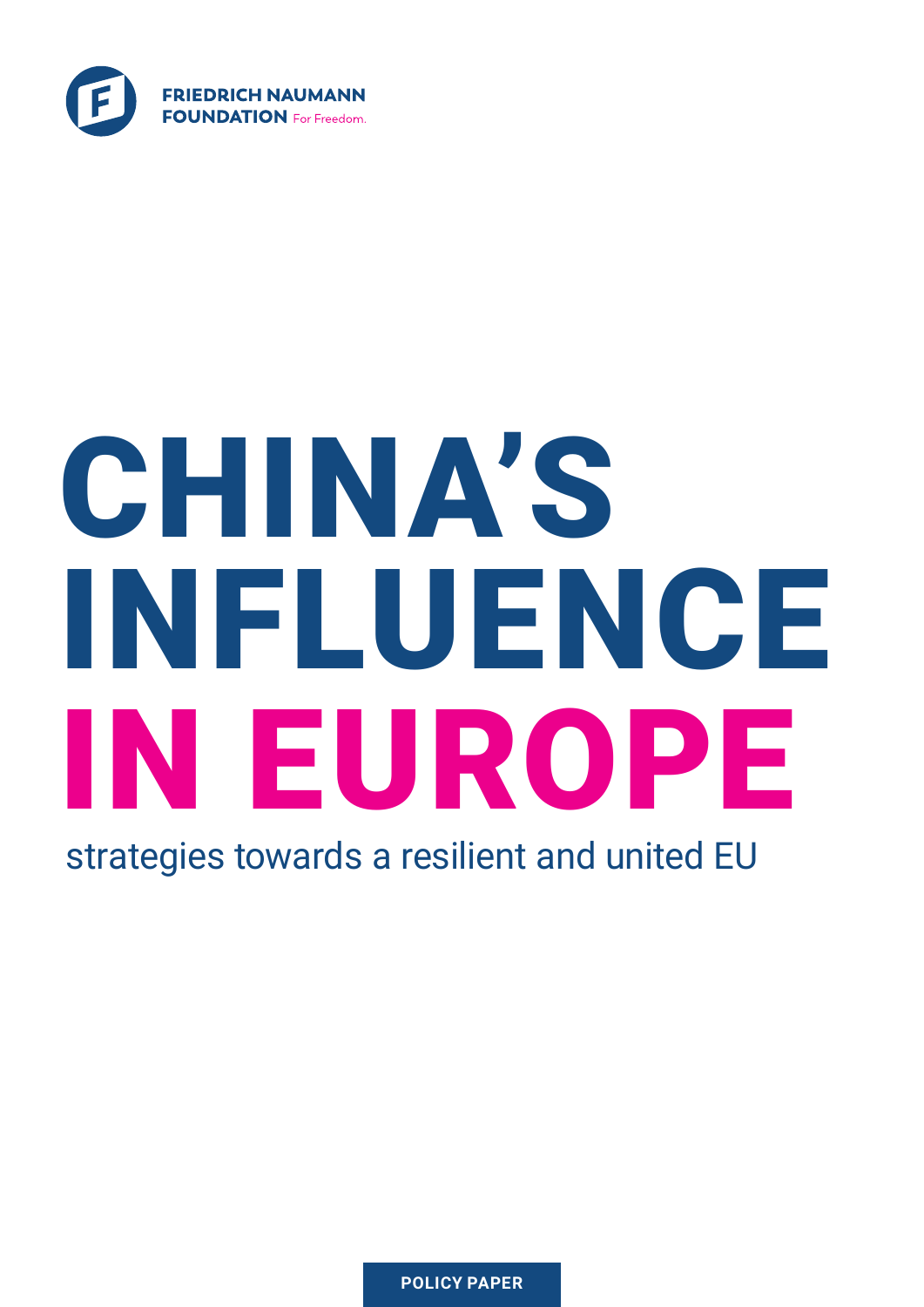# Publication Credits

#### **Published by**

Friedrich Naumann Foundation for Freedom International Department, Potsdam Karl-Marx-Straße 2 14482 Potsdam

/freiheit.org /FriedrichNaumannStiftungFreiheit /FNFreiheit

#### **Authors**

Ketty W. Chen, Benjamin Herscovitch, Ivana Karásková, Anna Marti, Dániel Mikecz, Filip Šebok, Sascha Tamm, Plamen Tonchev, Renaldas Vaisbrodas, Jan Weidenfeld

#### **Editorial team**

International Department

#### **Contact**

Phone +49 30 220126-34 Fax +49 30 690881-02 Email service@freiheit.org

#### **Last update**

May 2022

#### **Note on the use of this publication**

This publication is provided by the Friedrich Naumann Foundation for Freedom for information purposes. It can be obtained free of charge and is not intended for sale. It may not be used by political parties or election workers as election advertising during an election campaign (German state, parliamentary or local elections or elections for the European Parliament).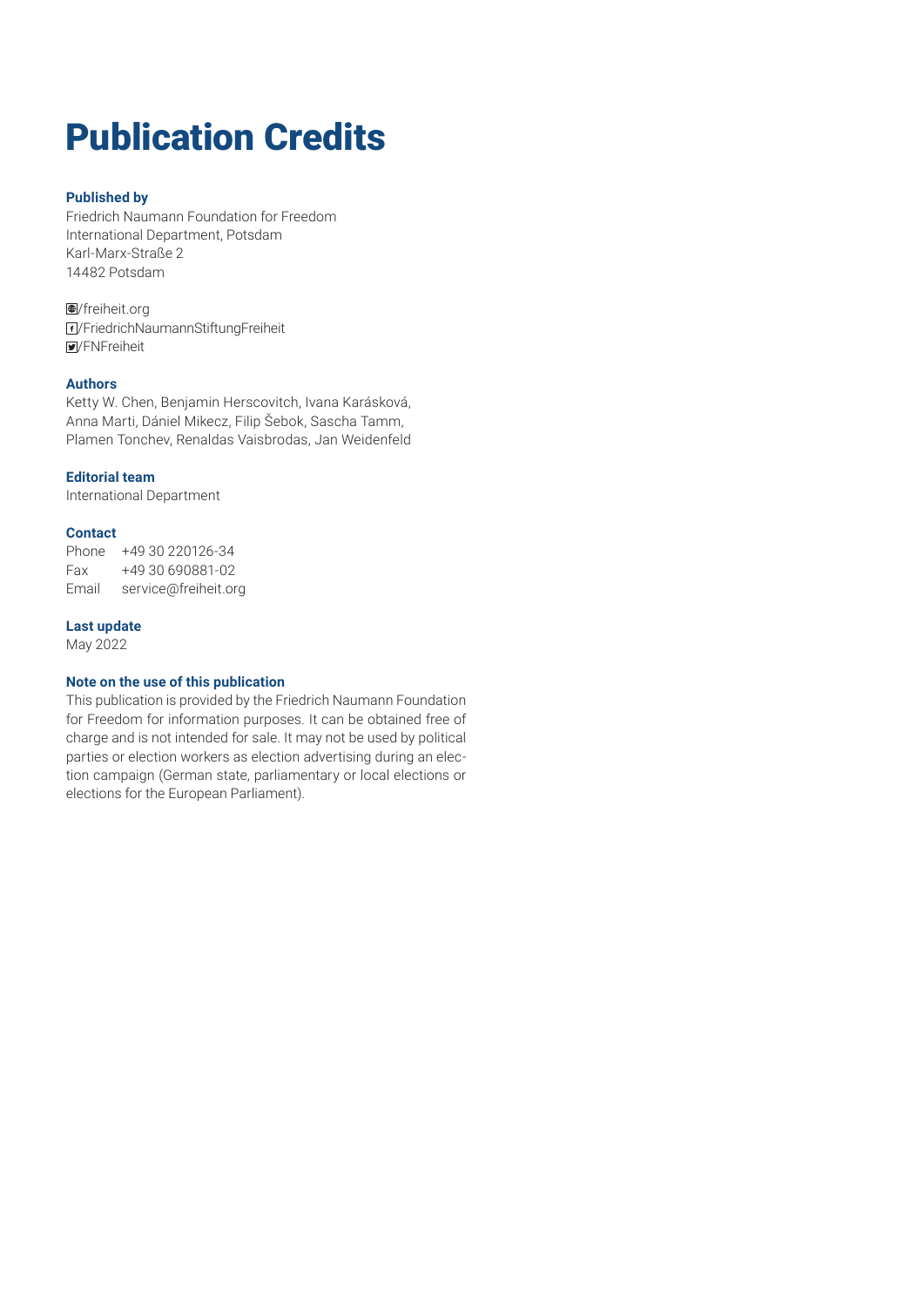# Table of contents

# **INTRODUCTION**

| Xi has a Dream: China's Rise as a Geopolitical Power |  |
|------------------------------------------------------|--|
| Anna Marti                                           |  |

# **TAKING A CLOSER LOOK: CHINA'S INFLUENCE IN THE EU**

| <b>Case Study: Hungary</b>                                                                                                                     | 5  |
|------------------------------------------------------------------------------------------------------------------------------------------------|----|
| <b>Case Study: Greece</b>                                                                                                                      |    |
| <b>Case Study: Germany</b>                                                                                                                     | q  |
| <b>Case Study: Czech Republic</b>                                                                                                              | 12 |
| <b>Case Study: Lithuania</b><br>Renaldas Vaisbrodas et al. et al. et al. et al. et al. et al. et al. et al. et al. et al. et al. et al. et al. | 14 |
| <b>LOOKING BEYOND THE POND: HOW OTHER COUNTRIES</b><br><b>ARE DEALING WITH CHINESE ECONOMIC COERCION</b>                                       |    |
| <b>Case Study: Taiwan</b>                                                                                                                      | 17 |
| <b>Case Study: Australia</b>                                                                                                                   | 20 |
| <b>Case Study: USA</b>                                                                                                                         |    |

# **LESSONS LEARNT FOR THE EU?**

| <b>Policy proposals for a strategic response towards China</b> |  |
|----------------------------------------------------------------|--|
| Jan Weidenfeld                                                 |  |
| <b>ABOUT THE AUTHORS</b>                                       |  |

*Sascha Tamm* 22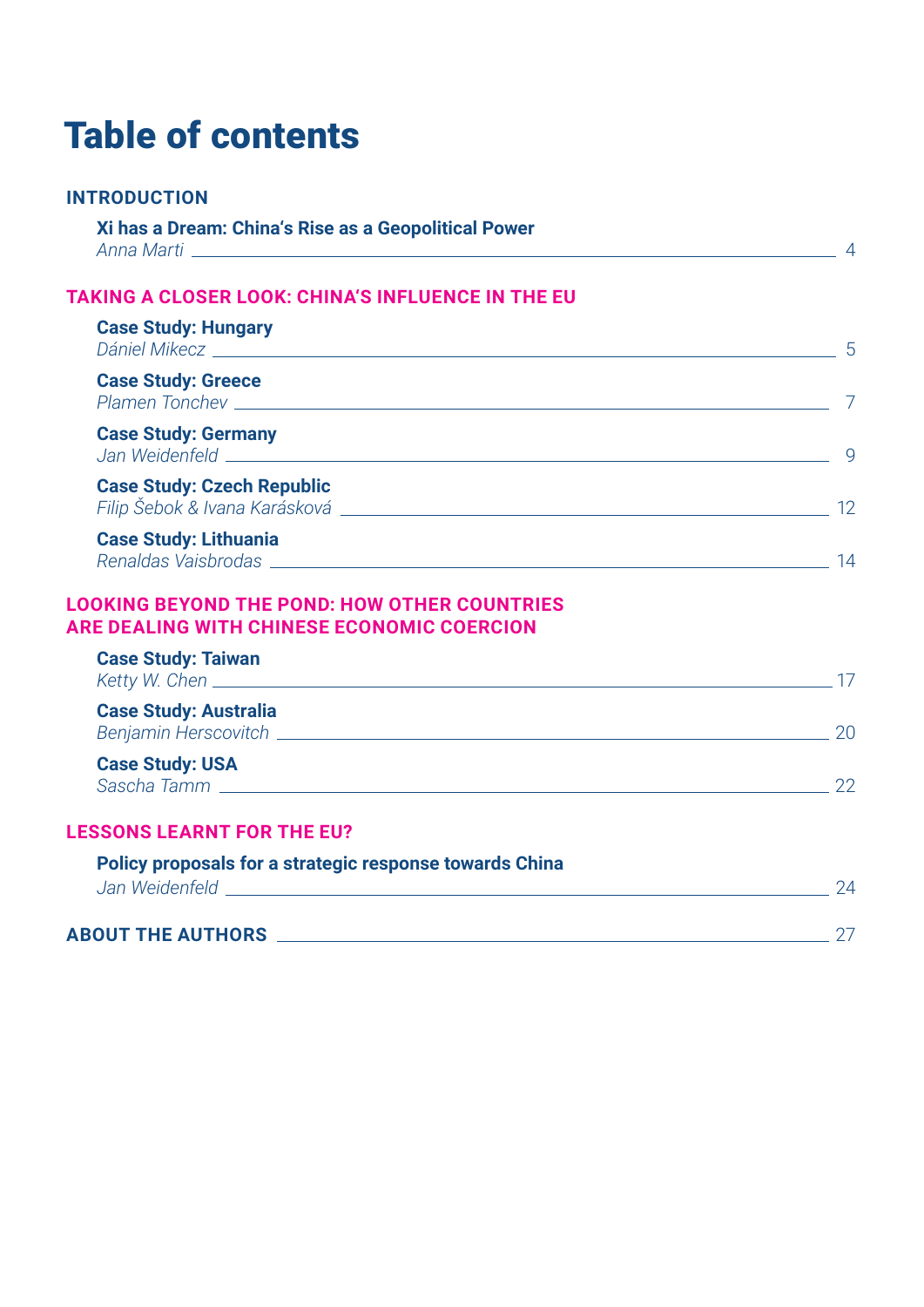# Introduction – Xi has a Dream: China's Rise as a Geopolitical Power

Anna Marti

It was in late 2012, when the then newly instated Secretary General of the Chinese Communist Party, Xi Jinping, coined the phrase of the "Chinese Dream" as the slogan for his upcoming time as leader of the PRC: "The Chinese Dream is the great rejuvenation of the Chinese nation".

With this sentence, Xi links up to several narratives: there is the magic of the American Dream, the promise (and often the illusion) that everyone can get rich if only they work hard. Wealth and better living conditions  $-$  this is also what the CCP is promising their citizens. A promise upon which they are building their legitimacy, and on which they have delivered: since Deng Xiaoping has started his Reform and Opening Policy, about 800 million people in China are no longer considered to be "extremely poor"<sup>1</sup>, an unprecedented feat.

But the more relevant, and more illuminating link is this one: the phrase "Chinese Dream" links to a classic poem from the time of the Southern Song Dynasty (1127-1279), in which the Poet Zheng Sixiao mourns the weakness and ultimate demise of this particular imperial dynasty, as it was overrun by foreign (Mongolian) forces. He writes of his heart that is full of the "China Dream" of recapturing lost national greatness, prosperity, and stability.

China had once been a great power and a leader in science and technology as well as culture and discovery. The Chinese empire had developed the magnetic compass, gunpowder or paper hundreds and hundreds of years before Europe did. And even though this period of imperial splendour had passed long ago, it is still vivid in the collective Chinese memory. And it is being kept alive by Xi and the CPP, who are both often using "historical arguments", particularly when it comes to issues of territory: Tibet and Taiwan for example are claimed on the basis of having been part of the Chinese empire before the "Century of Humiliation", where foreign forces had occupied and colonised parts of China, such as Hong Kong and Qingdao by western powers, and Manchuria by the Japanese Empire.

And so Xi dreams of making China great again. When the People's Republic was founded in 1949, what the CCP refers to as the "Century of Humiliation" came to an end. Since then, the PRC has  $-$  according to CCP's narrative  $-$  been rising: it took over the Chinese seat in the United Nations and its Security Council in 1971<sup>2</sup>, it has become an economic powerhouse, and has been updating its military capabilities since then. According to Xi's plans, history should come "full circle" in 2049 when China is once again a formidable world power, a "rejuvenated nation", with restored territorial integrity (Hongkong, Macao, Taiwan all parts of the PRC).

The CCP has been framing the PRC's trajectory to Superpower status as benign and quintessentially peaceful, pointing out it's doctrine of non-interference and pressing the point that the PRC never colonised any country.

But China's non-interference is only true in the military sphere – if we don't take into account its militia of fishing vessels, that are privately owned but are organized as a PLA auxiliary force and that have been known to occupy disputed reefs, e.g. in the Philippines.<sup>3,4</sup> China's rise has created a growing unease in many parts of the world – not just it's direct neighbours. Chinese Military spending has almost doubled between 2011 and 2019, according to estimations of the Stockholm International Peace Research Institute SIPRI<sup>5</sup>. In the same time, tensions in the South China Sea and across the Taiwan Strait have been increasing. Despite promises to the contrary<sup>6</sup>, China has been militarizing the artificial islands they have created in the South China Sea. Beijing has built a military base in Djibouti in 2017<sup>7</sup> after denying such plans beforehand<sup>8</sup>. The latest security agreement with the Solomon Islands<sup>9</sup> give rise to speculation, that China might have similar plans here. But there have also been other developments, that gave rise to concern: large-scale infrastructure projects such as the Belt and Road Initiative<sup>10</sup> and the Maritime Silkroad<sup>11</sup> that have left countries in strategic locations, such as Pakistan (access to the Gulf of Oman) or Sri Lanka (position in the Indian Ocean) in considerable debt to China. The headquarter of the African Union in Addis Ababa – a gift of the PRC to the  $AU -$  was found to have been bugged by China and to be sending large volumes of data to Shanghai every night.12 Several countries in the EU have received significant Chinese investment, e.g. Hungary or Greece – and

<sup>1</sup> <https://www.worldbank.org/en/news/press-release/2022/04/01/lifting-800-million-people-out-of-poverty-new-report-looks-at-lessons-from-china-s-experience>

[https://www.un.org/ga/search/view\\_doc.asp?symbol=A/RES/2758\(XXVI\)](https://www.un.org/ga/search/view_doc.asp?symbol=A/RES/2758(XXVI))

<sup>3</sup> <https://foreignpolicy.com/2021/04/19/manilas-images-are-revealing-the-secrets-of-chinas-maritime-militia/> 4 <https://www.theguardian.com/world/2021/mar/22/south-china-sea-philippines-200-chinese-vessels-whitsun-reef>

<https://www.csis.org/analysis/understanding-chinas-2021-defense-budget>

<https://www.lowyinstitute.org/the-interpreter/what-are-china-s-leaders-saying-about-south-china-sea>

https://www.reuters.com/article/us-china-diibouti-idUSKBN1AH3E3

<sup>8</sup> <https://www.aspistrategist.org.au/djibouti-shows-what-sogavares-deal-with-china-really-means/>

<sup>9</sup> <https://www.theguardian.com/world/2022/apr/23/us-warns-solomon-islands-against-china-military-base-as-australian-mps-trade-blame>

<sup>&</sup>lt;sup>1</sup> <https://www.cfr.org/backgrounder/chinas-massive-belt-and-road-initiative>

<https://www.csis.org/analysis/chinas-maritime-silk-road>

<sup>12</sup> [https://www.lemonde.fr/afrique/article/2018/01/26/a-addis-abeba-le-siege-de-l-union-africaine-espionne-par-les-chinois\\_5247521\\_3212.html](https://www.lemonde.fr/afrique/article/2018/01/26/a-addis-abeba-le-siege-de-l-union-africaine-espionne-par-les-chinois_5247521_3212.html)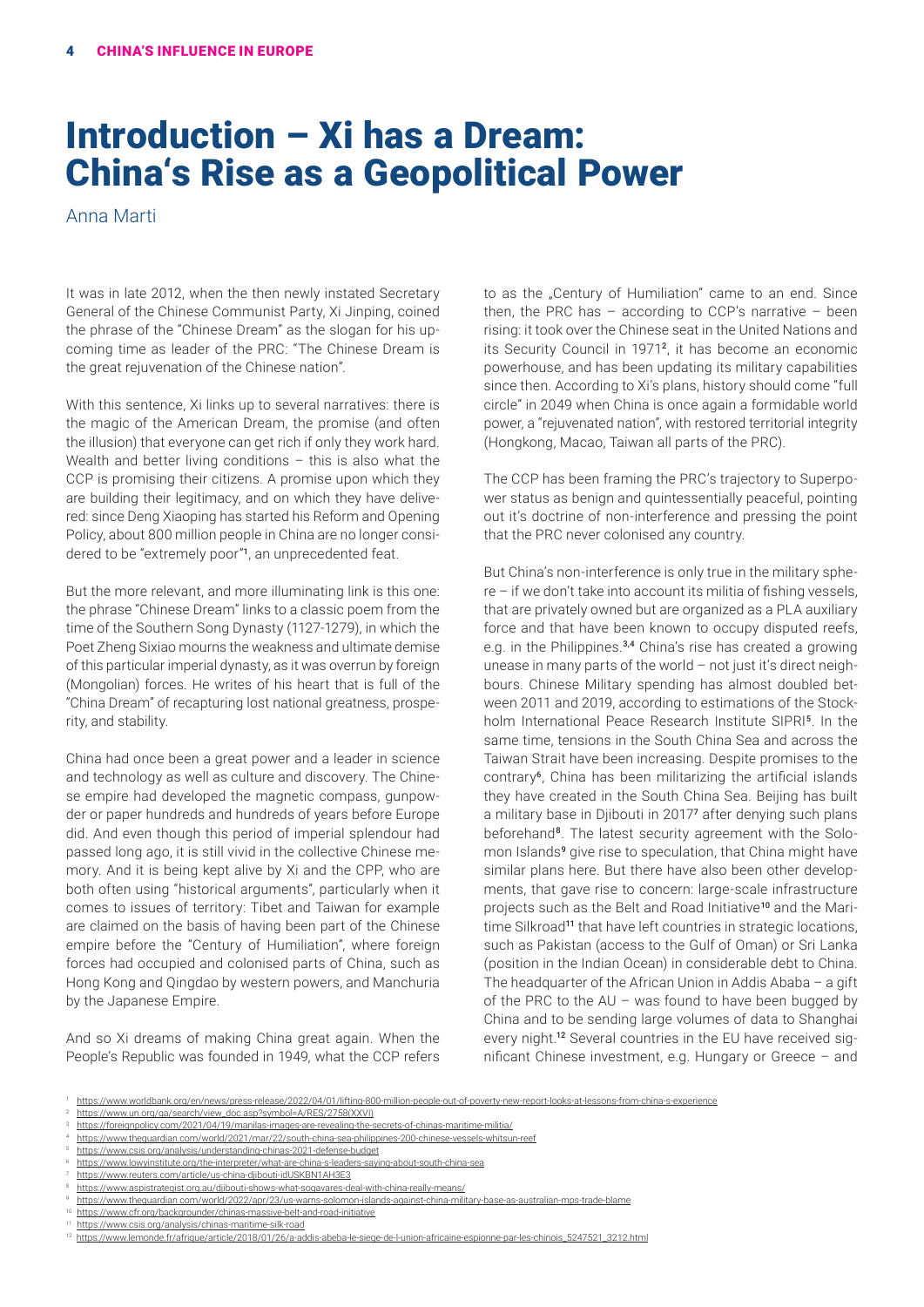have since blocked measures on the EU level that would negatively impact China.13,14

While China has not been using traditional military force to expand its power, we can see clear instances where China uses political and economic coercion to reach its goals. This has led many counties to label China as a "systemic rival".<sup>15</sup> And that begs the question: what does China's rise mean for the world? To that end, we have assembled a selection of case studies that examine instances of economic and political coercion, namely in Hungary, Greece, Germany, Czech Republic, Lithuania, Taiwan, Australia, USA and the EU.

And while all case studies come to their own specific conclusion, these two over-arching points that should be kept in mind when discussing the issue of China's rise:

(1) Interest-driven politics is nothing per se reprehensible, but rather a normal political reality. All countries have interests that they pursue, and to claim otherwise would simply be naive. The critique is not about Chinese power extension itself, but rather about the way that China is using that power and the methods it employs to expand it. Because from an

# **Hungary**

Dániel Mikecz

#### **China's interest in economic reforms in Hungary and Hungarian , Eastern Opening'**

Hungary was one of the first countries that officially recognised the People's Republic of China. Bilateral relations peaked at the end of the 1950s while, at the same time, China's relation with the Soviet Union as a whole became more and more strained<sup>16</sup>. After the death of Mao Zedong, the reformist Chinese leadership under Deng Xiaoping became increasingly interested in the economic reforms that Hungary introduced in 1968. In the 1980s, Chinese economists and decision makers studied the effects of Hungarian economic reforms attentively, in particular the combination of central planning with market economy elements<sup>17</sup>. Since the end of the 1980s and with the beginning of a democratic transition in Hungary, thousands of Chinese immigrants arrived in the country. According to some estimates, Hungary is home to the largest Chinese community in East Central Europe<sup>18</sup>.

In the course of the democratic transformation in Hungary, European integration and good relations with NATO and the Western alliances became the top priority for Hungary. Nevertheless, Hungarian-Chinese relations grew steadily international perspective it IS relevant, whether a rising state is autocratic or if it is democratic, with a functioning system of checks and balances, rule of law and reasonable protection of human rights.

(2) While Chinese involvement is often opaque, the guiding strategy of this involvement is often very transparent and can be seen from the official documents, albeit in Chinese. The projects that are being carried out and what is happening, is often very intransparent and it is not clear what is happening and who is doing what. But what is usually very clear, is the goal behind it. There are enough documents in Chinese outlining the goal and strategy of a project, but they are written in Chinese because they are aimed at the Chinese bureaucracy and nomenclatura. It is vital that decisionmakers are aware of this, pay attention, take China by its word – and act accordingly.

Xi Jinping dreams the "China Dream" of prosperity, power and greatness. To achieve this, the PRC is looking to convert economic strength into political influence and military power, and in turn to become once again the centre of global and geopolitical power.

closer. This trend was further accelerated under the leadership of the national-conservative Fidesz party. When Viktor Orbán, party leader of Fidesz, came to power in 2010, he announced the policy of a so-called , Eastern Opening', meaning a close partnership with Eastern countries, including China.

#### **Hungarian government being criticised over 2 cases involving China**

Following this policy of 'Eastern Opening', relations between Hungary and China grew closer and as did the public scrutiny of this partnership. Viktor Orbán's government was heavily criticised for disproportionally serving the interests of China in two instances, namely the Budapest-Belgrade railway and the Fudan University Campus in Budapest. Both cases will be studied in greater detail in the following:

#### *Budapest-Belgrade railway*

The third Orbán government decided to renovate the Budapest-Belgrade railway in 2014. The consortium, which won

<sup>13</sup> <https://www.reuters.com/world/asia-pacific/hungary-blocks-eu-statement-criticising-china-over-hong-kong-diplomats-say-2021-04-16/>

<sup>14</sup> <https://www.reuters.com/article/uk-eu-un-rights-idUKKBN1990G0>

<sup>15</sup> <https://foreignpolicy.com/2021/04/19/manilas-images-are-revealing-the-secrets-of-chinas-maritime-militia/>

<sup>16</sup> Salát, Gergely: Budapesttől Pekingig, a magyar-kínai kapcsolatok múltja. www.konfuciuszintezet.hu. Budapest: ELTE Konfuciusz Intézet (2009)

<sup>17</sup> Kong, Tien-Ping (2019) A magyar és a kínai gazdasági reform tapasztalatai (1979-1989): a tudástörténet egy nézőpontja [Experiences of Hungarian and Chinese Economic Reform (1979-1989):

A Perspective on the History of Knowledge] In. Magyarország és Kína: 70 éves kapcsolat a változó világban. Budapest: Külügyi és Külgazdasági Intézet

<sup>18</sup> Matura, Tamás (2012) A magyar-kínai kapcsolatok elmúlt két éve [The Recent Development of Sino-Hungarian Relations] Külügyi Szemle, 2012 Summer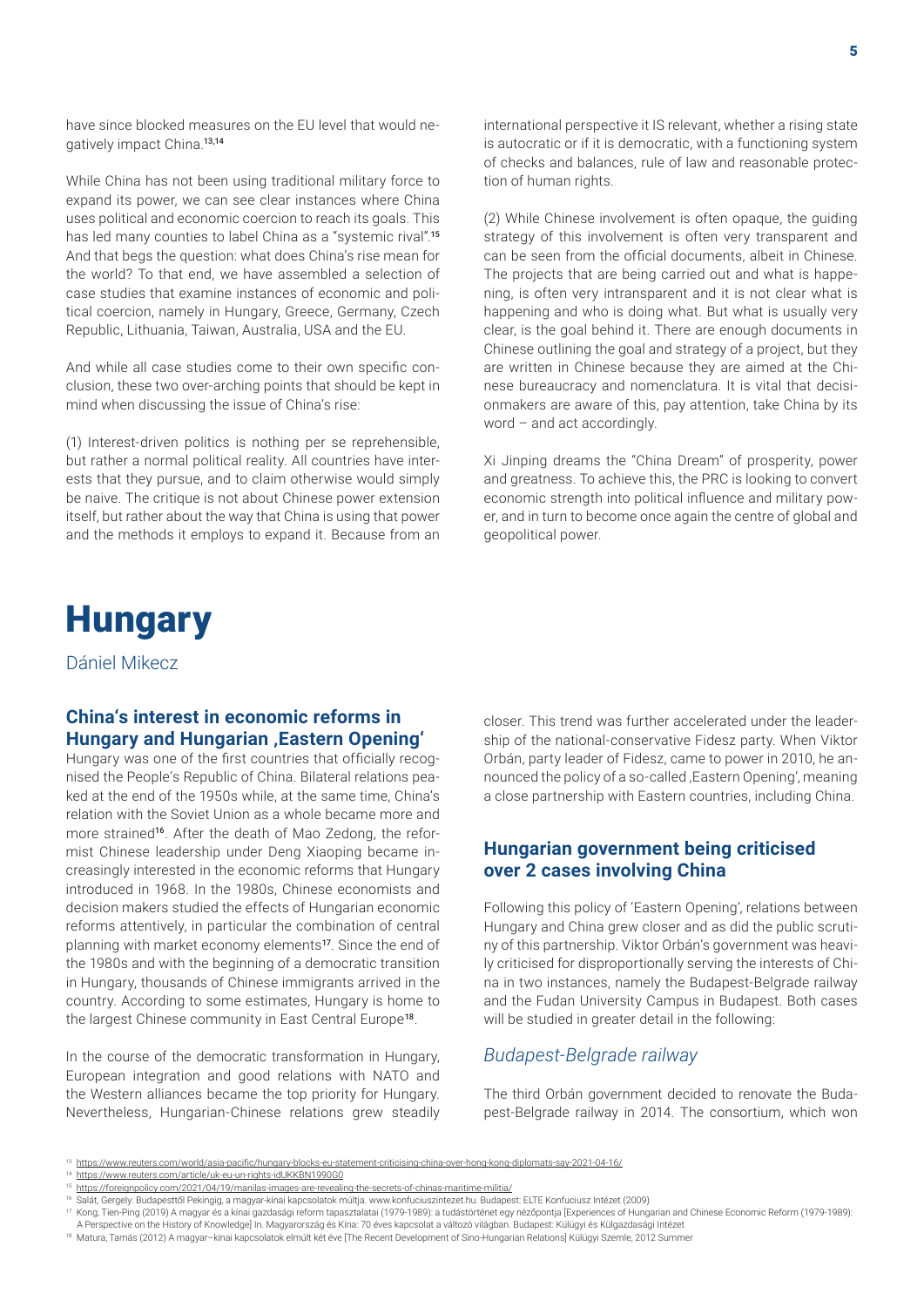the bid, was announced in 2019. For the investment, the Orbán government intended to take a credit from the Chinese Eximbank, one of three institutional banks in China chartered to implement the state policies in industry, foreign trade, economy, and foreign aid. According to 2021 data, the project's budget was 750 billion HUF, which is 2.08 billion EUR according to the exchange rates of that time. The Chinese bank should have financed 85 percent of that amount<sup>19</sup>. According to estimates of investigative journalists, the payback period of the project is 979 years. The biggest tender with a value of 600 billion HUF (~1,6 billion EUR) was won by a consortium led by two Chinese companies and a Hungarian company, which is owned by Lőrinc Mészáros, one of the richest Hungarians and personal friend of Viktor Orbán<sup>20</sup>.

#### *Fudan University*

The Hungarian government signed an agreement with China to support the Fudan University's activities in the Hungarian higher education system. Fudan is a major organisation of research and higher education in China. According to the QS Asia University Rankings 2021, Fudan is the third best university in China and the sixth in Asia. In August 2020, Viktor Orbán issued a decree about the establishment of a Hungarian campus of the Fudan University. In February 2021, the Hungarian Ministry for Innovation and Technology came up with a plan to establish a campus of the Fudan University in Hungary. The government calculated a budget of 540 billion HUF (~1,46 billion EUR). The Hungarian parliament accepted the so-called 'lex Fudan' in June 2021, which established the overseeing foundation of the planned university, for which the same law also granted state owned properties. According to the plans of the government the realisation of the project would be funded with the help of Chinese loans and through Chinese companies<sup>21</sup>. The campus was planned on the site of the Student City project, which was designed to offer 8000 dormitory places for students who study in Budapest's various universities.

#### **Hungarian opposition's protests against Chinese university**

In both cases, there was no direct pressure from China, as these investments and agreements were also initiated by the Hungarian government. Nevertheless, the Budapest-Belgrade railway project and the establishment of a Hungarian campus of the Fudan University triggered criticism and negative reactions from opposition parties and the public. The Budapest-Belgrade railway has been cited as a possible corruption case due to the overpricing of the project. The Fudan University investment generated harsher public reactions, as the project was unpopular, which the opposition could effectively exploit. According to an opinion poll of Republikon Institute, 63 percent of the respondents heard that the government aims to build a Chinese university in Budapest. Furthermore, according to the same data, 66 percent rejected the project<sup>22</sup>. After the pandemic-related lockdown measures, the first massive protest in Hungary was held against the Fudan project, led and organised by opposition parties and politicians. The oppositional mayor of Budapest's 9th district, Krisztina Baranyi, proposed renaming the streets at site where the Fudan campus is set to be built after persecuted people and persons in China. The proposal was later accepted by the general assembly of Budapest. Together with the lord mayor of Budapest, she also launched a four-question consultation about the Fudan project. Due to the public reactions and these direct actions, the government decided to put the project on hold. Nevertheless, Gergely Karácsony, the aforementioned lord mayor of Budapest, initiated a country-wide referendum on various issues, which also involved a question about the transfer of property to the fund overseeing the Fudan project.

## **Public funds for a foreign private university and own private university urged to leave**

The comparison of the two cases demonstrates the conditions of success for the opposition, which criticised the investments involving Chinese capital. In both cases, not the mere involvement of China was the problem, but the lack of transparency and the overpricing of the project. In the case of Fudan, there were also other factors at place which triggered such a negative public response. It undermined the Student's City project, which aimed to ensure housing for students enrolled in public universities in Budapest, while the Fudan was planned to be a private university with high tuition fees. The opposition also pinpointed the fact that the government provides public funds for a foreign private university, while its own prestigious private university, the Central European University, was pressured to leave the country after years of struggling with the Orbán government. For the majority of the public, building a campus for a Chinese university with Chinese loans, which are ultimately paid for with Hungarian taxpayer's money, made the project very unpopular.

<sup>19</sup> Szabad Európa (2021) Szél Bernadett kiperelte a Budapest–Belgrád-vasút kínai hitelszerződését <https://www.rferl.org/a/rfe-rl-relaunches-operations-in-hungary-amid-drop-in-media-freedom/30826537.html>

<sup>20</sup> Kálmán, Attila and Ćurić, Ana (2021) Budapest-Belgrád: a 979 év alatt megtérülő vasútvonal [Budapest-Belgrade: the railway line that pays off in 979 years] telex.hu [https://telex.hu/komplex/2021/11/26/budapest-belgrad-a-979-ev-alatt-megterulo-vasutvonal](https://telex.hu/komplex/2021/11/26/budapest-belgrad-a-979-ev-alatt-megterulo-vasutvonal
)

<sup>21</sup> Panyi, Szabolcs (2021) Kínai hitelből készül a magyar felsőoktatás óriásberuházása. [The huge investment in Hungarian higher education is being made from a Chinese loan] 444.hu <https://444.hu/2021/04/06/kinai-hitelbol-keszul-a-magyar-felsooktatas-oriasberuhazasa-a-kormany-mar-oda-is-igerte-egy-kinai-cegnek>

<sup>22</sup> Republikon Institute (2021) A Fudan Egyetem budapesti kampuszának támogatottsága [Support for the Budapest campus of Fudan University] <http://republikon.hu/media/97193/republikon-fudan-elemzes-21-06-01.pdf>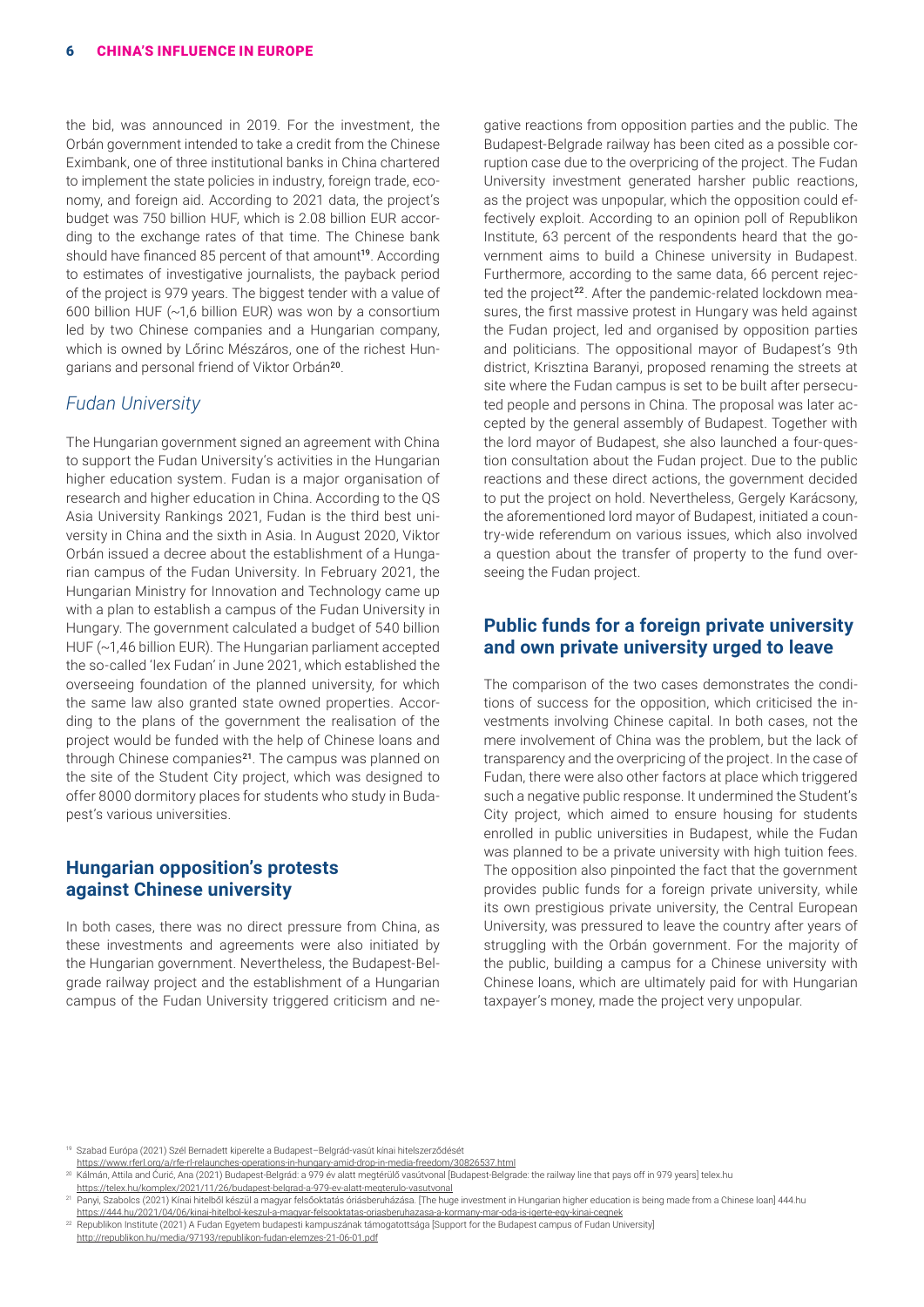# **Greece**

Plamen Tonchev

# **Greece's ambivalent stance towards China**

Sino-Greek relations have traditionally been non-confrontational and particularly warm since the mid-2000s. Consecutive Greek governments have sought to attract Chinese investment, but also to increase the volume of Greek exports to the vast Chinese market. In 2008, the Chinese shipping giant COSCO signed a concession contract for two-thirds of the Piraeus sea port. In 2016, the same company obtained a 51% stake in the Piraeus Port Authority, and an extra 16% in September 2021. Another Chinese foreign direct investment (FDI) was the purchase of a 24% stake in the Independent Power Transmission Operator (IPTO) by State Grid, a Chinese stateowned electric utility company. Back then, there was an expectation that China could be of help at a time when Greece was at loggerheads with international creditors and there was no appetite from abroad to invest in a country plagued by indebtedness and political instability.

Until the general elections held in July 2019, the populist government led by the Coalition of the Radical Left (SYRIZA) instrumentalised its overtures to Beijing to express its anti-western sentiments. This is why it made a number of high-profile goodwill gestures to Beijing in its quest for a powerful political ally as an alternative to the much-vilified West. Furthermore, in April 2019 Greece acceded to the controversial 16+1 format of cooperation between central and eastern European states and China, seen by many as undermining the EU's unity. The current centre-right New Democracy government prioritises economic recovery and views China as a valuable economic partner, though it is also more pro-Western and aware of China's authoritarian political model. The current Greek prime minister Kyriakos Mitsotakis attended an international trade fair in Shanghai in November 2019, and a few days later the Chinese president Xi Jinping travelled to Greece on a state visit. Greek officials take pains to convince Western partners that Athens is enjoying a healthy and legitimate commercial relationship' with Beijing, but it remains committed to the EU and NATO. Greece's ambivalent stance towards China is often referred to as follows: 'It is complicated, we are partners and competitors at the same time'.

#### **Economic or political moves by China in Greece**

Beijing's influence strategy in Greece is structured around four main pillars: China's economic statecraft, cultural diplomacy, media presence and sub-national cooperation.

Apart from the two FDI projects, Greek shipowners have traditionally been close to China, as it is one of their main customers. The Greek commercial fleet is reportedly behind the import of 50% of energy resources and 20% of other goods into China.<sup>23</sup> Furthermore, a large number of Greek-owned ships have been built in Chinese shipyards. Greek exports to the vast Chinese market have been growing in the wake of the decade-long crisis in the country, though from a low base.

Cultural diplomacy is one of Beijing's standard soft power tools. Chinese culture is promoted in Greece through Confucius Institutes; currently there are three of them in Greece – hosted by the Athens University of Economics and Business, the Aristotle University of Thessaloniki, and the University of Thessaly. Additionally, two higher educational institutions, the Panteion University and the University of the Aegean, have launched Chinese language classes.

Building on its cultural diplomacy, China pursues considerable presence in the media sector. Unlike developments in other parts of Europe, no Greek media outlet is directly controlled by Chinese interests. However, Beijing seeks to use Greek media as amplifiers of its messaging, through cooperation agreements with central institutions, such as the national news agency of Greece, or influential media outlets. Thus, Greece's official Athens Macedonian News Agency (AMNA) has had a cooperation agreement with China's state news agency Xinhua since May 2016. Furthermore, in December 2017, AMNA signed a memorandum of understanding (MoU) with the China Economic Information Service (CEIS), an affiliate of Xinhua, for the establishment of a Belt and Road Economic and Financial Information Partnership. In November 2019, during president Xi's visit to Greece, yet another MoU was signed by China's National Radio and Television Administration (a ministry-level executive agency directly under the State Council of China) and the Greek state television ERT. One of the leading daily newspapers in Greece, Kathimerini, signed a cooperation agreement with Xinhua in April 2017. A study carried out by the Athens-based Institute of International Economic Relations (IIER)<sup>24</sup> finds that in 2020 alone the English edition of Kathimerini republished 66 Xinhua reports, that is approximately every fifth day or more than once a week. The topics of these reports range from a rebuttal of China's responsibility for the coronavirus outbreak to praise for the Belt and Road Initiative (BRI) to Beijing's position on various international issues or a rosy picture of Sino-Greek relations.

In projecting its narratives in Greece, China appears to deploy a subtle and 'tailor-made', Greece-specific, strategy. Chinese

<sup>23</sup> Andreas Bloom, 'China's Belt and Road megaproject in the Mediterranean: Was it the Greek shipping tycoons who sealed the deal?', *Global Voices*, 8 July 2021,

<https://globalvoices.org/2021/07/08/chinas-belt-and-road-megaproject-in-the-mediterranean-was-it-the-greek-shipping-tycoons-who-sealed-the-deal/.> 24 Plamen Tonchev, 'Sino-Greek Relations in Greek and Chinese Media, 2020', *Institute of International Economic Relations*, March 2021,

[https://idos.gr/wp-content/uploads/2021/03/Sino-Greek-Relations\\_in\\_Media\\_18-3-2021.pdf.](https://idos.gr/wp-content/uploads/2021/03/Sino-Greek-Relations_in_Media_18-3-2021.pdf.)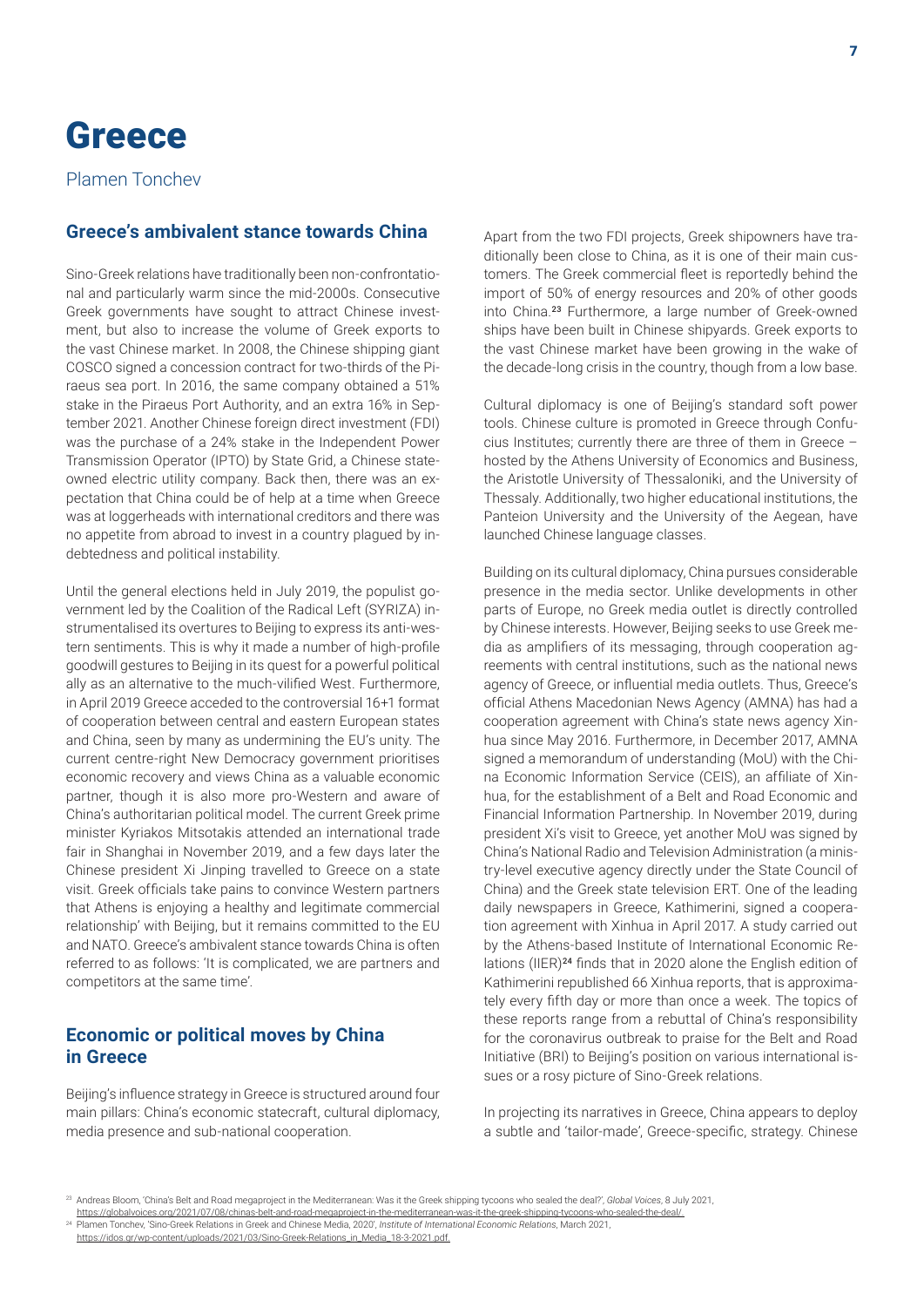authorities and media alike have chosen a friendly and accommodating stance to Greece rather than the "wolf warrior diplomacy" reported in other European countries. China's media strategy does not seem to be geared towards winning the hearts and minds of the general public in Greece – rather, Chinese media tend to serve a targeted approach focusing on Greek political and economic elites. In doing so, Chinese media consistently uses an invariably positive tone, a halftruth template and occasionally disinformation. With regard to international media, China systematically seeks to portray Greece as a true friend, if not a staunch ally, at a time when relations between Beijing and the West are becoming increasingly strained.

Last but not least, China is 'investing' in its sub-national cooperation with Greek authorities. As of April 2021, there were some 20 twinning and cooperation agreements between Greece and China at the level of districts, cities, prefectures, provinces and regions, though there are many question marks over the validity and precise nature of these arrangements.

#### **Caution of Athens regarding criticism towards China in sensitive political issues**

Despite the highly visible COSCO investment in the port of Piraeus, China's economic presence in Greece is actually very limited, State Grid's stake in IPTO being the only other Chinese FDI in the country. Conversely, there is a long list of aborted or failed projects, with Chinese contractors disqualified from public tenders, mostly in the areas of energy and transport. On the highly political issue of 5G, Huawei has been excluded from networks that are currently being constructed in Greece. Moreover, Athens has joined the US-led Clean Network, an initiative by the Trump administration to safeguard a nation's assets including citizens' privacy and companies' most sensitive information from aggressive intrusions by malign actors, such as the Chinese Communist Party.

In the framework of this complicated relationship, in early 2021 Greece's refused to host the 2022 summit of the 16+1 format, but at the same time Athens has been conspicuously silent on all sensitive political issues, such as human rights violations and the rule of law in China.

There is a strong element of self-restraint on the part of Greek authorities who are all too eager not to embarrass China. Notably, between 2019 and 2021 Athens consistently abstained from all the statements at the UN criticising China of human rights violations in Hong Kong and Xinjiang.

While there are some signs of a shift in discussions about the benefits of connectivity and friendly relations with China to potential dependence on China, the related debate is still rather subdued and mostly behind closed doors. Government officials are fully aware of controversial issues, such as developments in Hong Kong, human rights violations in Xinjiang, tension over Taiwan, accusations levelled against Huawei in relation to 5G or the global stand-off between the US and China, but they would rather stay out of related discussions. As for the COSCO investment in Piraeus, it has become highly controversial, with a host of complaints about the Chinese company's monopolistic behaviour and low environmental standards. Yet, the official narrative is that this is a successful project with a positive impact on the Greek economy, even though credible figures substantiating such an assertion are hard to come by. The most vocal opponents against China are local trade unions, vested interests in Piraeus and media outlets leaning towards opposition parties.

## **Beijing's large-scale charm offensive instead of coercion exerted on Greece**

It would be inaccurate to speak of Chinese coercion exerted on Greece. Instead, Beijing is carrying out a systematic largescale charm offensive. China's strategic objectives in Greece are to: (i) make the most of the country's position in the framework of Beijing's flagship Belt and Road Initiative (BRI); (ii) to win over the Greek political, business and academic elite, and ensure Athens' favourable stance towards China; (iii) to exert influence over the EU through 'friendly' member states, one of which is perceived to be Greece.

Greek authorities tend to be cautious in their attitude towards China. At the same time, Beijing's influence in Greece has weakened visibly over the past three years. On the one hand, China is no longer seen as the sole source of capital in view of much-needed foreign direct investment (FDI) – in reality, China has been reduced to one of the many potential sources Greece is now targeting and this has further downgraded Beijing's capability to wield influence. Notably, the current Greek prime minister is on record stating that 'Greece is not particularly dependent on Chinese investment'. This is confirmed by the fact that a number of prospective Chinese investment projects have recently been aborted or Chinese state-owned enterprises have failed in their attempts to clinch public procurement contracts.

In addition, closer political and military ties with Western partners, such as the US and France, have left limited space for China's political clout in the country. Given the security concerns of Greece in the Aegean and the broader eastern Mediterranean basin, China has no role to play in this geopolitical conundrum: not only is it not a security provider or guarantor, but it is a security consumer, only interested in the pursuit of its economic goals in the region and leaving other actors to take the lead on security matters. It only counts thanks to its political weight as a UNSC permanent member, which is definitely taken into consideration by Greek authorities.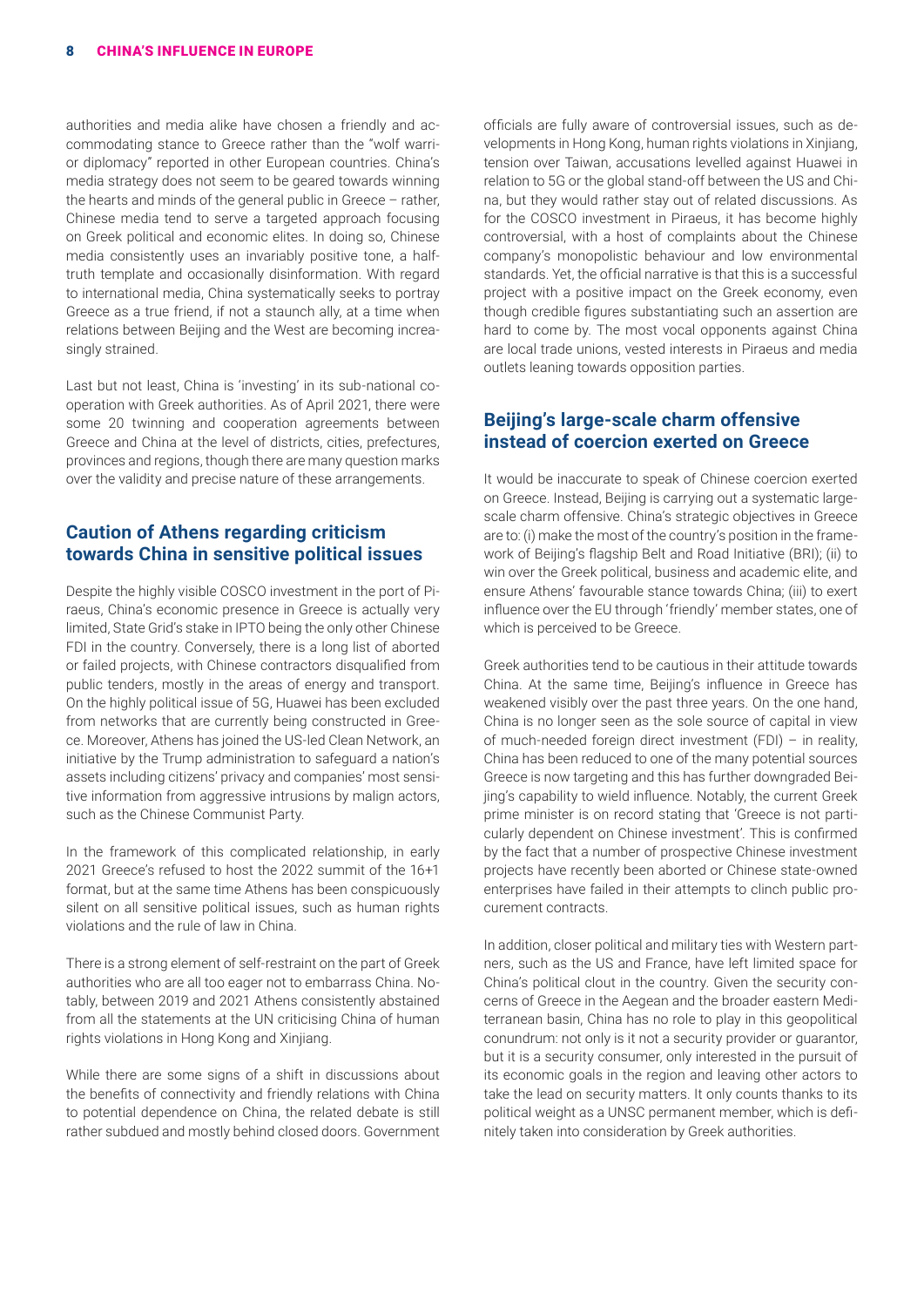Given these developments, Beijing is currently readjusting its strategy based on the following premises: (i) another largescale investment in Greek infrastructure of the Piraeus scale is unlikely to be repeated in the foreseeable future; (ii) Beijing continues to view Athens as a 'friend' and 'partner', and will spare no efforts in courting Greece as an EU member state that is likely to blunt anti-China voices in Europe; (iii) China will most probably invest in 'softer' forms of cooperation, such as culture and education, twinning links at sub-national level, cultivating ties with select Greek media, etc. Having said that, increasingly 'softer' forms of Sino-Greek cooperation are often deemed 'harmless' in the country and tend to be neglected, which is an insidious hazard to be kept in mind.

# **Germany**

Jan Weidenfeld

## **China as Germany's biggest trading partner but also as a competitor and rival**

Over the course of four decades, close economic relations have become the defining feature of Germany-China relations. Ever since China opened up during the 1980s, German businesses have invested heavily in production facilities in China and in building market presence there, regularly making Germany a bigger provider of foreign direct investment (FDI) to China than all EU member states and even the United States.<sup>25</sup> In light of deepening economic relations with China but persisting political differences, the notion of *Wandel durch Handel* became a lowest common denominator principle of German China policy during the administrations of Helmut Kohl (1982-1998), Gerhard Schröder (1998-2005), and (much of that of) Angela Merkel (2005-2021). A core tenet of this policy is that economic cooperation inevitably leads to political and economic liberalisation in China.

As Xi Jinping became leader of the Chinese Communist Party (CCP) in 2013 and political and economic reforms began to stall, most – but not all<sup>26</sup> – senior government officials abandoned the notion that trade results in change. Nevertheless, well until the end of the 2010s, the Merkel administration continued to frame relations with China in predominately economic and industrial interest terms. This stance has been driven not least by the fact that China has been Germany's biggest trading partner since 2015, with a total trade volume of EUR 245bn in 2021,<sup>27</sup> and that the Chinese market has been vital to some key German industries, like automotive or chemicals.

China's domestic political hardening and its more assertive geopolitical and geo-economic policies under Xi Jinping have prompted Germany to re-evaluate its political and economic relations with China. China's pursuit of ambitious outbound industrial policies from the mid-2010s onwards marked the starting point of Germany's reappraisal of the relationship with China. High-profile cases of Chinese FDI, like

the takeover of German robotics company KUKA, prompted public concern about the loss of German innovative technologies, knowledge, and talent to Chinese competitors. As China began to roll out its infrastructure foreign economic policy, the Belt and Road Initiative, German businesses and policy makers also became increasingly wary about (unfair) Chinese competition in third markets and waning Western global political influence.

The mighty German industry federation *Bund der Industrie* (BDI) galvanised the rethink in German China policy in January 2019 when it suggested that Germany should no longer see China as a partner first and foremost but also as a competitor and even as a systemic rival.<sup>28</sup> As this tripartite approach also became the main building block of the EU's new China policy in March 2019,<sup>29</sup> it also became the principal framework for the conduct of German China policy. Framing China as a competitor and rival has aligned with the more critical stance towards China the wider German public has embraced in recent years. Specifically, Beijing's infringement on the autonomy of Hong Kong and its human rights abuses in Xinjiang contributed to a considerable worsening of China's public perception in Germany.30 Shortages of personal protective equipment and critical medical supplies during the Covid-19 pandemic also gave rise to a public debate in Germany about supply chain and economic dependencies on China. Germany's more critical public sentiment towards China is likely to be further spurred by China's strategic partnership with Russia and its support for the Russian war in Ukraine<sup>31</sup>

## **A picture of Chinese influencing in Germany**

While Germany has remained largely untouched by 'official episodes' of Chinese economic coercion, the threat of Chinese economic punishment has shaped German businesses' conduct for some time. Beijing sent a chilling signal during the second half of the 2010s when German corporates

26 <https://www.politico.eu/article/peter-altmaier-defends-berlins-muted-response-to-chinas-crackdown-in-hong-kong-germany/>

<sup>25</sup> <https://www.ifw-kiel.de/publications/kiel-policy-brief/2022/reluctant-us-vs-ambitious-german-direct-investment-in-china-the-tale-of-two-strategies-17025/>

<sup>&</sup>lt;sup>27</sup> [https://www.destatis.de/DE/Themen/Wirtschaft/Aussenhandel/handelspartner-jahr.html](https://www.destatis.de/DE/Themen/Wirtschaft/Aussenhandel/handelspartner-jahr.html
)

<sup>28</sup> [https://bdi.eu/publikation/news/china-partner-und-systemischer-wettbewerber/](https://bdi.eu/publikation/news/china-partner-und-systemischer-wettbewerber/
)

<sup>29</sup> [https://ec.europa.eu/info/publications/eu-china-strategic-outlook-commission-contribution-european-council-21-22-march-2019\\_de](https://ec.europa.eu/info/publications/eu-china-strategic-outlook-commission-contribution-european-council-21-22-march-2019_de)

<sup>30</sup> <https://securityconference.org/publikationen/munich-security-index-2021/>

<sup>31</sup> <https://merics.org/en/merics-briefs/chinese-debates-ukraine-eu-indo-pacific-forum-strategic-dependency>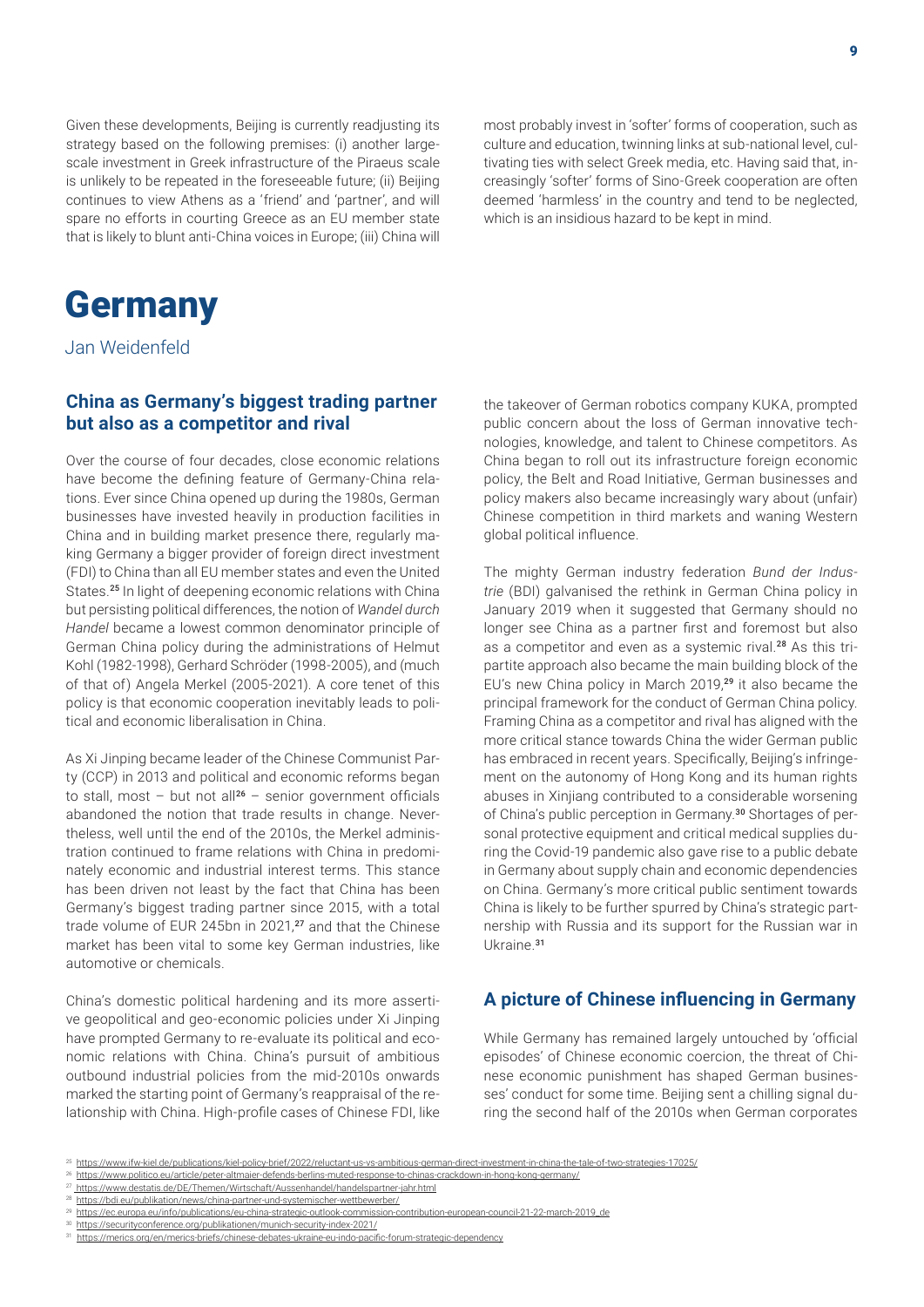with long-standing business track records in China, such as Audi (2017), Daimler (2018), or Leica (2019), became the targets of significant Chinese political and economic pressures over communication missteps in relation to issues sensitive to the CCP, like Taiwan, Tibet, or the Tiananmen protests.<sup>32</sup> Anxious about similar negative repercussions that could affect their China business, German companies have tended to tread more carefully in relation to the CCP and Chinese core interests. With them generating an average 16 percent of their annual revenue in China,<sup>33</sup> DAX companies have even cautioned the German government to voice public criticism regarding Hong Kong or Xinjiang.

On the back of more difficult political relations, China has gradually stepped up the threat of economic coercion against Germany. In late 2019, China's ambassador to Germany, Wu Ken, threatened retaliation against Germany's automotive industry, if Germany were to decide against allowing a bid by Huawei to build the country's 5G infrastructure.<sup>34</sup> In March 2021, Beijing orchestrated a targeted and impactful Chinese consumer boycott of European companies after the EU had sanctioned four Chinese local officials over human rights violations in Xinjiang. The boycott also affected German multinational Adidas. Adidas products disappeared from major Chinese e-commerce apps, and the company saw a considerable drop in its sales in China.<sup>35</sup>

In late 2021, China stepped up economic coercion of German companies in an unprecedented way by not only targeting their China operations but also their third market business links. To punish EU member Lithuania for allowing Taiwan to upgrade its representation in Vilnius, China did not only restrict trade with Lithuania. More than a dozen German companies, mainly from the automotive and agricultural sectors and including major players like Continental, were threatened that they would lose access to the Chinese market if they continued trading with Lithuanian firms.36 Setting a worrisome precedent, the blackmailing over Lithuania seems to have confirmed a long-held fear of German companies that in the future Beijing might seek ways to force German corporates to stop dealing with entities in other countries whose relations with China deteriorate.

China's growing exertion of economic pressure against German businesses is part of a wider picture of Chinese political influencing in Germany that has emerged in recent years. Like other EU member states, Germany has been exposed to the full spectrum of established Chinese political influencing activities in Europe.<sup>37</sup> This has involved the capture of political and business elites, including former German ministers<sup>38</sup>; shaping media coverage of China and public opinion through paid-for content in mainstream media; attempts to put German journalists on the payroll of the Chinese embassy<sup>39</sup>; and the pressuring of civil society representatives and academics, including through imposing sanctions.<sup>40</sup> Lately, Chinese political coercion on the sub-national level has also attracted greater scrutiny<sup>41</sup> as has China's evolving role in spreading disinformation through social media.

## **The EU's anti-coercion instrument and difficulties in its introduction**

Despite increased threats of falling victim to episodes of Chinese economic coercion, German multinationals have doubled down on what they consider unparalleled growth and innovation opportunities in the Chinese market. Rising political risks in Germany-China relations, global decoupling dynamics, and Chinese policies aimed at increasing economic self-reliance are likely to further complicate the business environment for German companies in China. They will also be exposed to more competition from Chinese companies both in China and in global markets. Over the last two years, these developments have prompted many German businesses to reassess their China strategies, and some have sought to diversify their markets and supply chains.42 However, the majority of German multinationals are not reconsidering their presence in China but are doubling down on investments and R&D in China, localising entire production and value chains to bulletproof their continued presence.<sup>43</sup>

Concerns over economic overdependence on China have become commonplace in Germany's policy debates on China, but tangible action has been limited. Several German ministries have encouraged German businesses to diversify markets and supply chains. Even the powerful Asia-Pacific Committee of German Businesses (APA) has called on German companies to diversify supply chains.<sup>44</sup> The 2020 Asia-Pacific guidelines of the German Foreign Office call for the creation of framework conditions that give German companies better access to Indo-Pacific markets other than China.<sup>45</sup> However, in practice, the German government has done little to support German companies in this endeavour. It remains to be seen whether this will change under the new German government headed by Olaf Scholz, which has launched a national security strategy process that will be followed by the formulation of a new China strategy. Recent non-public Foreign Office input into the new China strategy,

34 <https://www.bloomberg.com/news/articles/2019-12-14/china-threatens-germany-with-retaliation-if-huawei-5g-is-banned>

39 <https://www.sueddeutsche.de/politik/china-deutschland-china-bruecke-1.4757650>

<sup>32</sup> <https://merics.org/de/studie/chinas-public-diplomacy>

<sup>33</sup> <https://www.handelsblatt.com/unternehmen/ukraine-krieg-das-grosse-china-risiko-einige-dax-konzerne-koennten-konflikte-wie-mit-russland-kaum-verkraften/28174438.html>

<sup>35</sup> <https://www.wsj.com/articles/chinese-markets-promise-turns-to-threat-for-adidas-11636534875>

<sup>&</sup>lt;sup>36</sup> <https://www.reuters.com/world/china/exclusive-china-asks-germanys-continental-cut-out-lithuania-sources-2021-12-17/> 37 <https://merics.org/de/studie/authoritarian-advance-responding-chinas-growing-political-influence-europe>

<sup>38</sup> <https://www.faz.net/aktuell/rhein-main/frankfurt/frankfurter-gesichter/rudolf-scharping-macht-heute-geschaefte-mit-china-17781045.html>

<sup>40</sup> <https://www.nzz.ch/international/china-verhaengt-sanktionen-gegen-europa-was-bezwecken-sie-ld.1608345>

<sup>41</sup> <https://merics.org/de/studie/big-fish-small-ponds-chinas-subnational-diplomacy-europe>

<sup>42</sup> <https://www.handelsblatt.com/politik/international/handelspolitik-das-china-risiko-deutsche-unternehmen-geraten-immer-staerker-zwischen-geopolitische-fronten/27134454.html>

<sup>43</sup> [https://china.ahk.de/filehub/deliverFile/74912be3-ce50-45a8-8d33-282d4d60487b/1407744/AHK-GC\\_BCS\\_2122\\_web.pdf\\_1407744.pdf](https://china.ahk.de/filehub/deliverFile/74912be3-ce50-45a8-8d33-282d4d60487b/1407744/AHK-GC_BCS_2122_web.pdf_1407744.pdf)

<https://www.reuters.com/article/china-deutschland-wirtschaft-idDEKBN2740UF>

<sup>45</sup> <https://www.auswaertiges-amt.de/en/aussenpolitik/regionaleschwerpunkte/asien/german-government-policy-guidelines-indo-pacific/2380510>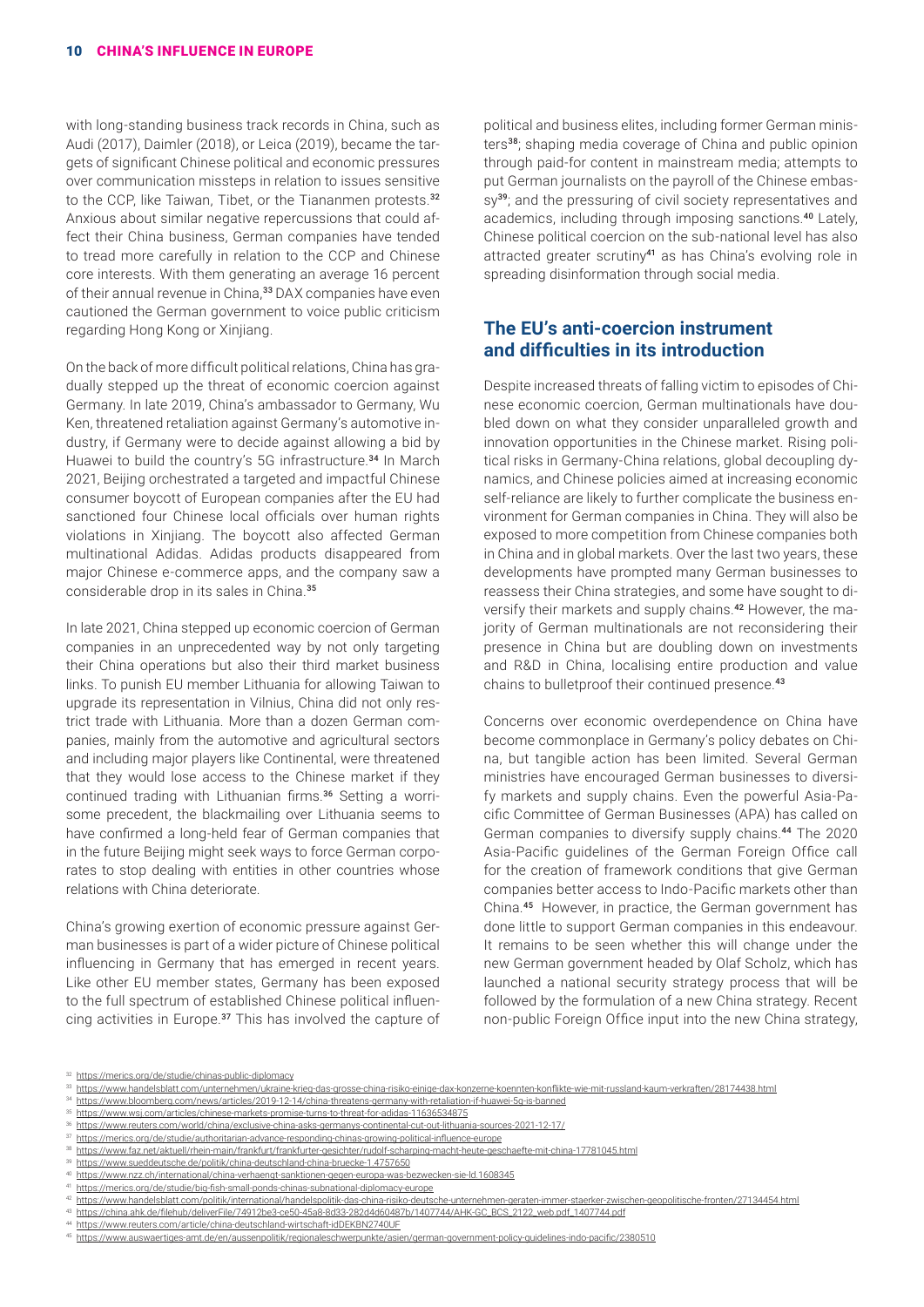the drafting of which will also be led by the Foreign Office, suggests that Germany might critically reassess policies geared at promoting closer economic cooperation between Germany and China.<sup>46</sup>

In the meantime, Germany supports the expansion of the EU's toolbox against economic coercion and specifically the introduction of the EU's anti-coercion instrument (ACI). Presented by the European Commission in December 2021 and currently subject to legislative negotiations among EU member states, the ACI is meant to give the EU the legal tools necessary to respond to Chinese and other third-country economic coercion, including by imposing restrictions on financial services, trade, and investments. However, at least initially, the ACI is unlikely to deter Chinese coercive behaviour, especially in response to actions that are perceived by Beijing as threatening core interests, as the EU will first need to build up a track record of applying the tool and hence making it a credible deterrent.<sup>47</sup> Also, the ACI will do little to mitigate the impact that coercive economic measures could have on businesses in Europe, as it offers no concrete support mechanisms to date. Given German corporate's strong exposure to China this raises questions concerning the usefulness of the tool to protect their interests.

#### **Germany's compartmentalising China policy**

The absence of any major episodes of Chinese economic coercion against Germany to date is a result of past strategies to remove friction from political relations as well as Chinese dependence on Germany. As Germany has always had a marginal security profile in the Asia-pacific region, security considerations had little inhibitive effects on the evolution of German economic relations with China. At the same time the economic relationship was bolstered by densely institutionalised political relations between Berlin and Beijing, with China being one of a few countries in the world Germany has established regular cabinet-level government consultations with. Germany has also compartmentalised its China policy, shifting difficult issues from direct government interactions to the roughly 80 institutionalised dialogue formats, which Berlin and Beijing have established along the full spectrum of bilateral relations over time. On top of that, Berlin has long pursued a policy of raising difficult political and human rights in private.<sup>48</sup> Instances of German public rebukes of China, like Angela Merkel welcoming the Dalai Lama in 2007<sup>49</sup> or former Foreign Minister Heiko Mass meeting with Joshua Wong in 2019,<sup>50</sup> have been the exception rather than the norm.

Germany's past ability to avoid episodes of Chinese economic coercion is also a result of China's own dependence on Germany. The roughly 5,000 German companies that currently operate in China make an important contribution to Chinese economic growth, employing more than one million staff. While they are heavily concentrated on China's booming east coast, they also create economic stimulus in struggling Chinese provinces, such as Liaoning and Jilin.<sup>51</sup> German investments in China also often align with core Chinese policies on industrial upgrading, specifically regarding hightech manufacturing and R&D.<sup>52</sup> China's government also still views Germany as a partner that can aid technical governance reforms and institution building. Germany's *Industrie 4.0*  industrial policy has served as a blueprint for the conception of China's own industrial innovation strategies, like "Made in China 2025",<sup>53</sup> and China has started to emulate Germany's SME landscape.<sup>54</sup>

As Germany is in the process of developing and pursuing a more robust approach towards China, the litmus test for Germany in dealing with Chinese coercion is yet to come. For other EU member states, exposure to more substantial and frequent Chinese coercive economic episodes has already been a reality, as other contributions to this volume underscore. Given the political hardening in Beijing, even if punitive economic measures also damage China's own economy, the EU and Germany are likely to be increasingly exposed to a new quality of Chinese coercive measures.<sup>55</sup> In light of the growing challenges on the horizon, shoring up the EU's economic security toolbox and helping German companies diversifying markets and supply chains must remain a priority. At the same time, the new German government must invest in more seamless institutional coordination around the economic security policy nexus among relevant ministries, the chancellery, and sub-national administrations, following the example of Japan, and in building economic security coalitions with like-minded countries.

<sup>46</sup> <https://www.handelsblatt.com/politik/international/wirtschaftliche-beziehungen-handelspartner-und-systemrivale-deutschlands-neuer-chinakurs-wird-konkret/28142168.html>

<sup>47</sup> <https://merics.org/de/executive-memo/dealing-chinas-economic-coercion-case-lithuania-and-insights-east-asia-and-australia>

<sup>48</sup> <https://www.spiegel.de/politik/deutschland/heiko-maas-und-china-cdu-und-csu-stuetzen-aussenminister-und-joshua-wong-a-1286481.html>

<sup>49</sup> <https://www.faz.net/aktuell/politik/inland/nach-kritik-am-dalai-lama-besuch-merkel-ich-entscheide-selbst-wen-ich-empfange-und-wo-1491981.html>

<sup>50</sup><https://www.zeit.de/politik/ausland/2019-09/heiko-maas-joshua-wong-treffen-hongkong-china>

<sup>51</sup> [https://china.ahk.de/filehub/deliverFile/74912be3-ce50-45a8-8d33-282d4d60487b/1407744/AHK-GC\\_BCS\\_2122\\_web.pdf\\_1407744.pdf](https://china.ahk.de/filehub/deliverFile/74912be3-ce50-45a8-8d33-282d4d60487b/1407744/AHK-GC_BCS_2122_web.pdf_1407744.pdf)

<sup>52</sup> <https://merics.org/de/kurzanalyse/china-relies-little-giants-and-foreign-partners-plug-stubborn-technology-gaps> 53 [https://merics.org/sites/default/files/2020-05/China\\_Monitor\\_No\\_23.pdf](https://merics.org/sites/default/files/2020-05/China_Monitor_No_23.pdf)

<sup>54</sup> <https://www.dw.com/en/china-eyes-germanys-famous-hidden-champions-model/a-58986878>

<sup>55</sup> <https://merics.org/de/executive-memo/dealing-chinas-economic-coercion-case-lithuania-and-insights-east-asia-and-australia>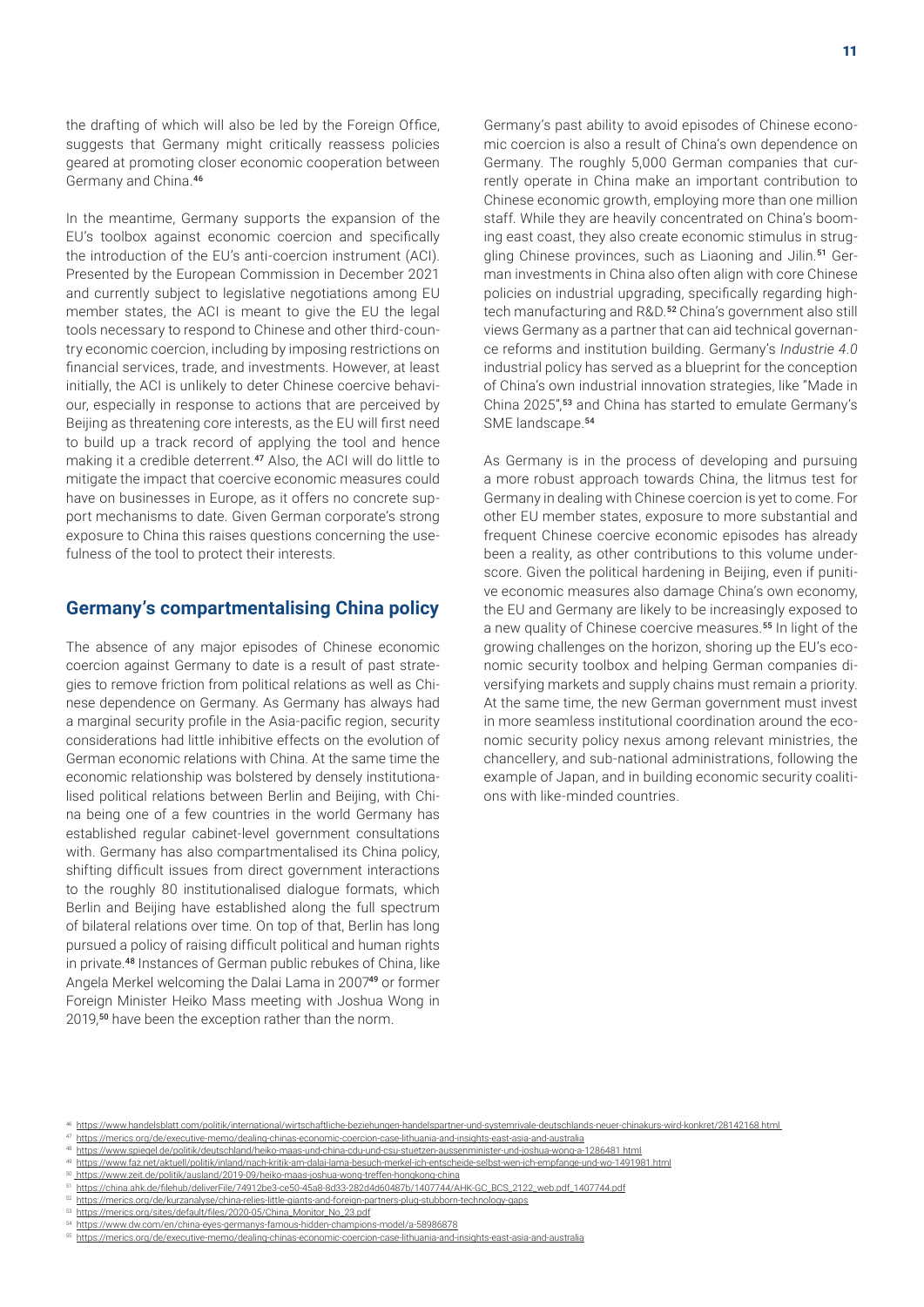# Czech Republic

Filip Šebok and Ivana Karásková

#### **From values to economic pragmatism… and back again**

The Czech relationship with China has gone through pendulum-like developments over the past decade. The political constellation of President Miloš Zeman and the government of Social Democrats (ČSSD) which formed in 2013-2014 provided an impetus for a dramatic change in Czech policy on China.56 This was to mean, specifically, less focus on conflictual issues in the relationship related to human rights, Tibet and Taiwan, which have traditionally played a significant role in the Czech approach to China. Instead, the new policy claimed to be more "pragmatic", focusing on economic diplomacy and avoiding political friction, which had previously led to the freezing of bilateral contacts.

The so-called "restart" of the Czech policy on China was thus motivated chiefly by economic considerations, in line with the whole region's turn to China in the aftermath of the global financial crisis. The Czech Republic found itself competing with other countries in Central and Eastern Europe over becoming a "gateway to Europe" for Chinese investment. Moreover, it was reciprocated by China's increased attention to the region, manifested through the establishment of a format for cooperation between Central and Eastern European countries and China (the so-called 16+1 format) in 2012.57 Apart from structural factors, specific political business interests also played a significant role on the Czech side, as the Czech business and political elites have built a dense web of relationships with Chinese actors.<sup>58</sup>

China, however, failed to make up on its promises in the economic sphere, which were also often exaggerated by Czech domestic actors for their own interests. The peak of political relations, when Xi Jinping visited the Czech Republic on a historic visit in 2016, was not matched by economic aspirations. In the economic sphere, the case of the Chinese company

CEFC Europe, a subsidiary of the Chinese energy and financial services conglomerate CEFC China Energy, was most emblematic of China's failure: the company's highly erratic acquisition behaviour in the country was revealed to have been fuelled by essentially a Ponzi-scheme and the company was taken over by China's state-owned CITIC in 2018.59 Many other cases of unrealised Chinese investment projects followed.<sup>60</sup>

In the political sphere, the issues of Taiwan, Tibet, and human rights violations resurfaced again, and were often used by opposition politicians to criticise the government and the president. This was most visible in the tearing up of sister cities agreements (between Prague and Beijing and Prague and Shanghai in 2019 and 2020, respectively) as well as the visit of the Senate President Miloš Vystrčil to Taiwan in 2020.

Finally, security issues have become a new area of concern in bilateral ties. Czech politicians and society have started to focus more attention on them after Chinese covert funding of conferences and classes at Charles University,<sup>61</sup> Chinese propaganda in Czech media,<sup>62</sup> revelation of ties between the Chinese Communist Party and local political and economic elites,<sup>63</sup> as well as concerns over the security risks associated with the Chinese company Huawei.<sup>64</sup>

The political environment has also become less friendly to China, a trend which already became apparent with the creation of the new government led by the ANO party in 2017. President Zeman became one of the few Czech politicians who remained interested in the development of bilateral ties. The Covid-19 pandemic and deliveries of personal protective equipment from China provided a brief positive impetus for the relationship, yet the situation again deteriorated quickly.<sup>65</sup> The new Czech government led by a coalition of centre and centreright parties that assumed power in October 2021 promised to redefine its China policy, return to a values-based foreign policy and reconsider the "strategic partnership" with China.<sup>66</sup>

56 Ivana Karásková, "Vytváření pročínské agendy v Česku: aktéři, jejich role a vazby", Association for International Affairs (AMO), 2018, <https://mapinfluence.eu/cs/vytvareni-procinske-agendy-v-cesku-akteri-jejich-role-a-vazby/>.

Association for International Affairs (AMO), 2020, [https://chinaobservers.eu/wp-content/uploads/2020/04/CHOICE\\_Empty-shell-no-more.pdf.](https://chinaobservers.eu/wp-content/uploads/2020/04/CHOICE_Empty-shell-no-more.pdf)

58 "Relations Between Czech Political and Business Elites With Links to China," MapInfluenCE,<https://mapinfluence.eu/en/relations-between-political-elites-and-pro-china-business/>.

<sup>59</sup> Jeremy Garlick, "Chinese Investments in the Czech Republic: Opportunity or Threat?" China Observers in Central and Eastern Europe (CHOICE), February 12, 2020,

[https://chinaobservers.eu/chinese-investments-in-the-czech-republic-opportunity-or-threat/.](https://chinaobservers.eu/chinese-investments-in-the-czech-republic-opportunity-or-threat/)<br><sup>60</sup> Kateřina Menzelová, "Čínské investice v Česku: Nesplněné sliby," *Lidové noviny*, April 10, 2018,

[https://ceskapozice.lidovky.cz/tema/cinske-investice-v-cesku-nesplnene-sliby.A180406\\_115524\\_pozice-tema\\_lube](https://ceskapozice.lidovky.cz/tema/cinske-investice-v-cesku-nesplnene-sliby.A180406_115524_pozice-tema_lube).

Europe (CHOICE), November 7, 2019, <https://chinaobservers.eu/the-czech-chinese-centre-of-influence-how-chinese-embassy-in-prague-secretly-funded-activities-at-the-top-czech-university/>. <sup>62</sup> Ivana Karásková, Tamás Matura, Richard Q. Turcsányi, Matej Šimalčík, "Central Europe for Sale: The Politics of China's Influence," Association for International Affairs (AMO), 2018, <http://www.chinfluence.eu/central-europe-for-sale-the-politics-of-chinas-influence-2/>.

63 "Relations Between Czech Political and Business Elites With Links to China," MapInfluenCE,<https://mapinfluence.eu/en/relations-between-political-elites-and-pro-china-business/>. <sup>64</sup> "Software i hardware společností Huawei a ZTE je bezpečnostní hrozbou," Národní úřad pro kybernetickou a informační bezpečnost, December 17, 2018,

<https://nukib.cz/cs/infoservis/aktuality/1303-software-i-hardware-spolecnosti-huawei-a-zte-je-bezpecnostni-hrozbou/>.

<sup>65</sup> "Chinese plane carrying medical supplies arrives in Czech Republic," *Xinhua*, March 21, 2020, [http://www.xinhuanet.com/english/2020-03/21/c\\_138900277.htm](http://www.xinhuanet.com/english/2020-03/21/c_138900277.htm). 65 Daniela Lazarová, "Newly-emerging government planning return to Václav Havel's values," Radio Prague International, October 22, 2021,

<https://english.radio.cz/newly-emerging-government-planning-return-vaclav-havels-values-8731977>.

<sup>66</sup> Daniela Lazarová, "Newly-emerging government planning return to Václav Havel's values," *Radio Prague International*, October 22, 2021, <https://english.radio.cz/newly-emerging-government-planning-return-vaclav-havels-values-8731977>.

<sup>67</sup> "China cancels another Czech musical tour as dispute with Prague escalates," *Kafka Desk*, September 7, 2019, <https://kafkadesk.org/2019/09/07/china-cancels-another-czech-musical-tour-as-dispute-with-prague-escalates/.>

<sup>57</sup> Ivana Karásková, Alicja Bachulska, Agnes Szunomár, Stefan Vladisavljev, Stefan (eds.), "Empty shell no more: China's growing footprint in Central and Eastern Europe",

<sup>&</sup>lt;sup>61</sup> Alžběta Bajerová, "The Czech-Chinese Centre of Influence: How Chinese Embassy in Prague Secretly Funded Activities at the Top Czech University," China Observers in Central and Eastern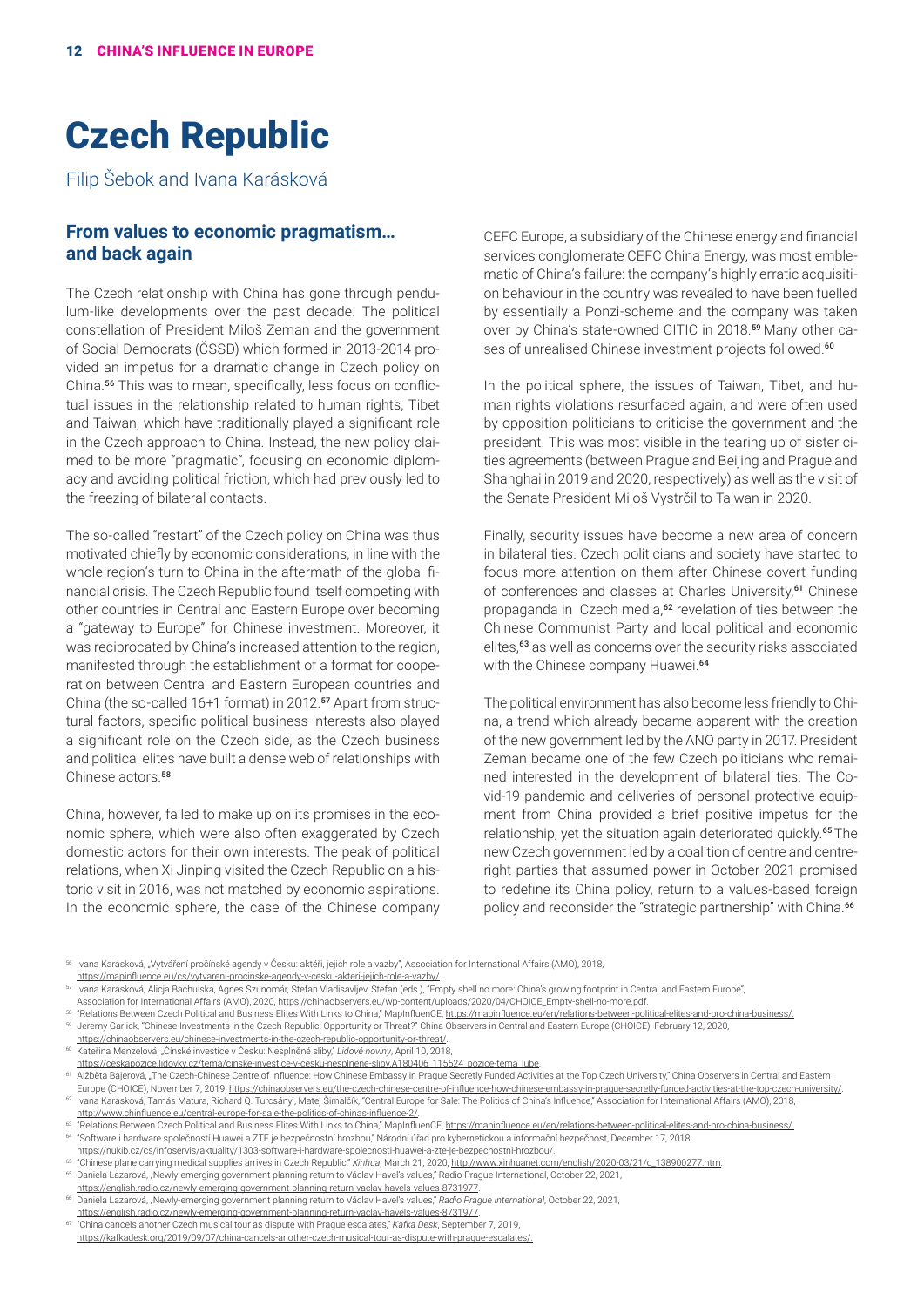#### **Political pressure intensified**

The Czech Republic has experienced several cases of Chinese political coercion, with so far unsubstantiated claims of economic coercion. All the recorded cases have been linked to the issues of Taiwan.

The Prague municipal government led by Mayor Zdeněk Hřib assumed power in 2018 and promised it would renegotiate its partnership with Beijing, signed by the previous city government. The agreement concluded a clause on Prague's respect for "One China Policy," which the new government sought to renegotiate. Moreover, the mayor has been rather outspoken not just on the issue of the agreement, but on ties with Taiwan and human rights abuses, especially in Tibet and Xinjiang. Chinese partners refused to renegotiate the agreement; instead, China initiated coercion measures. China cancelled tours of Czech musical ensembles,<sup>67</sup> and several trade deals were reported to have been put on hold. Economic countermeasures including divestment, were discussed as a potential next move by the Czech President Zeman.<sup>68</sup> However, no direct economic repercussions connected to the controversy could be conclusively confirmed, even after the Prague-Beijing partnership was severed in October 2019.

In late 2019, the planned visit of Senate President Jaroslav Kubera to Taiwan as a head of a business mission became another controversial issue in bilateral relations. The Chinese embassy pressured Kubera, together with Czech politicians, most notably President Zeman, not to proceed with the visit. Kubera suddenly died in January 2020, after which a document was found in his office from the Chinese Embassy.<sup>69</sup> As it was later ascertained, the document was ordered by the Office of President Zeman. The letter noted specific repercussions for the Czech Republic, including damage to the Czech companies Škoda Auto, Home Credit, Klavíry Petrof and others.<sup>70</sup> Kubera's successor in the office, Miloš Vystrčil, decided to proceed with the visit anyway in late August 2020. In response, Wang Yi, the Chinese Minister of Foreign Affairs, promised Vystrčil would pay "a heavy price".<sup>71</sup> However, no significant economic sanctions were recorded. The only publicly documented case was that of Klavíry Petrof having its orders in China rescinded.<sup>72</sup> How-ever, the company was reported to not be facing any issues on the Chinese market a few months later.<sup>73</sup>

#### **Diplomatic condemnation backed up civil society response**

The Czech Republic's response to China's pressure has been two-fold and includes a diplomatic condemnation of China's pressure supported by strong societal response. In the cases of severing sister cities agreements and threats of retaliation for Czech political and economic delegations to Taiwan, the Czech Ministry of Foreign Affairs strongly condemned Chinese threats. The Minister of Foreign Affairs Tomáš Petříček even reprimanded the Chinese Ambassador in Prague for his comments, saying "there is no place for threats in diplomacy"<sup>74</sup> and that "the ambassador went too far".

In both cases the Ministry of Foreign Affairs explained to the Chinese counterparts that the decisions were made by autonomous actors (e.g. municipalities, the Senate), hence it had no legal mandate to interfere in their decision-making processes. In the same time, the ministry reiterated the Czech position on the One China Policy, keeping in line with the EU's interpretation and (most likely) serving to reassure Beijing that these incidents were rather exceptions than a rule.

The second set of responses is perhaps more interesting as it includes a societal response. The resilience against China's pressure owes much to a broader Czech intellectual and political opposition to authoritarian tendencies. China has been linked in this discourse to the pre-1989 experience of communist Czechoslovakia, and generally used as a (internal) warning against the dangers of totalitarian rule.<sup>75</sup> The anti-totalitarian stream of thinking in Czech society has been kept alive by very active civil society organizations and investigative journalists, focusing on uncovering, reporting and countering China's influence.

Curiously, it was a civil society organization (i.e. the Association for International Affairs, AMO) which presented economic models to evaluate the potential economic and societal impact of Vystrčil's delegation visit to Taiwan. The research found that even in the hypothetical case of the most severe retaliation from China, the Czech GDP would be affected by a drop of a mere 1%, as the country's economy is shielded from sanctions by its membership of the EU. The analysis<sup>76</sup> was presented to the Ministry of Foreign Affairs and other stake-

<sup>&</sup>lt;sup>68</sup> Ivana Karásková et el., "China's Sticks and Carrots in Central Europe: The Logic and Power of Chinese Influence," Association for International Affairs (AMO), 2020, [https://mapinfluence.eu/wp-content/uploads/2020/06/Chinas-Sticks-and-Carrots-in-Central-Europe\\_policy-paper\\_-1.pdf](https://mapinfluence.eu/wp-content/uploads/2020/06/Chinas-Sticks-and-Carrots-in-Central-Europe_policy-paper_-1.pdf).

<sup>69</sup> Lukás Valášek, Helena Truchlá, "'Za návštěvu Tchaj-wanu budete platit.'Kubera si z Hradu přinesl výhrůžky od Číny," *Aktuálně*, February 19, 2020,

[https://zpravy.aktualne.cz/domaci/za-navstevu-tchaj-wanu-budete-platit-kubera-si-z-hradu-prine/r~3602b9ba51a711eaa5e40cc47ab5f122/.](https://zpravy.aktualne.cz/domaci/za-navstevu-tchaj-wanu-budete-platit-kubera-si-z-hradu-prine/r~3602b9ba51a711eaa5e40cc47ab5f122/)

<sup>70</sup> Helena Truchlá, Lukáš Valášek, Ondřej Leiner, "Nový šéf Senátu Vystrčil potvrdil, že v Kuberově kanceláři byl výhrůžný dopis Číňanů", Aktuálně, February 19, 2020,

[https://zpravy.aktualne.cz/domaci/vystrcil-potvrdil-ze-v-kancelari-kubery-nasel-vyhruzny-dopis/r~2f018d98531011ea85aaac1f6b220ee8/.](https://zpravy.aktualne.cz/domaci/vystrcil-potvrdil-ze-v-kancelari-kubery-nasel-vyhruzny-dopis/r~2f018d98531011ea85aaac1f6b220ee8/) <sup>71</sup> Ben Blanchard, Yew Lun Tian, "Czech senate speaker will pay 'heavy price' for Taiwan visit, China says," *Reuters*, August 31, 2020,

<https://www.reuters.com/article/us-taiwan-czech-china-idUSKBN25R059>.

<sup>72</sup> "Čína stopla zakázku na česká piana za miliony. Kvůli senátní misi," *iDNES*, September 4, 2020,

[https://www.idnes.cz/ekonomika/podniky/petrof-senator-vystrcil-cesta-na-tchaj-wan-zruseni-zakazky.A200904\\_154831\\_ekoakcie\\_fih](https://www.idnes.cz/ekonomika/podniky/petrof-senator-vystrcil-cesta-na-tchaj-wan-zruseni-zakazky.A200904_154831_ekoakcie_fih). <sup>73</sup> "Panika byla zbytečná. Petrof dál naplno dodává do Číny, zakázky má i z Tchaj-wanu," *Aktuálně*, November 24, 2020,

<https://zpravy.aktualne.cz/ekonomika/panika-byla-zbytecna-petrof-dal-naplno-dodava-do-ciny-zakazk/r~5db260b62e6d11eb8972ac1f6b220ee8/>. <sup>74</sup> "Změňte přístup, nebo pocítíte újmu, varoval čínský velvyslanec Prahu. Petříčkovi se výhrůžky nelíbí," ČT24, October 9, 2019,

[https://ct24.ceskatelevize.cz/regiony/2946251-zmente-pristup-nebo-pocitite-ujmu-varoval-cinsky-velvyslanec-prahu;](https://ct24.ceskatelevize.cz/regiony/2946251-zmente-pristup-nebo-pocitite-ujmu-varoval-cinsky-velvyslanec-prahu) "Čínský velvyslanec musí Petříčkovi vysvětlit výrok k Vystrčilovi. Vyjádření diplomata jsou podle ministra za hranou," *lidovky.cz*, August 31, 2020, [https://www.lidovky.cz/domov/ministerstvo-zahranici-velvyslanci-ciny-vyjadrilo-nesouhlas-s-vyrokum-k-vystrcilove-ceste.A200831\\_142158\\_ln\\_domov\\_ele.](https://www.lidovky.cz/domov/ministerstvo-zahranici-velvyslanci-ciny-vyjadrilo-nesouhlas-s-vyrokum-k-vystrcilove-ceste.A200831_142158_ln_domov_ele)

<sup>75</sup> Ivana Karásková, Alžběta Bajerová, Tamás Matura, "Images of China in the Czech and Hungarian Parliaments," Association for International Affairs (AMO), March 2019, [http://www.amo.cz/wp-content/uploads/2019/03/AMO\\_Images-of-China-in-the-Czech-and-Hungarian-Parliaments.pdf.](http://www.amo.cz/wp-content/uploads/2019/03/AMO_Images-of-China-in-the-Czech-and-Hungarian-Parliaments.pdf)

<sup>&</sup>lt;sup>75</sup> Ivana Karásková et el., "China's Sticks and Carrots in Central Europe: The Logic and Power of Chinese Influence," Association for International Affairs (AMO), 2020, [https://mapinfluence.eu/wp-content/uploads/2020/06/Chinas-Sticks-and-Carrots-in-Central-Europe\\_policy-paper\\_-1.pdf](https://mapinfluence.eu/wp-content/uploads/2020/06/Chinas-Sticks-and-Carrots-in-Central-Europe_policy-paper_-1.pdf). <sup>76</sup> "Political leaders express solidarity with Czech Senate President Miloš Vystrčil in connection to his official visit to Taiwan," Miriam Lexmann website, August 25, 2020,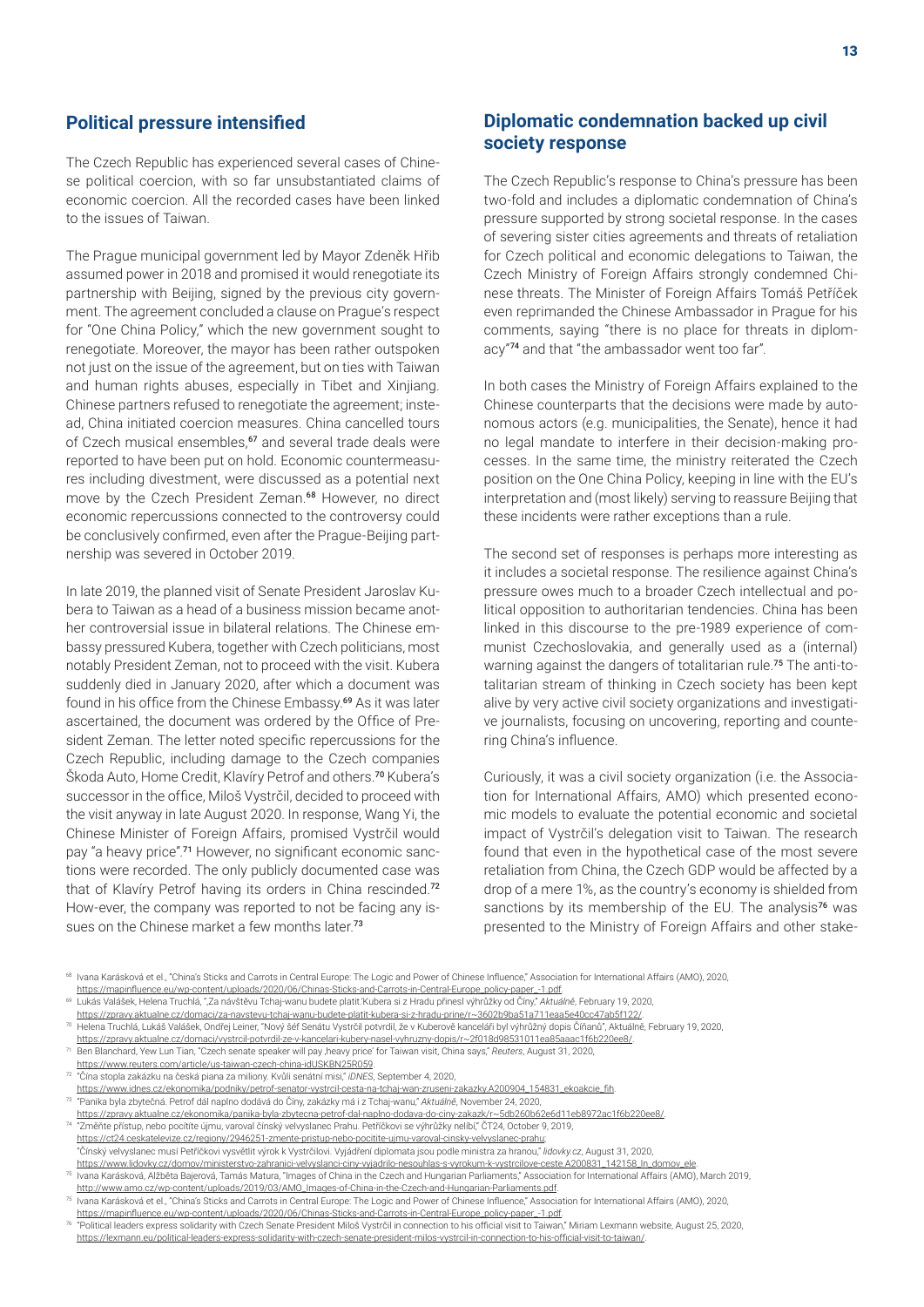holders and passed to journalists which helped to debunk the myths of China's upper hand and mitigated fears connected to the Vystrčil's visit.<sup>77</sup> However, the case of Lithuania and Chinese weaponization of value chains and indirect economic links has shown that the danger of Chinese economic coercion is larger than anticipated.

## **Failure of China's "sticks and carrots" approach**

Although it may be argued that China has become a somewhat influential actor in Central and Eastern Europe, in recent years several factors have made it a less attractive cooperation partner.

First and foremost, a detailed research and outreach to the public by respected Czech civil society organizations directly focusing on China have helped uncover patterns of Chinese foreign policy behavior. Their efforts were echoed by the work of investigative journalists who described in detail cases of Chinese influence in the Czech Republic. The media raised awareness in the Czech society and this increased reputational risks for local political and economic elites eager to promote Chinese positions in the country.

The second factor relates to the fact that China was not able to fulfil the economic expectations in relation to its investment in the Czech Republic. As other, including Asian (e.g. Japan, Republic of Korea or Taiwan), investors were considered more important for the Czech economy, China has not succeeded in presenting itself as the most attractive alternative.

The spectacular failure of CEFC Europe in the Czech Republic and a sudden disappearance of its chairman Ye Jianming in China, made the Czech business community aware of potential risks of economic deals with Chinese counterparts.

Moreover, it is noticeable that China plays a great role in Czech domestic political debates and even features in parliamentary and presidential election debates. While the government parties usually defended economic relations with China, the opposition parties utilised the criticism of China as a handy tool for attacking the government and the president for their affinity to Beijing.<sup>78</sup>

Last but not least, the rising scepticism in the European Union regarding the cooperation with China increased political and reputational risks for Czech politicians. Combined, these factors contributed to increased scrutiny of and general distaste for dealings with China in the Czech Republic.

# Lithuania

Renaldas Vaisbrodas

## **From fairly positive to rock bottom: Downhill trend in the Sino-Lithuanian relations**

Ever since Lithuania gained independence from the Soviet Union, relations with the People's Republic of China (PRC) were fairly positive and never lead to much public attention or debate. Hence, somehow appropriately, it took more than a decade for a highest-level Chinese politician to come to Lithuania: President Jiang Zemin, who travelled through all of the Baltic states in mid-2002. This remains the only presidential visit thus far.

A distant and fairly small Lithuania has not been seen as a "significant" player by the PRC. But this does not mean that Baltic States in general and Lithuania in particular have not been noticed for their role in the break-up of the communist Soviet Union. Furthermore, the active positions Lithuania took when assuming the Presidency of Council of the European Union in 2013 and its non-permanent membership in the UN Security Council from 2013 – 2015 were looked upon with interest in Beijing. Its ferocious opposition to

communist policies and demand for political responsibility for the crimes committed by the communist regimes, made Lithuania an uncomfortable counterpart for the PRC with its three T's taboo (Tibet, Taiwan, Tiananmen). Regular diplomatic scuffles erupted over the course of the relationship between the two countries, be it over an informal meeting of President Dalia Grybauskaitė with the Dalai Lama in 2013 or the demonstration in support of Hong Kong protesters in Vilnius in 2019.

The PRC's interest in Lithuania seemed to be driven by its diplomatic and economic initiatives in Europe, be it the Belt and Road Initiative (BRI), connecting the Eurasian continent, or the establishment of the 17+1 (now 16+1) format, promoting cooperation with Central Eastern European countries. Lithuania's proximity to the PRC strategic partners Belarus and Russia and its importance for the transit route to its Baltic port of Klaipėda has incentivised more contact in early 2010's.

Similar to many other countries worldwide, Lithuania took notice of a "positive" potential that was inspired by the

<sup>78</sup> Ivana Karásková, Alžběta Bajerová, Tamás Matura, "Images of China in the Czech and Hungarian Parliaments," Association for International Affairs (AMO), March 2019, [http://www.amo.cz/wp-content/uploads/2019/03/AMO\\_Images-of-China-in-the-Czech-and-Hungarian-Parliaments.pdf.](http://www.amo.cz/wp-content/uploads/2019/03/AMO_Images-of-China-in-the-Czech-and-Hungarian-Parliaments.pdf)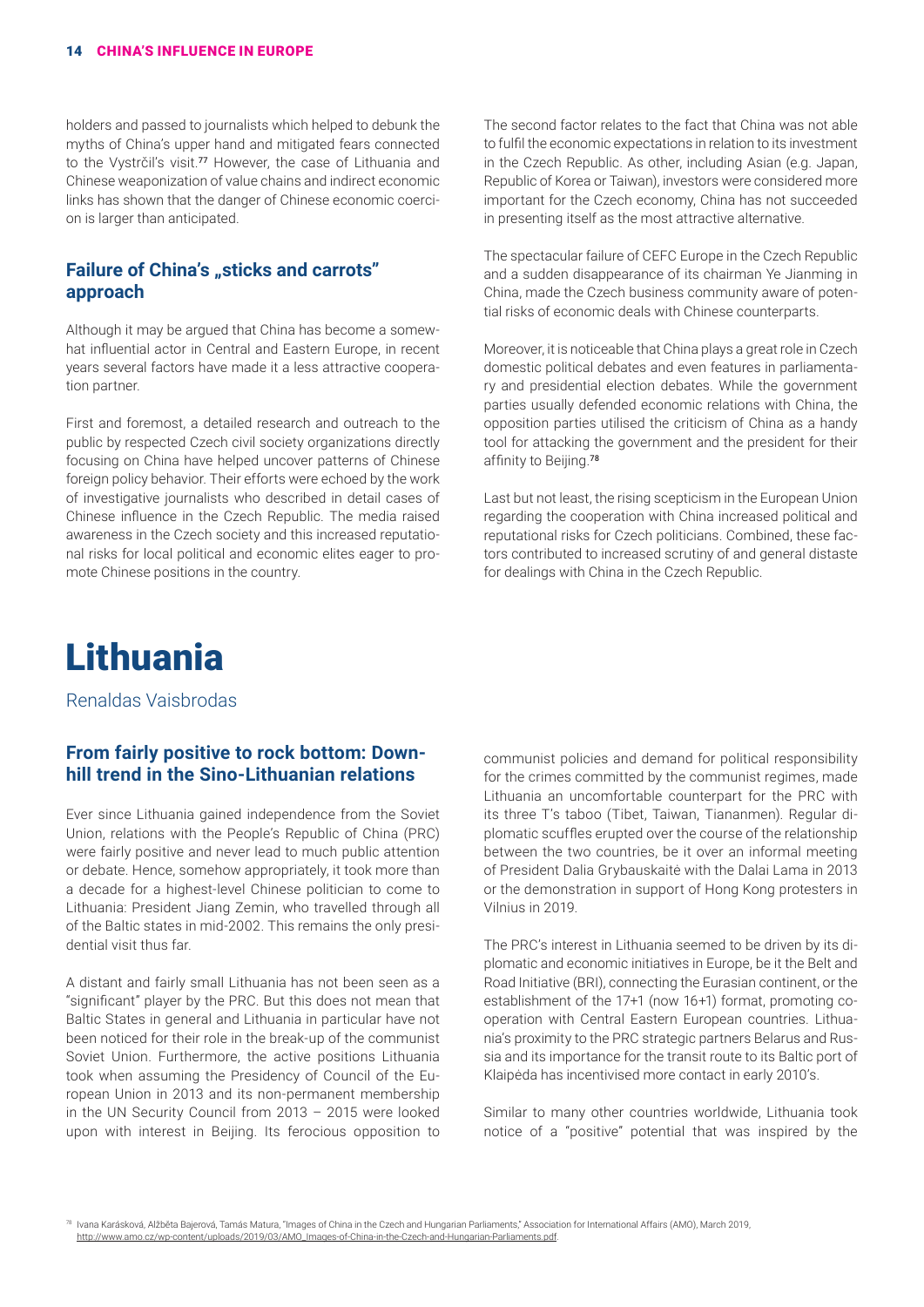attractiveness of China's market and financial resources. Sino-Lithuanian economic relations, however, remain modest, with the total volume of bilateral trade passing the symbolically important mark of €1 billion only in 2017. Despite the fact that Lithuanian exports to China have recently grown faster than imports from it, a huge trade imbalance  $f(277)$ million vs. €929 million respectively in 2019<sup>79</sup>) remained a major issue in the economic relationship. At the same time Foreign Direct Investment remains negligible.

A certain turning point in Sino–Lithuanian relations was reached in February 2019 when the State Security Department and the Second Investigation Department under the Ministry of National Defence published their annual National Threat Assessment. It underscored the "increasing aggressiveness of Chinese intelligence and security services' activities" in Lithuania and explicitly named the PRC's Ministry of State Security and military intelligence as the two services operating in the country. The document noted that such activities are driven by China's domestic policy issues, particularly silencing Lithuania on Tibet and Taiwan, but also aiming at broader interests, including "Lithuanian foreign policy and economy, the defence sector, information accessible to Lithuanian citizens about foreign countries' international cooperation projects and future plans with China."<sup>80</sup> One year after, the assessment of the same institutions was equally damning, highlighting 'ongoing malicious use' of Chinese cyber-capabilities for acts of hacking and spying that had been observed in Lithuanian cyberspace.<sup>81</sup> This was the beginning of the downhill turn for the Sino-Lithuanian relations.

As Lithuania entered its electoral year (parliamentary elections were held in the fall of 2020), a number of events shaped the political debate and made relations with the PRC one of the issues in the campaign.

In mid-September 2020, the country signed a Memorandum of Understanding on 5G Security with the US, which underlined 'the importance of encouraging the participation of reliable and trustworthy network hardware and software suppliers in 5G markets'.

Centre-right and liberal politicians openly reflected on a possibility of being much more proactive on the issues surrounding Taiwan. The liberal Laisvės Party included a clause which supported Taiwan's statehood and independence in its electoral programme<sup>82</sup>. Consequently, after the parliamentary elections in 2020 delivered a governing coalition agreement between conservative and liberal parties, who committed to promote 'value based foreign policy' and 'actively oppose any violation of human rights and democratic freedoms, and defend those who are fighting for freedom around the world, from Belarus to Taiwan', it was clear that Sino-Lithuanian relations would not improve.

The Lithuanian government has stayed true to its word and its consequent actions promoted an inclusion of Taiwan in WHO discussions on the management of COVID-19. In March 2021, after the EU imposed sanctions on a number of officials involved in serious human rights violations in the PRC, Beijing reacted by sanctioning a number of politicians, among others Lithuanian social-democrat (opposition) MP Dovilė Šakalienė. The Lithuanian parliament expressed its full solidarity and adopted a cross party resolution on the genocide carried out in Xinjiang. Lithuania announced its official withdrawal from 17+1 format, stating that its objectives did not serve the purposes of unity within the EU. At the same time, Taiwan announced its plan to open an economic representation in Lithuania. Predictably, this led to the recall of ambassadors for consultations. Later that year, Lithuania's National Cyber Security Centre said it had found major cybersecurity risks concerning Huawei and Xiaomi mobile devices and advised government officials and agencies to discontinue their use. Finally, Sino-Lithuanian relations hit rock bottom when the Taiwanese representative office in Lithuania started its operations in November 2021, prompting the PRC to downgrade the official diplomatic representation of Lithuania to a Chargé d'affaires office in Beijing. As this spiral of events developed, the PRC deployed unprecedented coercive actions to "punish" Lithuania for its decisions.

## **Aggressive Chinese sanctions policy towards Lithuania**

After the PRC furiously withdrew its ambassador from Vilnius, it chose to go the extra mile: in December 2021, China effectively blocked Lithuanian imports by delisting it as a country of origin, meaning goods could not clear Chinese customs. It also pressured multinational businesses to sever ties with Vilnius. Such a measure applied not only to goods that are produced in Lithuania but also in some cases to goods that in their supply chain include components produced in Lithuania. Moreover, it also affected the European exports in transit through Lithuanian ports. The application of these unannounced measures undoubtedly influences the efficient functioning of the EU internal market. The PRC is using its market power to push other countries and businesses to choose between Vilnius and Beijing. This case reveals the emergence of a far more aggressive Chinese sanctions policy, as well as an intensifying global struggle over Taiwan.

## **Three tracks of the Lithuanian response to the pressure**

The response to the pressure from Beijing focused on three tracks: national, bilateral, and multilateral. In the face of the increasing pressure and unprecedented moves by the PRC, Lithuania chose to go 'all-in' and intensify the search for

<sup>79</sup> Lietuvos – Kinijos dvišalė prekyba 2020 gegužės 20, [https://www.verslilietuva.lt/wp-content/uploads/2020/07/2020-05-20\\_Kinija\\_LT.pdf](https://www.verslilietuva.lt/wp-content/uploads/2020/07/2020-05-20_Kinija_LT.pdf).

<sup>80</sup> National Threat Assesment 2019, https://www.vsd.lt/wp-content/uploads/2019/02/2019-Gresmes-internetui-EN.pdf

<sup>81</sup> National Threat Assessment 2020, pp 5 & 32-34,<https://www.vsd.lt/wp-content/uploads/2020/02/2020-Gresmes-En.pdf>

<sup>82</sup> Laisvės partijos 2020 metų Seimo rinkimų programa: pasiūlymai Lietuvos proveržiui,

[https://www.laisvespartija.lt/wp-content/uploads/2020/06/Laisv%C4%97s-partijos-2020-m.-Seimo-rinkim%C5%B3-programa.pdf.](https://www.laisvespartija.lt/wp-content/uploads/2020/06/Laisv%C4%97s-partijos-2020-m.-Seimo-rinkim%C5%B3-programa.pdf)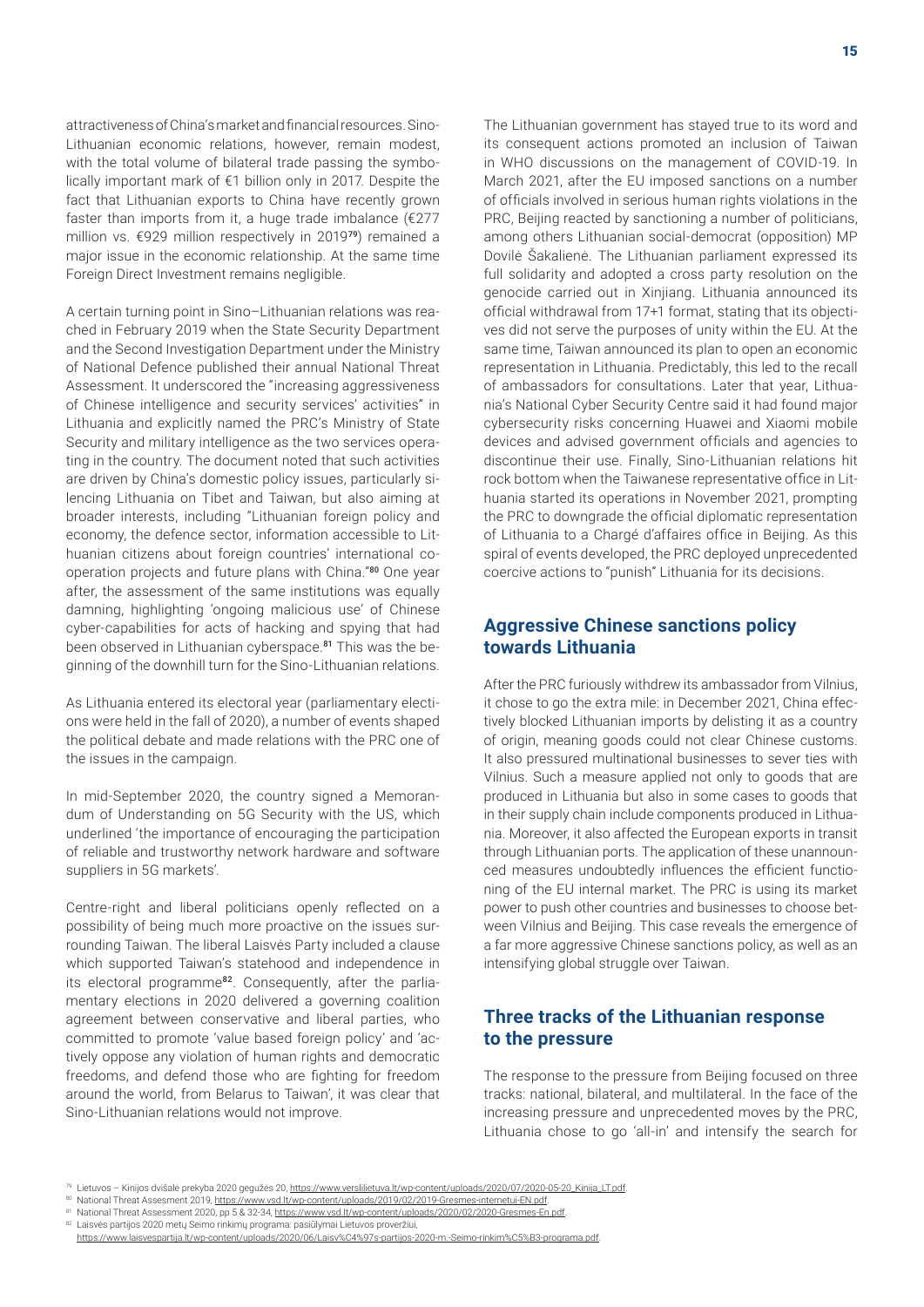alternative markets for its businesses affected by the Chinese punitive measures. The beginning of 2022 saw official Lithuanian diplomatic representations formally open in Singapore, South Korea and Australia. An official economic representation in Taiwan is scheduled to open soon. These new diplomatic representations primarily focus on seeking new economic opportunities for the export of Lithuanian goods. Dedicated financial facilities were set up by the Government to offer Lithuanian businesses incentives to develop new export markets<sup>83</sup>.

On the bilateral front, predictably, Lithuania received an extended hand from Taiwan. Taipei has started a \$1 billion worth credit programme to fund joint projects between Lithuanian and Taiwanese companies, as well as a separate \$200 million fund to invest in Lithuanian industries and boost bilateral trade.

The United States has also stepped in to make up the shortfall caused by China's blockade. The U.S. Export-Import Bank signed a \$600 million export credit agreement with Lithuania, focusing on manufacturing, business services and renewable energy.

Finally, on a multilateral track, two ongoing processes were initiated. First, the EU started preparing a so-called anti-coercion instrument to hit back at exactly the sort of tactics China is using against Vilnius. However, the instrument could take years to come into force. Secondly, the European Union launched a World Trade Organization case against China over "discriminatory trade practices". This case was joined by US, Japan, UK, Australia, Taiwan, and Canada. However, proving economic coercion at the WTO is a complicated and risky process that could drag on over several years.

#### **Assessment of the country's response: factors affecting success and failure**

Reflecting upon the Lithuania's response measures, one can only acknowledge that the decisions to pursue a multi-vector approach and successfully acquire strong backing from the EU and other G7 countries is an important achievement for the Lithuanian government. It allowed for a certain diplomatic breathing room, but it has so far not reversed some of the measures taken by the PRC. In this context, measuring success and failure of one case, needs to be seen from a broader perspective. Current PRC leadership is clearly prepared to test Western democracies that believe in free trade and dare to speak up on the "Three Ts". The challenge that the PRC presents to those countries is clear - economic coercion and political blackmail. As a rule based player, the West at large has no quick fix to counteract these measures by the PRC without inflicting serious economic losses upon itself. Are we ready to take a stand for our principles and values and how far will we be prepared to go? The answer to this will determine the success and failure of our ability to respond to China.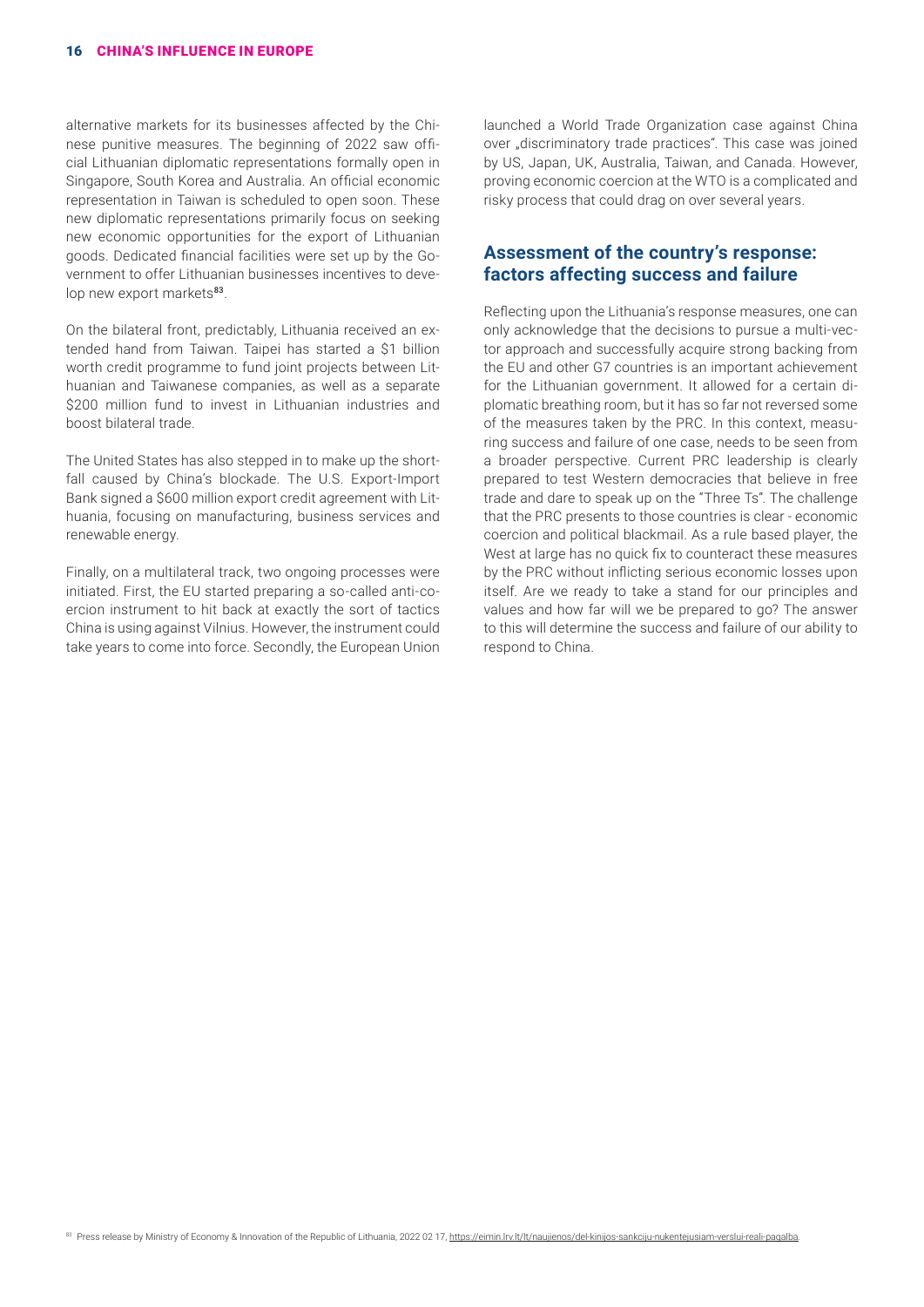# **Looking beyond the pond: How other countries are dealing with Chinese Economic Coercion**

# Democracy under threat

Ketty W. Chen

#### **Authoritarian influence in Taiwan and how Taiwan manages to combat it**

Taiwan is a democratic country that stands on the frontline of the People's Republic of China (PRC)'s coercion and influence, as the PRC considers Taiwan as part of its territory that has to be unified with "the motherland" as soon as possible. It's clear that the PRC's aim behind its economic and political coercion is to annex Taiwan, and its approaches include military threats, import bans of Taiwan's goods, and information operations. The PRC not only uncompromisingly intensified its influence operations in Taiwan, it also is using Taiwan as a testing and training ground on how to "improve" its methods.

However, Taiwan's vibrant democracy serves as a constant reminder to China on what it is not. Taiwan's democratic existence dispels the CCP's narrative that democracy is not only a product of the West but that it is also incompatible with Chinese or Asian culture. Taiwan's democracy now serves as a model for countries in the region demonstrating, that democracy can work in Asia, that it can be peaceful, stable and vibrant.

## **China's political and economic warfare on Taiwan**

In the midst of the struggle between authoritarian uprising and democratic backsliding, Taiwan stands in the forefront of China's influence operation. The most utilized method of influence operation is the use of information manipulation. China's influence operations against Taiwan can be categorised into serving four main purposes. First, to corrode democratic institutions, national and local elections, and public trust on the democratic system. Second, Chinese influence operation to undermine the Taiwanese people's confidence, so their will to resist would be weakened, and their feeling of abandonment and isolation magnified. Most importantly, the CCP's intent is for the Taiwanese people to feel that becoming part of China is inevitable. Third, to polarize division and promote hatred between members of society. Fourth, to co-opt politicians, retired military officers, civil servants and the business community.

Massive economic capacity has been China's most powerful tool to support such operations. According to Prof. Jawniang Huang, the Chinese government has been increasing its purchase of advertisements in Taiwanese media since Taiwan's economic relations with China became closer under the Ma Ying-jeou administration, namely for the purpose of promoting tourism or business.<sup>84</sup> Some Taiwanese media increasingly used "embedded marketing" for these advertisements. This makes it more difficult for readers to identify advertisements, as they might just look like a news item or any other form of content.<sup>85</sup> In 2012, the Want-Want China Times Media Group placed a series of relevant embedded news items in its *China Times* and affiliated newspapers during the Taiwan visit of Fujian's governor. A report of Newtalk Media revealed, that these embedded news items were part of a propaganda plan from the Fujian and Amoy Governments. Following an Investigation of the Overseas Chinese and Foreign Investment Commission Want-Want China Times was fined because its placement marketing had violated the law.[3] keine Fußnote In the same year, students and professors launched an anti-media monopoly movement in Taiwan, urging the government to refuse Want-Want China Times Media Group's application to bid on a Taiwanese cable TV system company.<sup>86</sup> In 2008, the Want Want Group acquired and merged with China Times and two TV news stations in Taiwan. According to Prof. Jei-ming Wu's research, the company also received large subsidies from China's local government.<sup>87</sup> This led to concerns whether the company would be able to sustain the independence of its media while having significant business interests in China. In 2019, *Reuters* published a report showing that China paid Taiwanese media to write reports to improve CCP's image in Taiwanese "hearts and minds".<sup>88</sup>

China has also been leveraging market forces and business interests to gradually embed a culture of self-censorship in Taiwanese media. According to the 2021 Country Reports on

<sup>84</sup> Prof. Jiaw Niang Huang, The China Factor in Taiwan's Media: Outsourcing Chinese Censorship Abroad," *China Perspectives* 2017/3: 27–36. 2017,

<https://www.cefc.com.hk/download.php?file=ef39d6f84675efe600f79c1d13f84cda&id=100065037>.

<sup>85</sup> Regulations for Advertising Goods, Labor and General Services of the Mainland Area in the Taiwan Area.

<https://law.moj.gov.tw/ENG/LawClass/LawAll.aspx?pcode=Q0060008>.

<sup>86</sup> Li-jen Liu, Wei-cheng Tseng, Cheng-hsiang Fan, Chia-ling Tang, Directors of the top ten journalism departments in universities sign a petition to stop Want Want China Times Media Group's Media M&A, *Liberty Times*, May 26th 2012, [https://news.ltn.com.tw/news/life/paper/586655.](https://news.ltn.com.tw/news/life/paper/586655)

<sup>87</sup> Wu Jieh-min, The China Factor in Taiwan: Impact and Response., pp. 425-445 in Gunter Schubert ed., *Handbook of Modern Taiwan Politics and Society, Routledge*. 2016 88 Yimou Lee and I-hwa Cheng, Paid ,news': China using Taiwan media to win hearts and minds on island - sources, Reuter, August 9th2019, <https://www.reuters.com/article/us-taiwan-china-media-insight-idUSKCN1UZ0I4>.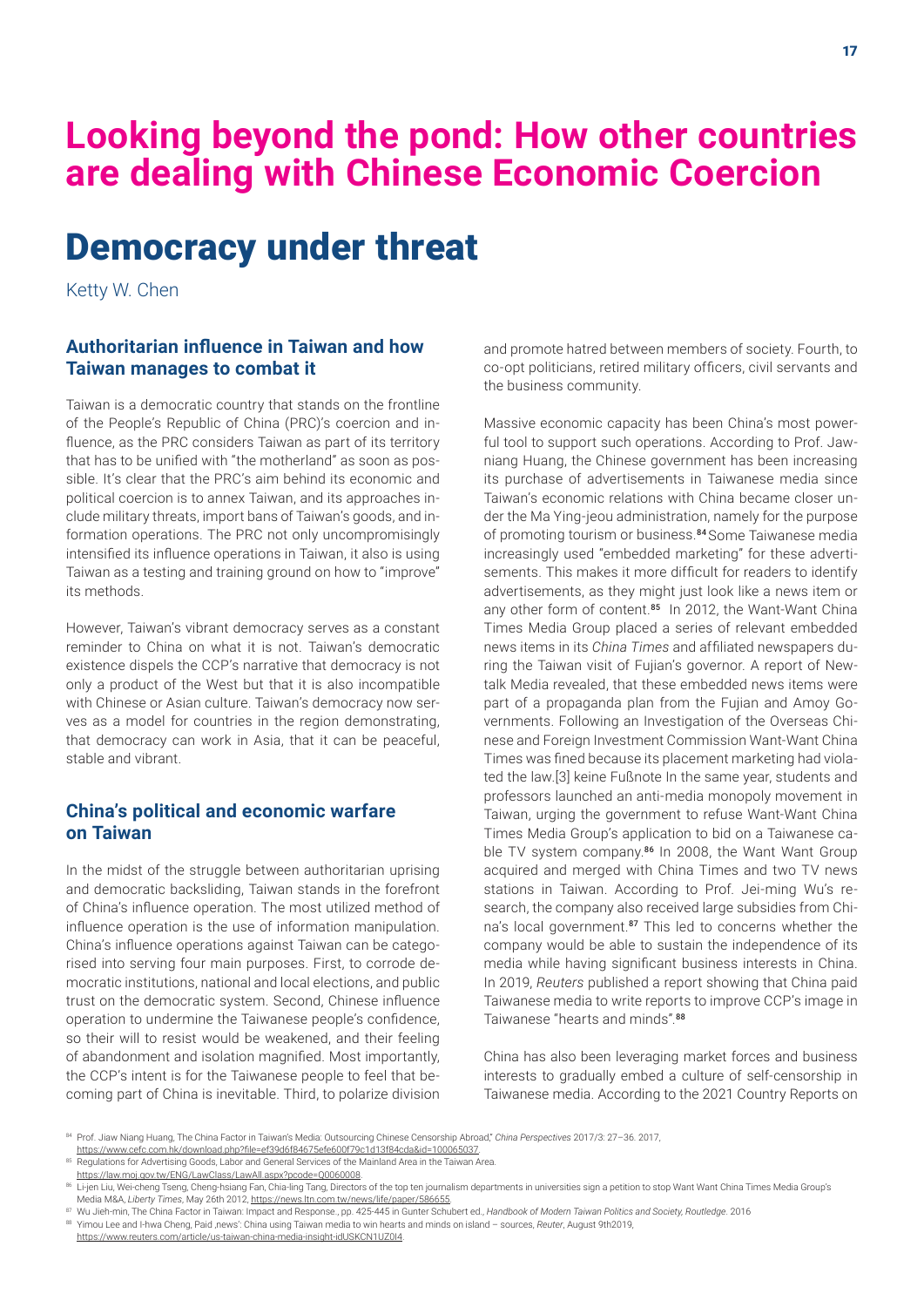Human Rights Practices: Taiwan, business interests of Taiwanese media outlet's parent companies have been utilised by PRC officials to influence Taiwan's media. Faced with the threat of losing commercial revenue, journalists self-censored and refrained from publishing reports criticising China.<sup>89</sup>

A few years ago, China began aggressively using the internet and social media as a tool for its influence operations towards Taiwan. Using content farms, social media marketing companies and influencers, these new tools enabled the Chinese government to operate more stealthily and established a network of local collaborators. While it is difficult for civil society to track the direct flow of funds from the PRC to support its online information operation to Taiwan, some footprints identified by Taiwan's law enforcement agencies are revealing. For example, a Facebook fan page, uncovered by Taiwan's Ministry of Justice Investigation Bureau (MJIB), as linked to at least 12 websites spreading PRC propaganda and disinformation.<sup>90</sup> Buying and creating a substantial number of URLs, facebook pages, social media accounts allow content farms to repeatedly resurrected.<sup>91</sup>

In addition to information manipulation, economic coercion is another method the PRC utilised to intimidate Taiwan. For example, in spring 2021, China banned imports of Taiwanese pineapples, as a punitive trade measure. This served as a prime example of China weaponizing economic measures. Another instance came in September 2021, when the US deliberated changing the name of the Taipei Economic and Cultural Representative Office in Washington to that of Taiwan Representative Office, China reacted by again stopping Taiwanese fruit imports. This time sugar and wax apples.<sup>92</sup>

#### **How Taiwan combats influence operations**

The resilience, awareness, and fast-reaction of Taiwan's civil society have always been the shield that defends Taiwan against China's economic and political coercion. They led the following actions.

#### Closing loopholes in legislature

After the anti-media monopoly movement in 2012, Taiwan's government and Legislative Yuan (Taiwan's parliament) finally established an anti-media monopoly law. It is the first such law in Taiwan's history. The law stipulates that media should periodically disclose their source of advertisement revenue,<sup>93</sup> and clearly defines four "red lines" on how a media merger and acquisition (M&A) will be defined as media monopoly, and therefore be forbidden.<sup>94</sup>

To tackle CCP's infiltration through invisible flows of capital and resource, particularly targeting online information operation, members of civil society also pushed the government to establish the first anti-infiltration law in Taiwan. The law was passed by the Legislative Yuan and formally ratified in 2020.<sup>95</sup> The law closed up the loopholes in Taiwan's Political Donation Act,<sup>96</sup> Referendum Act,<sup>97</sup> Lobbying Act,<sup>98</sup> and Civil Servants Election And Recall Act.<sup>99</sup> People or organizations instructed or funded by hostile foreign agents to make political donations, lobby, canvass or interfere in elections, launch referendum, spread disinformation, disrupt assemblies or undermine the social order, will be penalised if a court rules their behaviour to violate the law.<sup>100</sup>

#### Actions of civil society

Taiwan's civil society played an integral part in Taiwan's liberalisation and democratisation and now, in its effort to combat authoritarian influence from China. In recent years, members of Taiwan's civil society organizations advocated the practice of digital democracy. Many organisations worked together to strategise and develop methods to combat information manipulation, offer media literacy lessons, write codes for fact check chatbots and to inform the public. Nongovernmental organisations such as the Taiwan Foundation for Democracy provide funding for their endeavour to safeguard Taiwan's democratic institutions.

The civil society organizations assumed different roles in combating information manipulation. For example, a group of civil society organisations devoted their focus on factchecking. Their work created the basis for analysing the patterns of the PRC's information infiltration, as they accumulated huge amounts of data on disinformation. The Taiwan Fact-Check Center,<sup>101</sup> MyGoPen,<sup>102</sup> and CoFacts<sup>103</sup> are all examples of NGOs with diligent members who work tirelessly to provide clarifications for disinformation and validate facts. MyGoPen and CoFacts also developed LINE chatbots, so individuals can

Bureau of Democracy, Human Rights, and Labor, U.S. Department of States, 2021 Country Reports on Human Rights Practices: Taiwan, [https://www.state.gov/reports/2021-country-reports-on-human-rights-practices/taiwan/.](https://www.state.gov/reports/2021-country-reports-on-human-rights-practices/taiwan/)

Taiwan's Ministry of Justice Investigation Bureau, Disclosing how China's cyber army buying Taiwan's internet domain, March 6th 2020, <https://www.mjib.gov.tw/news/Details/1/578>. Te-lien Kung, Hao-hsing Ko,Jason Liu, Chia-yu Hsu, Uncovering the Money and China Factor Behind "Mission" – Taiwan's Most Controversial Content Farm, The Reporter,

December 26, 2019, [https://www.twreporter.org/a/information-warfare-business-content-farm-mission-english.](https://www.twreporter.org/a/information-warfare-business-content-farm-mission-english) 92 Dong Xing, First pineapples, now sugar apples. Taiwan threatens to take China to WTO over new fruit import ban, ABC News, September 21st 2021,

<https://www.abc.net.au/news/2021-09-21/china-taiwan-fruit-ban-may-jeopardise-application/100479612>.

93 Li-ren Liu, NCC added new articles to anti-media monopoly law: news channels should periodically disclose its income generated through advertisement, Liberty Times, May 1st 2019, [https://news.ltn.com.tw/news/politics/breakingnews/2776234.](https://news.ltn.com.tw/news/politics/breakingnews/2776234)

Shu-hui Lin, NCC passed anti-media monopoly law., Commercial Times, Jan 16th 2019, https://ctee.com.tw/news/tech/24345.html

<sup>95</sup> Anti-Infiltration Law, https://law.moj.gov.tw/LawClass/LawAll.aspx?pcode=A0030317.

<sup>96</sup> Political Donation Act, <https://law.moj.gov.tw/ENG/LawClass/LawAll.aspx?pcode=D0020049>.

97 Referendum Act, [https://law.moj.gov.tw/ENG/LawClass/LawAll.aspx?pcode=D0020050.](https://law.moj.gov.tw/ENG/LawClass/LawAll.aspx?pcode=D0020050)<br>98 Lebbying Act, https://law.moj.gov.tw/ENC/LawClass/LawAll.aspx?pcode=D0020062

Lobbying Act,<https://law.moj.gov.tw/ENG/LawClass/LawAll.aspx?pcode=D0020062>

99 Civil Servants Election And Recall Act,<https://law.moj.gov.tw/ENG/LawClass/LawAll.aspx?pcode=D0020010>.

100 Legislative Yuan Passes Anti-Infiltration Bill to Strengthen Defense for Democracy and Preserve Stable and Orderly Cross-Strait Exchanges. News Release of Mainland Affairs Council, December 31st 2019. [https://www.mac.gov.tw/en/News\\_Content.aspx?n=2BA0753CBE348412&s=88E5E1EF1343B1B8](https://www.mac.gov.tw/en/News_Content.aspx?n=2BA0753CBE348412&s=88E5E1EF1343B1B8).

Taiwan Fact Check Centre,<https://tfc-taiwan.org.tw/en/about-us>.

102 MyGoPen,<https://www.mygopen.com/>. MyGoPen"' phenetically meant "Stop Lying" in Taiwanese.

<sup>103</sup> CoFacts, [https://cofacts.tw/.](https://cofacts.tw/)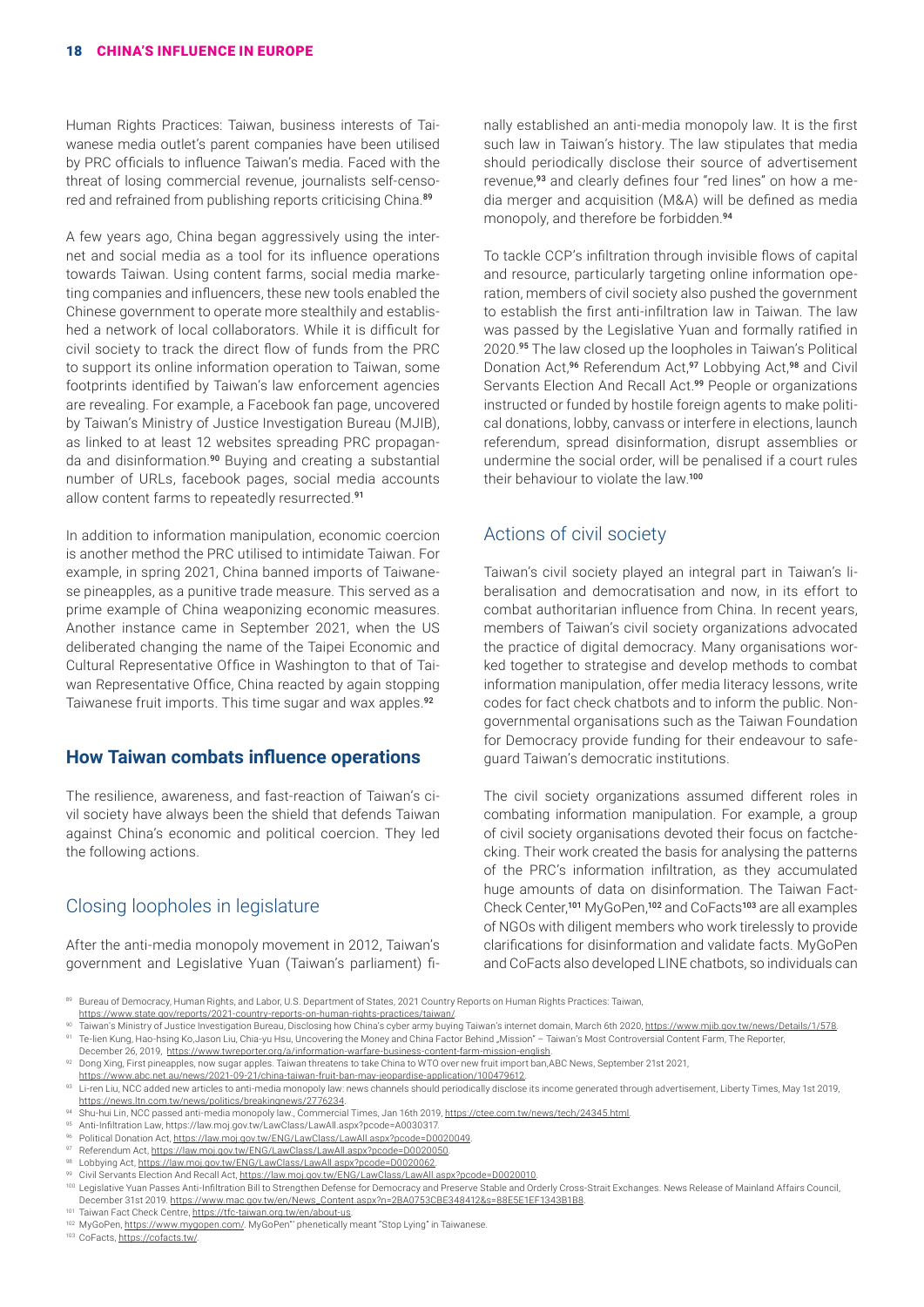add them to their chat application to easily fact-check information they received. Lastly, organisations such as the Double-Think Lab (DTL)<sup>104</sup> and Information Operation Research Group (IORG)<sup>105</sup> aim to research, compile and publish biweekly reports to inform Taiwan's population and the international community of China's information warfare. Organisations like DTL and IORG also offer policy recommendations to the government, so it can use more tools to tackle the information manipulation challenge.

#### Fast reaction of the Government

In recent years, the Taiwanese government dedicated many resources to counter China's political influence campaign, mainly on information manipulation. Taiwan's Premier Su Tseng-Chang ordered that government ministries must provide clarification to disinformation within two hours upon discovery. The Executive Yuan created a webpage and uses the messaging app LINE to provide timely clarification. President Tsai appointed former hacker and civic tech member Audrey Tang as Taiwan's first digital minister. Part of her portfolio is dedicated to combating disinformation and improving media literacy. Furthermore, the Taiwanese government managed to capture concrete evidence on disinformation that originated in China or was generated by CCP proxies based in Taiwan or elsewhere.

Addressing China's import ban on Taiwan's pineapples, the Taiwanese government, in response, launched a public campaign for "Freedom Pineapples". The campaign went viral quickly after its introduction. From Taiwan's President, Tsai Ing-wen, to its Foreign Minister, Joseph Wu, Taiwanese public figures and celebrities urged citizens to stand up to China and support Taiwanese farmers by purchasing more pineapples. The Taiwanese government also promoted the fruit to its democratic allies, as Japan became one of the major purchasing countries of Taiwanese pineapples. This campaign was met with enthusiasm from global netizens. Solidarity for "Freedom Pineapples" became Taiwan's way to combat economic coercion gaining support from countries such as Japan, Britain, Denmark, Australia and the US.

## **Conclusion**

The effort made by the Taiwanese government, as well as members of civil society in Taiwan, not only raised public awareness on information manipulation and influence operation from China, it also managed to curb China's economic coercion and political influence. Taiwan's action undermining the effectiveness of China's influence strategy can be observed in the following areas:

## Growing Taiwanese Identity stops China from winning Taiwanese hearts and minds

The goal behind China's economic and political coercion to Taiwan is to annex Taiwan. The emergence of a distinct "Taiwanese identity" may hinder that. Taiwan now has a strong national identity that is vastly different from China. According to an identity survey conducted by the National Chengchi University's Election Study Center (ESC), the proportion of Taiwanese who identify as Taiwanese increased from 22 percent in 1994 to approximately 60 percent in 2021. Those who identify with a dual identity, as both Chinese and Taiwanese, witnessed a sharp decline from 50 percent to less than 30 percent. Those who identified as only Chinese was down to 2.8%, while more than 90 percent of those surveyed considered being "Taiwanese" as part of their identity<sup>106</sup>. Therefore, the PRC had to confront the harsh reality that the future of Taiwan is moving increasingly further away from President Xi's dream of one unified Chinese nation.

## Strong willingness to protect Taiwan and support democracy

Taiwanese's strong support to democracy and willingness to protect Taiwan will hinder China's goal to annex Taiwan. According to the survey of the TFD in 2021, when asked "Would you fight for Taiwan if China uses force against Taiwan for unification," 72.5% of the polled said they would. Also, 75.3% of the polled agree that democracy is the best political system even though some problems exist with it.<sup>107</sup>

## Strong awareness of disinformation

In 2018, Taiwan was experiencing the peak of disinformation during the local election and ten referendums. In 2019 around 80,000 people marched on the street to join in the anti-red media parade.108, 109 Participants witnessed the increasingly unbalanced reporting of some media that derived huge profits from China. They urged the government to take action to stop media from being "bought". Moreover, according to a survey conducted by TFD last year, more than 90% of the respondents agreed that disinformation hurt the development and quality of democracy in Taiwan. According to Professor Eric Yu, one of the co-convenors of the survey, this was the largest consensus of the Taiwanese people.<sup>110</sup>

<sup>104</sup> Double Think Lab, https://doublethinklab.org/

<sup>105</sup> Information Operation Research Group, <https://iorg.tw/>.

<sup>106</sup> Election Study Center, National Chengchi University, "Taiwanese and Chinese Identity (1992/02 - 2021/12)," January 28th 2019, *Election Study Center, National Chengchi University*, <https://esc.nccu.edu.tw/PageDoc/Detail?fid=7800&id=6961>.

<sup>107</sup> TFD press release, 2021 *TFD Survey on Taiwanese View of Democratic Values and Governance*, December 29th 2021,

[http://www.tfd.org.tw/export/sites/tfd/files/news/pressRelease/ENG\\_press\\_release.pdf](http://www.tfd.org.tw/export/sites/tfd/files/news/pressRelease/ENG_press_release.pdf).

<sup>&</sup>lt;sup>108</sup> SETN, *Aerial photography shows the number of participants of the anti-red media march are tremendous. June 24th 2019,* 

[https://tw.news.yahoo.com/%E5%8F%8D%E7%B4%85%E5%AA%92%E9%81%8A%E8%A1%8C%E6%93%A0%E7%88%86%E5%87%B1%E9%81%93-%E9%9C%87%E6%92%BC%E7%A9%BA%E6%8](https://tw.news.yahoo.com/%E5%8F%8D%E7%B4%85%E5%AA%92%E9%81%8A%E8%A1%8C%E6%93%A0%E7%88%86%E5%87%B1%E9%81%93-%E9%9C%87%E6%92%BC%E7%A9%BA%E6%8B%8D%E7%85%A7%E6%9B%9D%E5%85%89-113018438.html) [B%8D%E7%85%A7%E6%9B%9D%E5%85%89-113018438.html.](https://tw.news.yahoo.com/%E5%8F%8D%E7%B4%85%E5%AA%92%E9%81%8A%E8%A1%8C%E6%93%A0%E7%88%86%E5%87%B1%E9%81%93-%E9%9C%87%E6%92%BC%E7%A9%BA%E6%8B%8D%E7%85%A7%E6%9B%9D%E5%85%89-113018438.html)

<sup>&</sup>lt;sup>109</sup> In Taiwan, "red media" has been used to describe media that spread disinformation and excise spring controls to amply PRC's propaganda in Taiwan. A red media and its parent companies usually rely on the PRC market as their main source of profits, and receive a huge amount of subsidies from the PRC's local governments or governmental apparatuses regarding Taiwan. <sup>110</sup> TFD press release, 2021 *TFD Survey on Taiwanese View of Democratic Values and Governance*, December 29th 2021,

[http://www.tfd.org.tw/export/sites/tfd/files/news/pressRelease/ENG\\_press\\_release.pdf](http://www.tfd.org.tw/export/sites/tfd/files/news/pressRelease/ENG_press_release.pdf).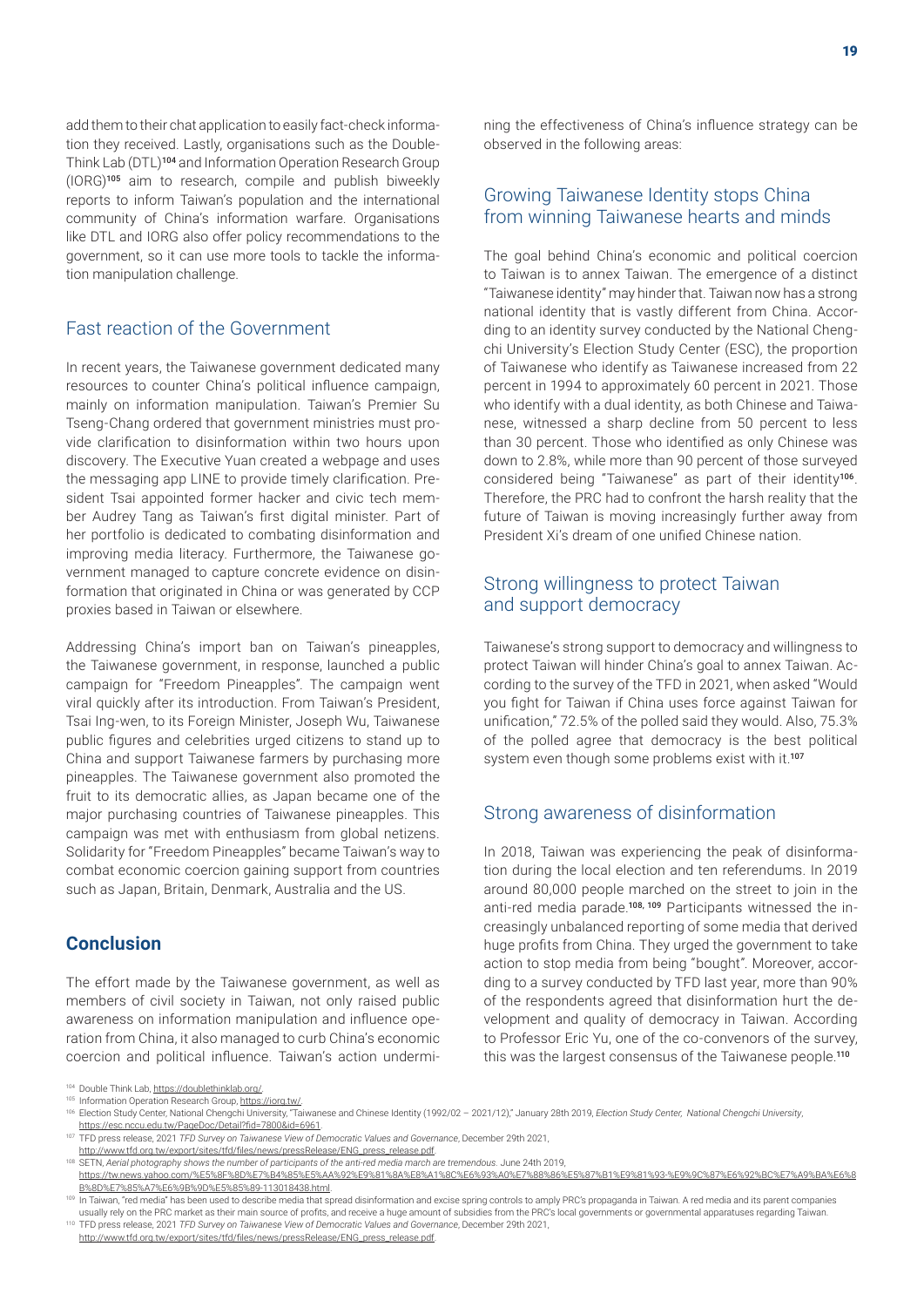# China's economic coercion and Australia's resilience

Benjamin Herscovitch

Addressing the Australian Parliament in November 2014, Chinese President Xi Jinping spoke of a "vast ocean of goodwill between China and Australia". <sup>111</sup> These waters are now stormy and foreboding. Diplomatic, political, military, and economic tensions simmered between Canberra and Beijing for years over everything from the Australian government's expanding efforts to combat foreign influence and interference to Canberra's public objections to Beijing's erosion of Hong Kong's autonomy. But 2020 was a watershed year. In the wake of Canberra's call in April for an inquiry into the origins of the COVID-19 pandemic, the bilateral relationship went into freefall.

Not since November 2019 has the Australian Prime Minister met a Chinese leader, and not since January 2020 has an Australian minister been able to speak directly to their Chinese counterpart. The drumbeat of mutual criticisms in official diplomatic statements and the press also reached a crescendo that shows no sign of easing. Meanwhile, Australia's move to build long-range nuclear-powered submarines and People's Liberation Army presence in Australia's northern maritime approaches have led to frostier military ties. Notwithstanding all these examples of the freeze in bilateral relations, perhaps the most dramatic is China's campaign of economic coercion. Set to enter its third year in May 2022, Beijing has pursued a sustained and severe campaign of trade restrictions against a wide array of valuable Australian exports.

## **The pain of parlous Australia-China relations**

At least nine Australian exports have been targeted. Australian beef, barley, cotton, coal, timber, sugar, lobsters, copper, and wine exports have all been slammed with punitive trade restrictions. These trade barriers have reduced to zero the value of some of Australia's most lucrative exports to its biggest export destination – worth in total more than A\$24 billion in 2019.<sup>112</sup> The value of Australia's exports to China

has largely held up at the aggregate level: the value of goods exports to China only declined by roughly 2% to A\$146 billion in 2020 from a record high of A\$148 billion in 2019. But assessments of the overall costs to the Australian economy are significant: in the range of A\$7 billion to A\$10 billion by early 2021.<sup>113</sup>

The nine confirmed targets of China's trade restrictions saw their export value to China drop by as much as 78% in 2020, with exports of coal, barley, and copper ores and concentrates being slashed to zero by 2021. These key goods exports to China were still flatlining at zero in the latest trade data from late 2021 and early 2022. Meanwhile, the value of all other targeted exports to China slumped. Given that this includes other high-value exports, such as beef, wine, and cotton, which were all worth more than A\$1 billion per annum in 2019, these drops in export values are a dramatic disruption of Australia's trade.

Even exporters of broadly fungible commodities, such as coal, copper ores and concentrates, and barley, have had to forgo the premium associated with exporting to the massive Chinese market, albeit in most cases while finding alternative export markets.<sup>114</sup> Meanwhile, select exports geared towards the Chinese market, notably premium Australian wines and lobsters, have either been unable to find alternative markets or have been forced to sell on the domestic Australian or other international markets at significantly discounted prices. For example, industry reports indicated that lobsters that would have been exported to China in late 2020 were sold on the domestic Australian market for approximately 30% of their sale price on the Chinese market.<sup>115</sup>

#### **Raising resilience and enforcing rules**

In response to the bite of trade restrictions, Canberra has refused to either offer concessions aimed at placating Beijing or enacting punitive counter-coercion measures against the Chinese economy. Instead, Australia has sought to raise its resilience via trade diversification, while also seeking to re-

<sup>112</sup> Unless otherwise specified, figures in this paper are based on the author's calculations of official Australian government trade data, which is available here: Department of Foreign Affairs and Trade, "Trade statistical pivot tables," 2022, [https://www.dfat.gov.au/about-us/publications/trade-statistical-pivot-tables;](https://www.dfat.gov.au/about-us/publications/trade-statistical-pivot-tables)

<sup>113</sup> Roland Rajah, "The big bark but small bite of China's trade coercion," The Interpreter, 8 April 2021, [https://www.lowyinstitute.org/the-interpreter/big-bark-small-bite-china-s-trade-coercion;](https://www.lowyinstitute.org/the-interpreter/big-bark-small-bite-china-s-trade-coercion) Ron Wickes, Mike Adams, and Nicolas Brown, Economic Coercion by China: the impact on Australia's merchandise exports. Adelaide: The University of Adelaide, 2021,

[https://iit.adelaide.edu.au/ua/media/1479/wp04-economic-coercion-by-china-the-effects-on-australias-merchandise-exports.pdf.](https://iit.adelaide.edu.au/ua/media/1479/wp04-economic-coercion-by-china-the-effects-on-australias-merchandise-exports.pdf)

Estimates vary and are challenging to calculate given the counterfactuals of what would have occurred in the absence of China's economic coercion. <sup>114</sup> James Laurenceson and Thomas Pantle, Australia's export exposure to China: Assessing the costs of disruption, The Australia-China Relations Institute, Sydney, 2021,

[https://www.australiachinarelations.org/sites/default/files/Australia%27s%20export%20exposure%20to%20China-%20assessing%20the%20costs\\_JL%20and%20TP.pdf](https://www.australiachinarelations.org/sites/default/files/Australia%27s%20export%20exposure%20to%20China-%20assessing%20the%20costs_JL%20and%20TP.pdf); Scott Waldron, Victor Ferguson, and Darren Lim, "Market adjustments to import sanctions: Lessons from Chinese restrictions on Australian trade, 2020-21," SSRN, 2021, [https://papers.ssrn.com/sol3/papers.cfm?abstract\\_id=3945451.](https://papers.ssrn.com/sol3/papers.cfm?abstract_id=3945451)

<sup>115</sup> Steven Schubert, "Victorian rock lobster industry 'on its knees' in ongoing China trade dispute," ABC News, 20 February 2021, [https://www.abc.net.au/news/2021-02-20/victorian-rock-lobster-industry-suffers-in-china-trade-dispute/13174912.](https://www.abc.net.au/news/2021-02-20/victorian-rock-lobster-industry-suffers-in-china-trade-dispute/13174912)

<sup>111</sup> Xi Jinping, "House of Representatives Address by the President of the People's Republic of China," Commonwealth of Australia, Canberra, 17 November 2014.

[https://parlinfo.aph.gov.au/parlInfo/genpdf/chamber/hansardr/35c9c2cf-9347-4a82-be89-20df5f76529b/0005/hansard\\_frag.pdf;fileType=application%2Fpdf](https://parlinfo.aph.gov.au/parlInfo/genpdf/chamber/hansardr/35c9c2cf-9347-4a82-be89-20df5f76529b/0005/hansard_frag.pdf;fileType=application%2Fpdf).

Department of Foreign Affairs and Trade, "Direction of goods and services trade," 2022;<https://www.dfat.gov.au/trade/resources/trade-statistics/Pages/trade-time-series-data>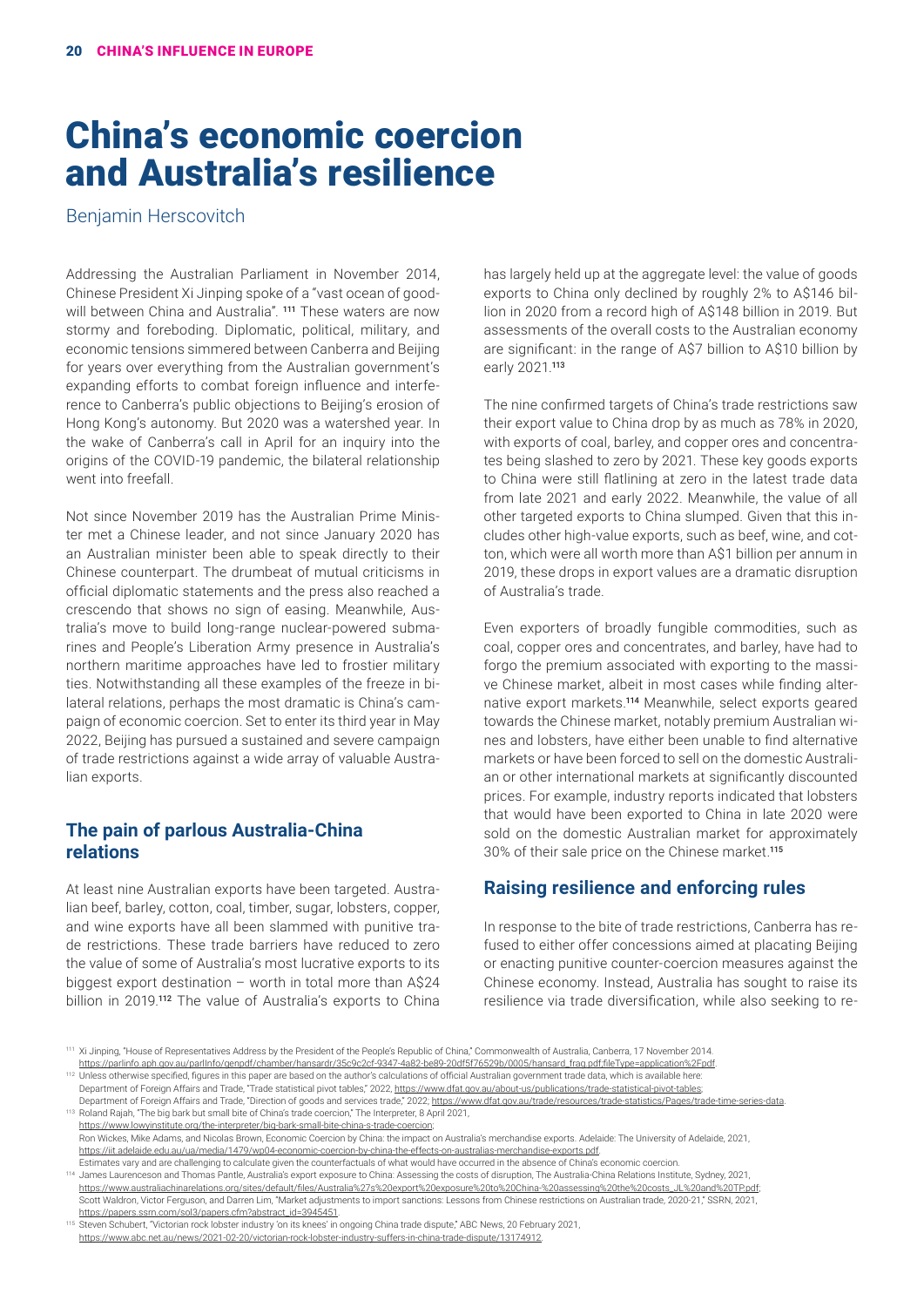medy China's coercive practices by appealing to both international trade law and diplomatic norms.<sup>116</sup> Australia's trade diversification efforts have focussed on export-promotion initiatives in emerging and established markets, additional market access, and government loans targeted at exporters impacted by economic coercion.<sup>117</sup> These measures have included additional Australian government representatives to promote Australian exports in key markets, ongoing efforts to negotiate access in alternative markets via new and expanded free trade agreements (FTAs), and small loans for exporters to enter and expand operations in other markets.<sup>118</sup>

On the trade law front, Australia has sought remedy via World Trade Organisation (WTO) dispute resolution processes. In response to China's formal anti-dumping and countervailing duties against Australian barley and wine, Australia has initiated ongoing WTO dispute resolution processes, which a range of likeminded partners have joined as Third Parties.<sup>119</sup> Australia has also made numerous unilateral criticisms of China's economic coercion and issued bilateral joint statements raising concerns about economic coercion with more than 11 countries and multilateral organisations.<sup>120</sup> Although most of these joint statements do not explicitly refer to China, they would probably be understood by Beijing as thinly veiled criticisms of its behaviour and are designed to impose reputational costs on China<sup>121</sup>

## **The benefits and limitations of Australia's responses**

On one level, Australia's responses to China's economic coercion have been unsuccessful. At the time of writing, some of Australia's most valuable exports, such as coal and copper ores and concentrates, were still being entirely blocked from the Chinese market. Moreover, there are currently few indications that trade restrictions will ease in the near term. But changing China's behaviour is not the only measure of effectiveness. From the point of view of the value of Australia's exports and Canberra's overarching goal of supporting the rules-based international order, Australian policy responses appear more favourable. As per successive authoritative policy documents and a long record of leader- and

ministerial-level statements, Australia supports the rulesbased international order.<sup>122</sup> This broad concept encompasses the United Nations, international law, and the WTOcentred global trading system, among other norms and rules. Maintenance of this order is considered "essential for Australia's security and prosperity".<sup>123</sup>

Australia's efforts to raise resilience and enforce rules are not only consistent with the broad principles of this rulesbased international order, but also in many cases incrementally strengthen this system. Responding to China's economic coercion via WTO processes buttresses the rules-based global trading system, while efforts to enhance the power of diplomatic norms against coercive practices solidify the normative basis of the rules-based international order. Trade diversification measures such as efforts to support exporters find new markets do not directly serve the rulesbased global trading system. But these measures are at the very least not inconsistent with the rules-based international order. Moreover, to the extent that this system seeks to enhance global economic connectivity, these trade diversification measures will produce outcomes that complement the rules-based international order.

#### **Australia's export redirection**

Australia's policy choices have also likely been made easier by the relatively fast and successful redirection of Australian exports.<sup>124</sup> Just as China has been able to find alternative suppliers, so too have most Australian exporters been able to find alternative markets.<sup>125</sup> Take the case of Australia's previously large wine exports to China. Although their value collapsed with the November/December 2020 introduction of anti-dumping and countervailing duties, their value to the rest of the world has steadily climbed since January 2021, despite exports to China flatlining.<sup>126</sup> It remains to be seen whether this rising value will fully offset the loss of the large and lucrative Chinese market. But the data so far suggests that a significant amount of export redirection has already occurred since China shut Australian wines out of its market. This story has been replicated in other industries targeted by China's trade restrictions. Despite Australian exports of

<sup>116</sup> Dan Tehan, "National Press Club Address – Economic statecraft in a challenging time," Minister for Trade, Tourism and Investment, 22 September 2021, <https://www.trademinister.gov.au/minister/dan-tehan/speech/national-press-club-address-economic-statecraft-challenging-time>.

"WTO action to defend Australia's wine makers," Minister for Trade, Tourism and Investment Minister for Finance, 19 June 2021, [https://www.trademinister.gov.au/minister/dan-tehan/media-release/wto-action-defend-australias-wine-makers.](https://www.trademinister.gov.au/minister/dan-tehan/media-release/wto-action-defend-australias-wine-makers) <sup>120</sup> "Australia's diplomatic campaign against economic coercion," Beijing to Canberra and Back, March 2022,

See, for example, "Agribusiness Expansion Initiative," Business Envoy, July 2021,

<https://www.dfat.gov.au/about-us/publications/trade-investment/business-envoy/july-2021/agribusiness-expansion-initiative>.

<sup>118</sup> See, for example, "Grants to boost Australian exporters' global growth," Minister for Trade, Tourism and Investment, 16 August 2021,

<https://www.trademinister.gov.au/minister/dan-tehan/media-release/grants-boost-australian-exporters-global-growth>. <sup>119</sup> "WTO panel to be established in barley dispute." Minister for Trade, Tourism and Investment Minister for Finance, 28 May 2021,

<https://www.trademinister.gov.au/minister/dan-tehan/media-release/wto-panel-be-established-barley-dispute>;

<http://beijing2canberra.org/australias-diplomatic-campaign-against-economic-coercion/>.

<sup>121</sup> Dan Tehan, "Interview – Bloomberg," Minister for Trade, Tourism and Investment, 23 July 2021,<https://www.trademinister.gov.au/minister/dan-tehan/transcript/interview-bloomberg>. 122 2016 Defence White Paper, Commonwealth of Australia, Canberra, <https://www1.defence.gov.au/sites/default/files/2021-08/2016-Defence-White-Paper.pdf>; Foreign Policy White Paper, Commonwealth of Australia, Canberra, https://www.dfat.gov.au/publications/minisite/2017-foreign-policy-white-paper/pdf/2017-foreign-policy-white-paper.pdf, 2020 Defence Strategic Update, Commonwealth of Australia, Canberra, [https://www1.defence.gov.au/sites/default/files/2020-11/2020\\_Defence\\_Strategic\\_Update.pdf](https://www1.defence.gov.au/sites/default/files/2020-11/2020_Defence_Strategic_Update.pdf)

<sup>&</sup>lt;sup>123</sup> 2016 Defence White Paper, Commonwealth of Australia, Canberra, <https://www1.defence.gov.au/sites/default/files/2021-08/2016-Defence-White-Paper.pdf>

<sup>124</sup> The extent of this economic cushioning resulting from relatively successful export redirection has only become clear since the introduction of China's trade restrictions As such, notwithstanding policy planners and economists foreseeing some level of natural export redirection, such redirection may not have been a significant motivating factor for the Australian government to pursue resilience and rules-enforcement measures.

<sup>125</sup> Su-Lin Tan, "China's imports of US coal, Canadian barley continue to climb amid ban on Australian exports," South China Morning Post, 30 April 2021,

[https://www.scmp.com/economy/china-economy/article/3131652/chinas-imports-us-coal-canadian-barley-continue-climb-amid.](https://www.scmp.com/economy/china-economy/article/3131652/chinas-imports-us-coal-canadian-barley-continue-climb-amid) 126 Benjamin Herscovitch, "Diplomatic signalling, no negotiating, and export redirection (again)," Beijing to Canberra and Back, 3 March 2022, [https://beijing2canberra.substack.com/p/diplomatic-signalling-no-negotiating.](https://beijing2canberra.substack.com/p/diplomatic-signalling-no-negotiating)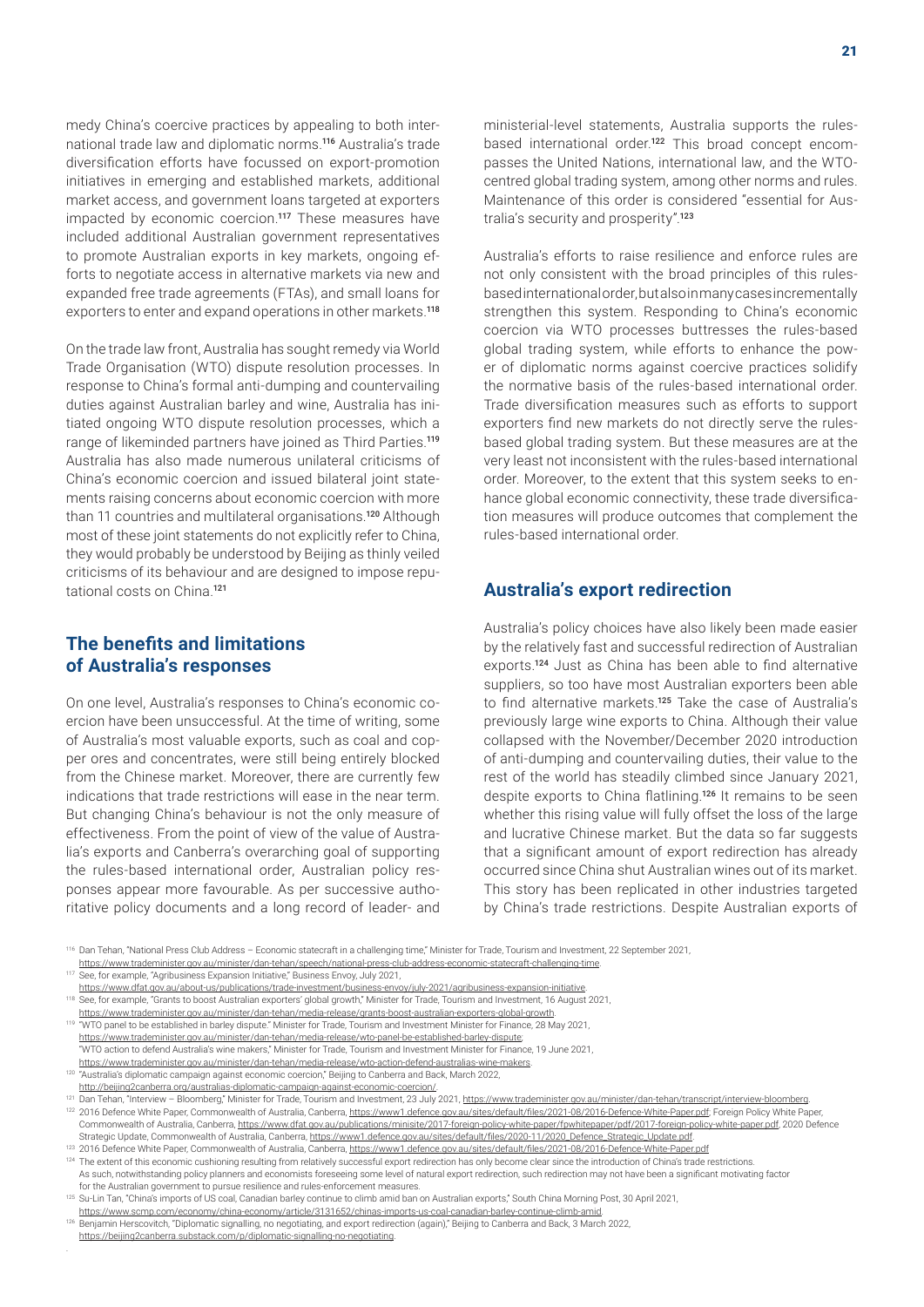barley, coal, and copper ores and concentrates to China crashing to zero, the value of exports of these commodities to other markets has risen sharply. The overall value of Australia's coal exports in June 2021 (when coal was entirely excluded from the Chinese market) already eclipsed its value in May 2020 when coal exports to China spiked to just shy of A\$1.5 billion. Surging global coal prices since mid-2020 have likely played a significant role in the rising value of Australian coal exports to the rest of the world. Nevertheless, rising coal prices alone do not account for the way in which the aggregate value of the nine Australian exports targeted by China's trade restrictions had by November 2021 far surpassed their April 2020 value prior to China's trade restrictions. Although the monthly value of these exports to China in November 2021 was approximately 9% of its value in May 2020, the value of these same nine exports to the rest of the world in November 2021 was approximately 267% of its value in May 2020.

# **Conclusion**

Faced with the dilemma of making political and policy compromises to placate China or passively enduring the costs of Beijing's economic coercion, Canberra has chosen a third course. Australia has sought to make its economy more resilient by supporting its exporters to redirect to alternative markets while also seeking to use the rules-based global trading system and diplomatic norms to respond to China's coercive practices. Canberra's efforts to build resilience and seek redress will, of course, neither yield immediate compensation nor avoid all costs. But Australia enjoys a key structural advantage. While Canberra waits for WTO processes and government-led trade diversification measures to do their work, many of the largest impacted Australian exporters have been able to take advantage of dynamic global markets to redirect to alternative buyers.<sup>127</sup>

Just as Australia's status as an economically liberal trading nation paved the way for the country's export dependence on China and accordingly made it vulnerable to Beijing's trade restrictions, it has equally cushioned the blow of economic coercion by ensuring that Australian exporters can find alternative international markets. China has the economic clout and determination to pursue punishing campaigns of economic coercion against countries that defy its will. But the Australian experience suggests that the reality of China's economic coercion need not be as bad as the ominous threat portends.

# USA

Sascha Tamm

## **Preliminary note**

The character of U.S.-China relations is different from that of China's relations with smaller and economically weaker states. China has significantly less pressure potential than in these relations. At the same time, the U.S. exerts considerable pressure on China in various fields. The following brief analysis has been adjusted accordingly.

# **The relationship between the USA and China**

The U.S. sees China as by far the most important global competitor. This trend began at the latest under President Obama and has support on both sides of the political spectrum. The term "Great Power Competition" neatly summarises the evolving relationship between the two states.<sup>128</sup> In addition, there is extensive criticism of human rights violations and, more generally, of China's evolution toward totalitarian oneparty rule. As a result, China is seen less and less as a partner by the U.S. and today almost exclusively as a threat. This is evident in a number of areas. Apart from the dynamic expansion of Chinese military strength through huge investments. there are several factors in the field of economics that are

perceived as a threat. Most important among these is unfair competition from Chinese companies, which enjoy significant advantages over their U.S. competitors through subsidies and partial home market protection. Closely related to this is the criticism that intellectual property and other investments by U.S. companies in China are inadequately protected. Finally, there are concerns that China and Chinese banks and companies could use the large amounts of U.S. Treasury bonds they hold to exert pressure.

From China's perspective, the U.S. claim to global power and influence is seen as an obstacle to its own goals in the economic and political spheres. China defends its right to economic intervention and regulatory mechanisms in its home market. This is even more true of the Chinese leadership's brutal crackdown on ethnic and religious minorities and its suppression of freedom of expression and pro-democracy movements. These are, of course, assessed quite differently by the Chinese leadership, but above all, they are described as purely domestic matters. Finally, China maintains that Chinese companies are nothing more than private enterprises and are not used for strategic and threatening actions in other countries.

<sup>&</sup>lt;sup>127</sup> Although beyond the scope of this paper, it is worth highlighting that Australia has also significantly benefitted from China having primarily targeted broadly fungible commodities e.g., coal) that can be relatively easily redirected to alternative international markets.<br><sup>128</sup> On the parameters and controversies about "Great Power Competition": Joseph S. Nye, Jr.: America's New Great-Power Strategy,

<https://www.project-syndicate.org/commentary/us-china-new-great-power-strategy-by-joseph-s-nye-2021-08?barrier=accesspaylog>.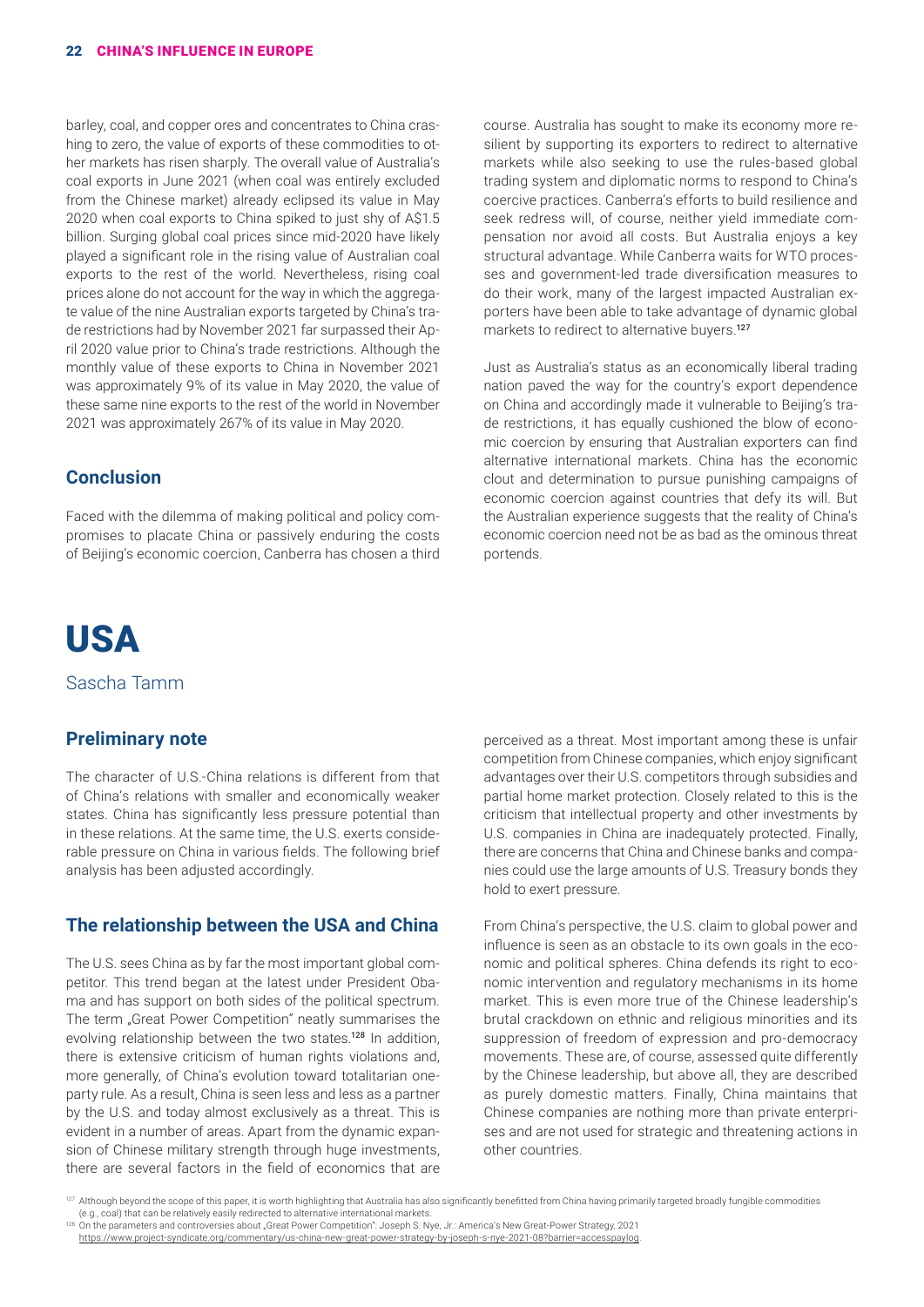At the same time, the economic ties are (still) very close.<sup>129</sup> China is the U.S.'s most important foreign trade partner, even ahead of neighbouring Canada and Mexico. The same is true in reverse: the U.S. is also China's largest foreign trade partner. This gives both sides leverage for economic pressure. But it also gives them incentives to avoid too much disruption of the trade relations so as not to jeopardize their own economic development.

## **Cases of economic or political coercion exerted by China and the USA**

The U.S. exerts economic pressure on China with different justifications and different methods. Economic sanctions to protect the Uyghur minority include, for example, a ban on trading with the Xinjiang Uyghur Autonomous Region. American companies are exempt only if they can prove that forced labor did not play a role in the production of the goods they trade. In addition, sanctions were imposed on individuals responsible for serious human rights violations against Uighurs.<sup>130</sup>

In 2018 and 2019, under Donald Trump's presidency, existing trade and economic policy differences mentioned above turned into an outright trade war, which included, for example, hefty special tariffs on certain Chinese export goods. As a result, after intensive negotiations, the so-called Phase One Agreement was reached, which takes up some of the American criticisms, but also opens up stronger export opportunities for China. The U.S. is pressing China to meet all its obligations under the agreement.

From a strategic and security perspective, President Biden has banned American businesses from investing in 59 Chinese companies that are closely linked to the military and intelligence services. The U.S. is also trying to convince its partners around the world, including Germany and the entire EU, to exclude Chinese companies from expanding their critical infrastructure, especially in the field of information technology.

#### **Mutual reactions to pressure and threats from the other side**

China has responded to US economic pressure in different ways. The sanctions for human rights violations have seen a blunt rejection and counter-sanctions against American individuals and entities, including former Secretary of Commerce Wilbur Ross and former Secretary of State Mike Pompeo<sup>131</sup>.

However, apart from these more symbolic acts, China is often willing to negotiate on specific issues. These negotiations are not easy, but there is great interest in markets for Chinese exports that are as open as possible. That is why the Chinese leadership is ready to make some concessions, at least on paper. Both sides know that their economies could hardly function without close ties with each other.

At the same time, efforts can be observed on both sides to become less dependent on potential threats from the other side. This is especially true in fields of high strategic importance. China is pushing research<sup>132</sup> and development in areas where American companies still have a clear advantage. The USA, on the other hand, wants to break away from China in certain areas of the economy, such as the steel industry. It remains to be seen how this will affect the complex supply chains in the globalised world economy.

# **Assessment of the response, factors affecting success and failure**

The effectiveness of the pressure exerted by the U.S. on China must be judged in a differentiated manner. It is obvious, for example, that sanctions imposed for human rights violations have no direct influence on the behaviour of the Chinese leadership. At the same time, it can be observed that companies can be persuaded to change their supply chains and thus increase the pressure for change.

Two things became apparent during the negotiations on the Phase one trade agreement: first, the Chinese leadership is very much interested in long-term trade relations and cannot do without the United States as a trading partner. For this reason, compromises are sometimes made that contradict the domestic economic policy orientation. Second, however, it also became apparent that the United States' trade policy is currently not primarily oriented toward the development and implementation of general rules and towards for free trade, but rather toward the enforcement of national, often particular domestic political interests.

A critical aspect not to be forgotten is that the U.S. does not use the WTO's dispute settlement mechanisms, which are applicable to various problem areas. Under President Trump, these have even been effectively blocked. In doing so, the United States is giving up an instrument that can be very useful for them and even more so for their allies.

<sup>129</sup> For an overview see: https://sgp.fas.org/crs/row/IF11284.ndf.

<sup>&</sup>lt;sup>130</sup> For details of the sanctions see: <https://www.whitehouse.gov/briefing-room/statements-releases/2021/06/24/fact-sheet-new-u-s-government-actions-on-forced-labor-in-xinjiang/>

<sup>131</sup> https://www.reuters.com/world/china/china-imposes-counter-sanctions-former-us-commerce-secretary-ross-others-2021-07-23/

<sup>132</sup> On the strategies applied by China see: https://www.economist.com/business/china-wants-to-insulate-itself-against-western-sanctions/21807805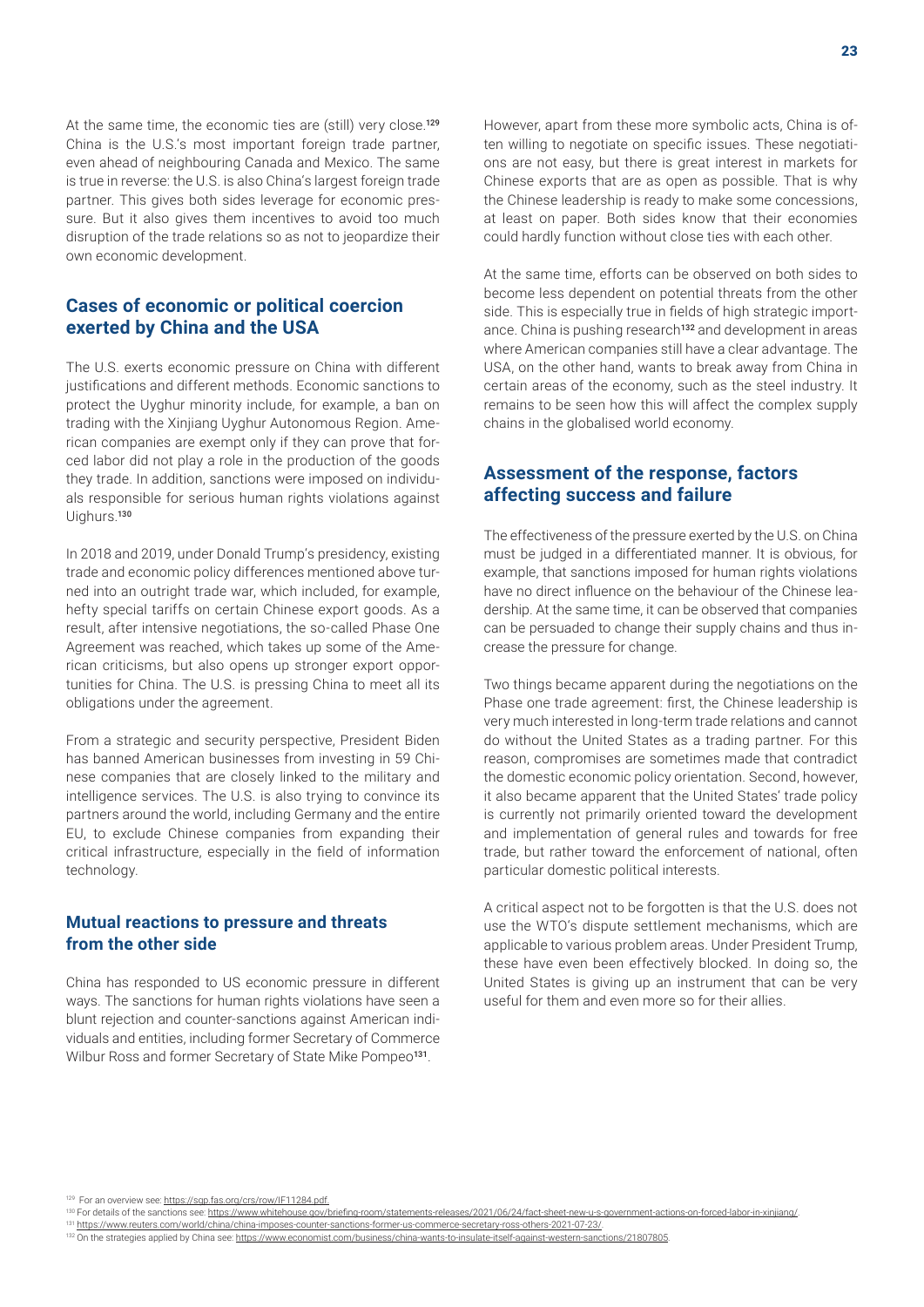# Lessons learnt for the EU? Policy proposals for a strategic response to Chinese coercion

Jan Weidenfeld

**The European Union and its member states have already taken important steps to increase Europe's resilience in the face of Chinese economic and political coercion.** Various measures aimed at bolstering the EU's economic security have been in the making for years, with the anti-coercion instrument (ACI) that the European Commission presented in December 2021 constituting a key measure.<sup>133</sup> The EU institutions and EU member states have also expanded resources in relevant ministries and intelligence agencies and even created new institutions to detect and counter malign Chinese political influence and disinformation. As a result, awareness of such activities has grown across the EU.

**However, this is not a time for complacency.** The country case studies in this volume suggest that past Chinese announcements of economic punishment did not always translate into decisive action and hence painful economic effects. The recent experiences of Australia and Lithuania also demonstrate that even in cases where China is serious about pursuing economic coercion through trade and investment restrictions the effects can at least be partially contained and even be made up for over time, for instance, by diverting exports to other markets or sourcing capital from like-minded partners. However, the EU and its member states would be ill-advised to underestimate the depth and breadth of risks that future episodes of Chinese economic coercion pose. Beijing is more willing than ever to pay a high economic price for pursuing its political goals, specifically when core interests regarding Taiwan, Hong Kong, or Xinjiang, are at stake. At the same time, Beijing explores new economic coercion tools and approaches. China's pressuring of third country multinational companies to stop trading with Lithuanian entities in relation to the ongoing dispute over an upgrading of Taiwan's representation in Vilnius is a case in point.

**Avoiding confrontation with China is unlikely to prove a**  viable strategy in going forward. China's willingness to engage in a more aggressive use of economic coercion comes at a time when European publics are increasingly weary of the Chinese Communist Party's violation of human rights, fundamental freedoms, and minority rights at home as well as its more assertive posture in international affairs, including Beijing's de facto support for Russia's war in Ukraine. In light of these developments, it seems increasingly doubtful that the "politics of self-constraint" that Greece, for example,

has pursued in the past when it comes to criticising China and Chinese policies will be sustainable. Similarly, past efforts by several German governments to erect a firewall between economic cooperation and difficult human rights issues, which were often parcelled out to German-Chinese dialogue formats, seem increasingly untenable.

The EU and its member states must expedite preparations for strengthening their economic security and resilience capacities in the face of what are likely to be more frequent and more consequential episodes of Chinese economic coercion. **As the case studies of EU member states and like-minded partners in the Indo-Pacific in this volume show, at least three elements can be critical in successfully managing episodes of Chinese economic coercion.**

**First, the EU and its member states need to strengthen coordination and resilience to cope more effectively with Chinese economic coercion:**

- $\rightarrow$  The EU and its member states should engage in more **structured intelligence sharing regarding Chinese economic coercion practices and effective responses, also drawing on the input of like-minded countries.** Specifically, EU institutions and member states should create a hub for gathering economic intelligence and exchanging relevant information. In doing so, they can learn from likeminded partners. For example, Australia already benefits from government structures that provide regular economic intelligence and strategic assessments of China's economic coercion intentions, strategies, and capabilities as well as Australia's own economic vulnerabilities.
- $\rightarrow$  The EU institutions must put in place mechanisms to co**ordinate EU solidarity in the face of economic coercion.**  EU member states should consult each other on an ad hoc basis when one of them is subject to economic coercive measures in order to signal solidarity with targeted member states as well as dissatisfaction to China. Learning from missed opportunities in the case of Lithuania, for example, the EU should send coordinated messages during future episodes of economic coercion that any Chinese measures aimed at undermining the single market are unacceptable and that the cooperation agenda between the EU and China is massively impaired if this key element of European integration is not respected.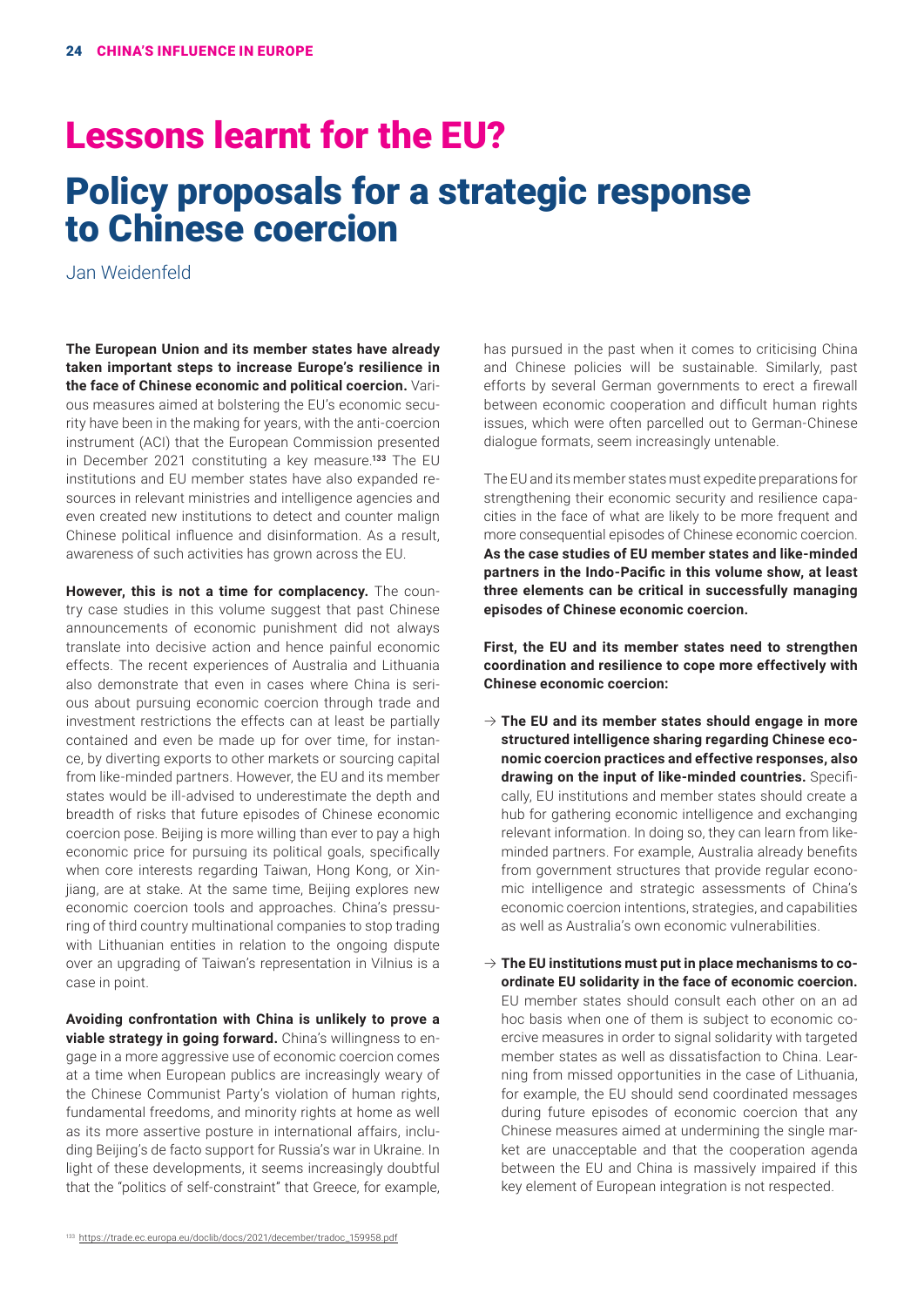$\rightarrow$  The launch of new tools and mechanisms that are ai**med at strengthening the EU's economic resilience, specifically the ACI, should be expedited.** The European Commission's ACI proposal remains contested among member states. The legislative procedure might therefore take still a considerable number of negotiations and drafting before the ACI can be voted on. EU member states should pull together to make sure that this process is expedited as much as possible. At the same time, in order to build up a credible track record in the sphere of anti-coercion, the EU and its member states must be fully prepared to impose the restrictions on financial services, trade, and investments envisaged by the ACI when warranted.

#### **Second, where feasible, markets and supply chains must be diversified away from China:**

- $\rightarrow$  The EU and its member states should create tangible **incentives for industries and companies to diversify their global markets, supply chains, and sources of investment.** Calls for the diversification of markets and supply chains away from China have been a commonplace in EU and EU member state Asia and Indo-Pacific strategies of recent years. However, these calls have rarely been met with tangible action. In deploying such action, other EU member states might look to Lithuania. Faced with Chinese economic coercion, the Lithuanian government has not only opened up new diplomatic and trade representations in several countries along the Indo-Pacific, but it has also created dedicated financial facilities to encourage Lithuanian businesses to develop new export markets. While not necessarily easily reproduceable, Lithuania also secured new sources of inbound investment, as Taiwan set up a \$200m fund to invest in Lithuanian businesses and to boost bilateral trade. The EU and its member states might also look to Australia for measures to put market diversification into practice. The Australian government has handed out small loans to exporters developing new markets and tried to expand access for Australian businesses in alternative markets through negotiating additional and expanded free trade agreements.
- $\rightarrow$  The EU and its member states should devise a facili**ty for providing financial support to companies most affected by Chinese economic coercion.** This would entail the introduction of emergency relief funds as well as longer-term support schemes for the diversification of supply chains and markets. If such measures cannot be integrated into the ACI, member states must be prepared to act on a less formal, ad hoc basis. In doing so, they might want to study the way Australia has offered government loans to Australian exporters impacted by Chinese economic coercion.
- $\rightarrow$  The EU should mainstream project-based elements ai**med at the diversification of markets and supply chains into the implementation of its strategies for engaging third countries, especially those related to connectivity.**

The EU's Global Gateway and Indo-Pacific strategies offer important reference frameworks for strengthening partnerships that can help diversify the EU's economic relations, especially if initial connectivity projects are chosen strategically and are implemented swiftly.

**Third, in countering Chinese economic coercion, the EU and its member states must leverage international partnerships as well as international institutions and rules:**

- $\rightarrow$  The EU should continue to make use of relevant inter**national fora when tackling episodes of economic coercion.** As it did with launching a WTO case against China over discriminatory trade practices in relation to Lithuania, the EU should adhere to the WTO and its principles to deal with Chinese economic coercion, wherever possible and likely to yield results. The EU should also continue to lend support to like-minded partners in relation to WTO cases, as it has, for example, with supporting Australia in response to China's anti-dumping and countervailing duties against Australian barley.<sup>134</sup>
- $\rightarrow$  To raise the reputational costs associated with episo**des of economic coercion for Beijing, the EU and its member states should raise international awareness of China's activities.** As the country case studies in this volume shows, Australia has issued numerous criticisms of China's economic coercion in international fora and expressed concerns about economic coercion in bilateral joint statements, thereby raising international awareness of Chinese practices.
- $\rightarrow$  The EU and its member states should proactively co**ordinate international support for countries affected by Chinese economic coercion through relevant fora of like-minded partners, such as the OECD.** The establishment of a dedicated working group in the Transatlantic Trade and Technology Council could help promote greater alignment between the EU and the U.S. when it comes to dealing with episodes of Chinese economic coercion.
- $\rightarrow$  The EU and its member states should initiate and en**gage in more structured dialogues with like-minded economies on dealing with Chinese economic coercion.** By engaging with partners in the Indo-Pacific, like Australia or Taiwan, EU member states cannot only build the foundation for seeking support in the event of economic coercion episodes, but they can also learn from these partners what works and what does not when it comes to dealing with Chinese economic coercion.

As the contributions to this volume underscore, **Chinese coercion is not limited to the economic dimension alone but also involves malign political influencing activities.** Some segments of political and business elites in European countries, like the Czech Republic, Germany, or Greece, have already been captured by China, while European civil society representatives and academics critical of China have been

<sup>134</sup> https://www.wto.org/english/tratop\_e/dispu\_e/cases\_e/ds598\_e.html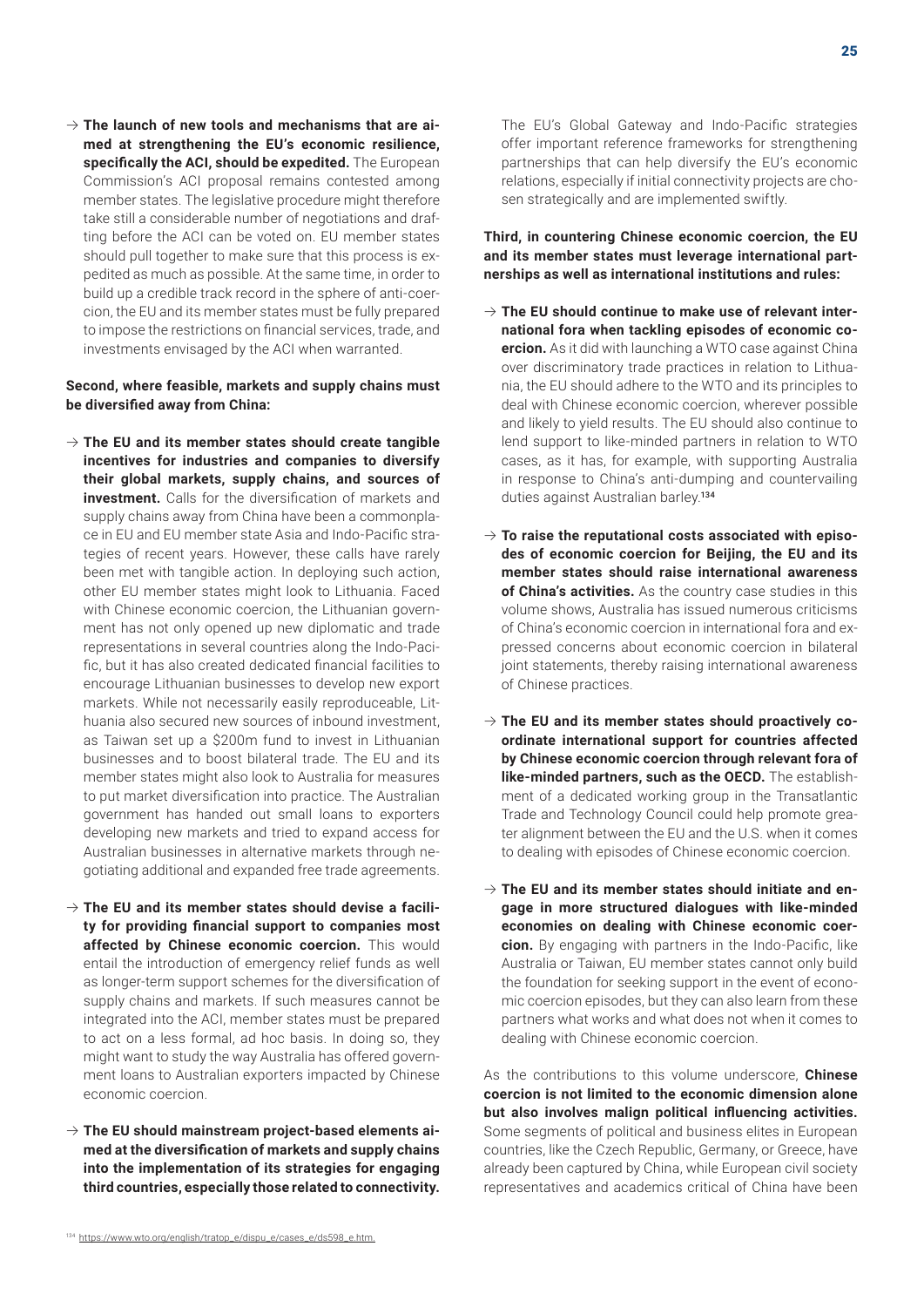put under pressure, including through the imposition of Chinese sanctions. The evidence from the country case studies also shows that China has made efforts to sway wider public opinion in favour of its own policy priorities. Not least the war in Ukraine has underscored China's growing role as a sponsor and promoter of disinformation in Europe. China's state-backed media have frequently taken up and reinforced Russian propaganda and disinformation in relation to the conflict, including denials of atrocities and the attribution of blame to the U.S. and NATO.<sup>135</sup>

Awareness of Chinese political influencing efforts has grown steadily in European capitals in recent years, and the EU institutions have put in place mechanisms to call out Chinese (and other) disinformation campaigns. However, EU member states need to remain vigilant. **The case studies of EU member states and like-minded partners in the Indo-Pacific presented in this volume hint at two critical elements in dealing with malign Chinese political influence.** 

**First, EU member states need to facilitate and promote awareness and transparency in relation to Chinese political influencing efforts:**

- $\rightarrow$  The EU should promote awareness raising program**mes and activities for parliamentarians and senior public officials at national and sub-national level.** Chinese political influencing strategies are often successful because they go undetected, due to a lack of awareness of Chinese aims and strategies among political decisionmakers. The cases of the Czech Republic and Hungary underline that opposition parties often play a critical role in exposing Chinese political influencing activities. However, in order to exert effective political scrutiny in relation to Chinese political influence activities, they also need to be made aware of aims and mechanisms.
- $\rightarrow$  Chinese political influencing efforts should be the **subject of regular debates in national and sub-national parliaments.** The relatively high level of awareness of Chinese political influencing efforts in the Czech Republic, for example, is a result of the opposition parties having regularly raised the issue in parliamentary debates.
- $\rightarrow$  EU member state intelligence agencies should regular**ly release public reports about the scope, intensity, and nature of Chinese political influencing efforts.** If providing concrete examples of influencing activities, as has been the case, for instance, in the past by the German and Lithuanian intelligence agencies, such reports can help create greater public awareness.

 $\rightarrow$  European governments as well as foundations and ot**her philanthropic actors should further bolster existing funding of investigative journalism, research and civil society actors covering and countering Chinese political influencing activities at the national and sub-national level.** As the country case studies from the Czech Republic and Hungary show, independent journalism as well as a vibrant and highly aware civil society scene often have a critical role to play in uncovering malign political influence and mobilising political and civil society responses.

**Second, investments in countering disinformation more rapidly and strengthening the media literacy of European publics are critical:**

- $\rightarrow$  The EU institutions and relevant EU member state bo**dies should put in place mechanisms to respond and correct disinformation in real time.** The target set for Taiwanese ministries, for example, to address disinformation within two hours upon discovery could serve as a yardstick. However, such an ambition would not only require even closer collaboration between European government ministries and relevant social media platforms, but also a considerable expansion of public sector resources to monitor relevant social media platforms.
- $\rightarrow$  EU member states should promote national alliances **and campaigns for media and disinformation education.** Akin to the Taiwanese approach discussed in the country case study in this volume, relevant government departments and civil society organisations working on media and digital themes as well as education could come together to develop curricula and delivery campaigns for fighting disinformation and increasing media literacy among a wide spectrum of societal stakeholders. Also, media literacy training should be offered in all high schools across Europe in a regular and compulsory manner.

The episodes of Chinese economic and political coercion discussed in the country case studies in this volume highlight the challenges that lie ahead in the relationship with China, especially as Beijing is more willing and able to escalate when its key interests are at stake. In facing these challenges, the EU and its member states can and must learn from each other and from other like-minded countries to rapidly bolster their economic and political resilience.

<sup>135</sup> <https://www.euractiv.com/section/digital/news/russia-and-china-align-on-war-disinformation-eu-service-says/>.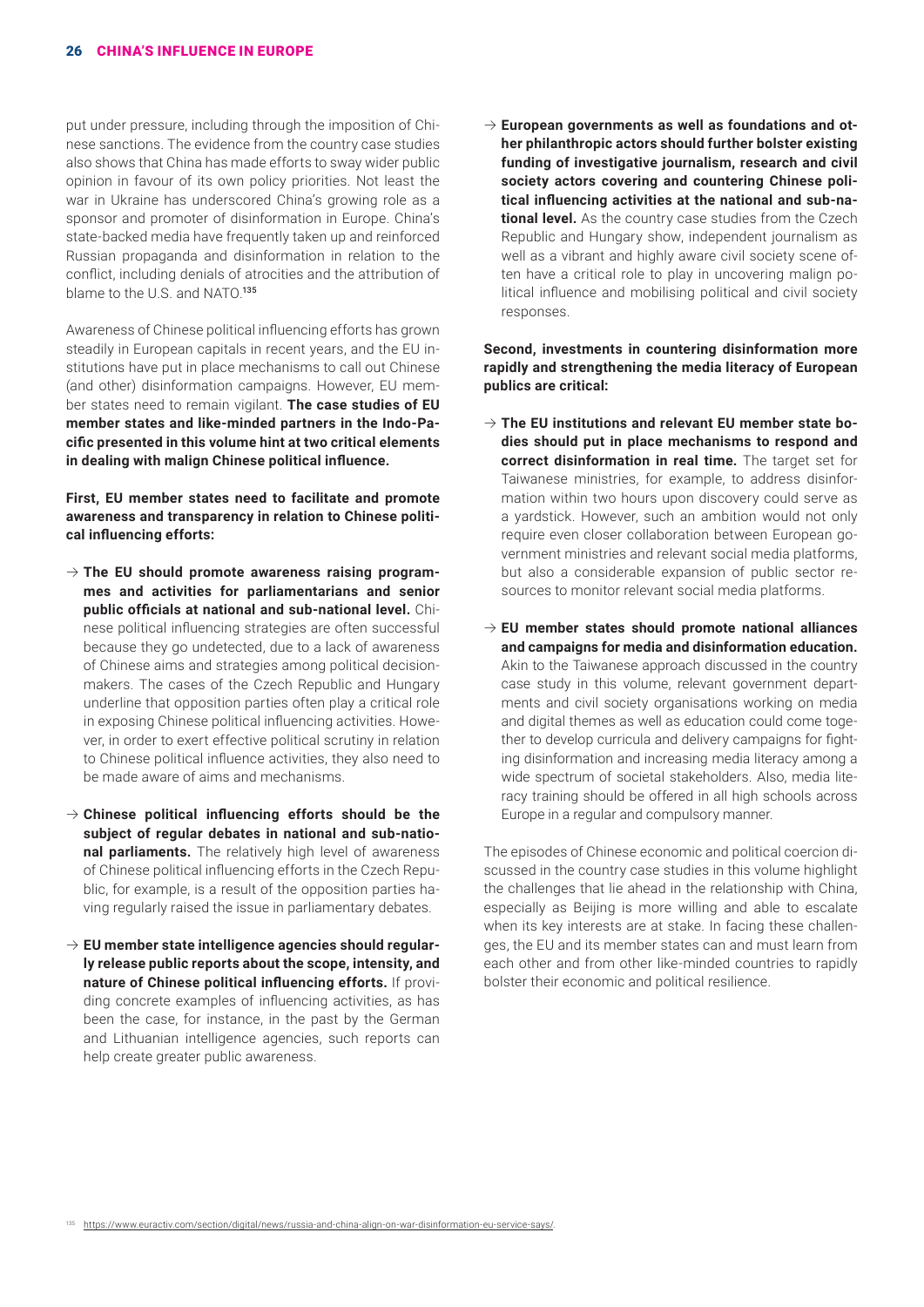# About the authors

#### $\rightarrow$  **KETTY W. CHEN**

is the Vice President of the Taiwan Foundation for Democracy and a member of the Board for the Prospect Foundation. She also serves as an advisor for the National Bureau of Asian Research board of advisors. Dr. Chen is a political scientist with a doctoral degree focusing on comparative politics, democratization, international relations and political philosophy. She has written for international media outlets such as *The Wall Street Journal*, the *Associated Press, Al Jazeera, LA Times, New York Times, Financial Times, BBC*, and *Le Monde*.

#### $\rightarrow$  **BENJAMIN HERSCOVITCH**

is a Research Fellow jointly appointed to the School of Regulation and Global Governance (RegNet) and the National Security College at the Australian National University, where he focuses on China's economic statecraft and Australia-China relations. He is a member of the ANU Working Group on Geoeconomics. Prior to joining RegNet, Benjamin was an analyst and policy officer in the Australian Department of Defence, specialising in China's external policy and Australia's defence diplomacy. He was previously a researcher for Beijing-based thanktanks and consultancies. Benjamin holds a Bachelor of International Studies from the University of New South Wales and a PhD in political theory from the University of Sydney.

#### B **IVANA KARÁSKOVÁ**

is a China Research Fellow at Association for International Affairs (AMO), a non-governmental not-for-profit organisation and think tank based in Prague, Czech Republic. Ivana founded and has been leading two international projects - MapInfluenCE, an initiative mapping China's influence in Central Europe (i.e. Czechia, Poland, Hungary and Slovakia), and China Observers in Central and Eastern Europe (CHOICE), a platform gathering more than 50 China researchers from 27 CEE countries.

She holds Ph.D. in International Relations and other university degrees in Journalism and Mass Communication and European Studies. Besides her think tank activities and advocacy, she works at Charles University, Czech Republic, where she lectures on EU-China relations, China's geopolitics and security in Northeast Asia and conducts her research on societal resilience against foreign malign influence at CEDMO.

Ivana completed research and study stays in China, Taiwan and US (Fulbright scholar at Weatherhead East Asian Institute, Columbia University). She is a member of China expert pool at the European Centre of Excellence for Countering Hybrid Threats (Hybrid CoE) in Helsinki. Since September 2020 she has been a non-resident European China Policy Fellow at MERICS, Germany.

#### $\rightarrow$  **ANNA MARTI**

 $l$ ZVYh'i $l$ Z'<adVWa  $*$ cdkVi 'dc' =  $l$  Wdl':  $q$ ZY $q$ Xl  $^{\circ}$ CVi b Vcc': di cYVi 'dc'  $d$ dd:  $q$ ZZYdb  $^{\circ}$   $\circ$   $l$  V\e $2$  $\circ$ '  $[L]$  Salism in the state of the control of the section of the section of the section of the state  $\mathbb{R}$  of the state  $\mathbb{R}$  of the section of the section of the section of the section of the section of the section of B Vg ^ h Uahd Xd"ZY Adq d[i] Z ; dj cYVi dc h 8] \tv 7j azi \c!'l ] ZqZ \n 2 q \j a/qn XdciqW iZh \tv VcVanh n° dc° I V1 Vc!° Xqdhh"hig/1° qZa/i dch!° < qZViZg° 8] \cV!° hZXj gîn° 1 hij Zh° VcY° : J "8] \cV" dZaVi dch#°

Eqdqid d' d c c \ + ; q Z Y q X | + C V| b Vcc + ; dj c Y Vi dc + [dq ; q Z Y db ! \* 6cc V \* B Vq ^ | dq Z Y \* Vi \* i | Z \* J C \* GZ\'dcVa8ZciZq'[dq'EZVXZ"VcY"9'hVcb Vb Zci"\c"6hV"VcY"i]Z'EVX{YX"VcY"\'\\thethethindath"V"76"  $\mathcal{E}^*\mathcal{E}$ iZqcVi dcVa8j aj qVaVcY°7j h $\mathcal{E}$ Zhiliy Yzh'[qdb \*EVhhVj \*J c $\mathcal{E}$ Zqhin!"VcY"Vc"B 6° $\mathcal{E}^*$ edai $\mathcal{E}$ h" VcY°HdX'Zin°d[': Vhi°6hV°[gdb °l Wc\Zc°Jc \tzqh'h#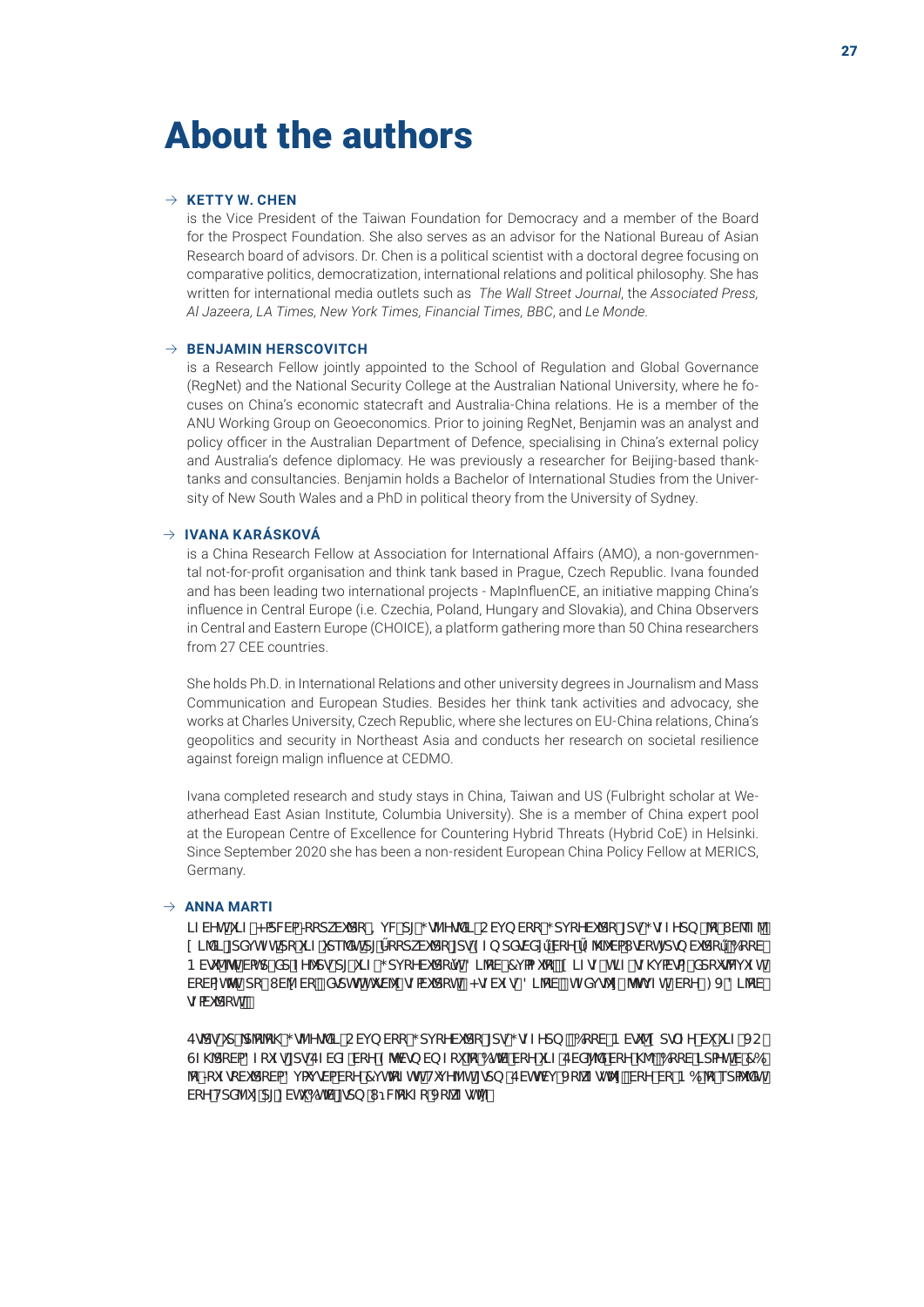#### $\rightarrow$  **DÁNIEL MIKECZ**

is a political scientist. He received both his MA and PhD at the Eötvös Loránd University in Budapest. He is a Senior Research Fellow at the Republikon Institute and Research Fellow at the Institute of Political Science of the Centre for Social Sciences in Budapest. From 2010 he holds various courses at the Eötvös Loránd University on protest movements and political participation. He frequently publishes articles in academic journals and weekly, daily newspapers on social movements, protests and a political participation.

#### $\rightarrow$  FILIP ŠEBOK

is a Project Manager of MapInfluenCE and China Observers in Central and Eastern Europe (CHOICE) projects and a China Research Fellow at the Association for International Affairs (AMO) in Prague, Czech Republic.

Filip graduated in International Relations and Chinese Cultural Studies at Masaryk University in Brno, Czech Republic, and International Relations (program taught in Chinese) at Renmin University in Beijing, China. He previously worked for Slovak research institutions STRATPOL and CEIAS (Central European Institute of Asian Studies. Filip also gained experience as an intern at the Slovak Ministry of Foreign Affairs and the Slovak Embassy in Beijing. His research interests include Chinese domestic and foreign policy, relations between China and Central and Eastern European countries and China's foreign policy rhetoric and propaganda.

#### $\rightarrow$  **SASCHA TAMM**

Born in 1965, Sascha TAMM studied philosophy, political science and physics in Dresden, Leipzig and Urbana-Champaign. After working as freelance coach, author and ghost-writer he joined Friedrich Naumann Foundation for Freedom (FNF) in 2001. In 2009 he became head of the Moscow office of FNF. Since 2014 he works at the International Department of FNF, currently as head of the North America/Latin America Unit.

He has published books and articles on various issues of liberal political philosophy, European integration and foreign policy, among them: Property. Conceptions and Ideas (2009), Liberal Readings on Education (with Stefan Melnik, 2008).

#### $\rightarrow$  **PLAMEN TONCHEV**

 is Head of Asia Unit at the Athens- based Institute of International Economic Relations (IIER). He is founding member of the European Think-tank Network on China (ETNC) and a member of the EU Chapter of the Council for Security Cooperation in the Asia Pacific committee (EU CSCAP). Plamen has specialised in Chinese studies since the late 1990s and has published extensively in the field. His research interests cover both China's politics and economy and its standing on the international scene, the Belt and Road Initiative (BRI) and EU-China relations.

#### B **RENALDAS VAISBRODAS**

is the international officer of the Laisvės partija. Previously Renaldas held various political positions: Chief Foreign Policy adviser to the President of the Republic of Lithuania Dalia Grybauskaite (2014-2016). Political adviser to Presidents of the ALDE Group Graham Watson (2009) and Guy Verhofstadt (2009-2014). Formerly elected Member of the Vilnius City Council. Currently Renaldas is running corporate affairs and communication function in Lithuania for a large international corporation.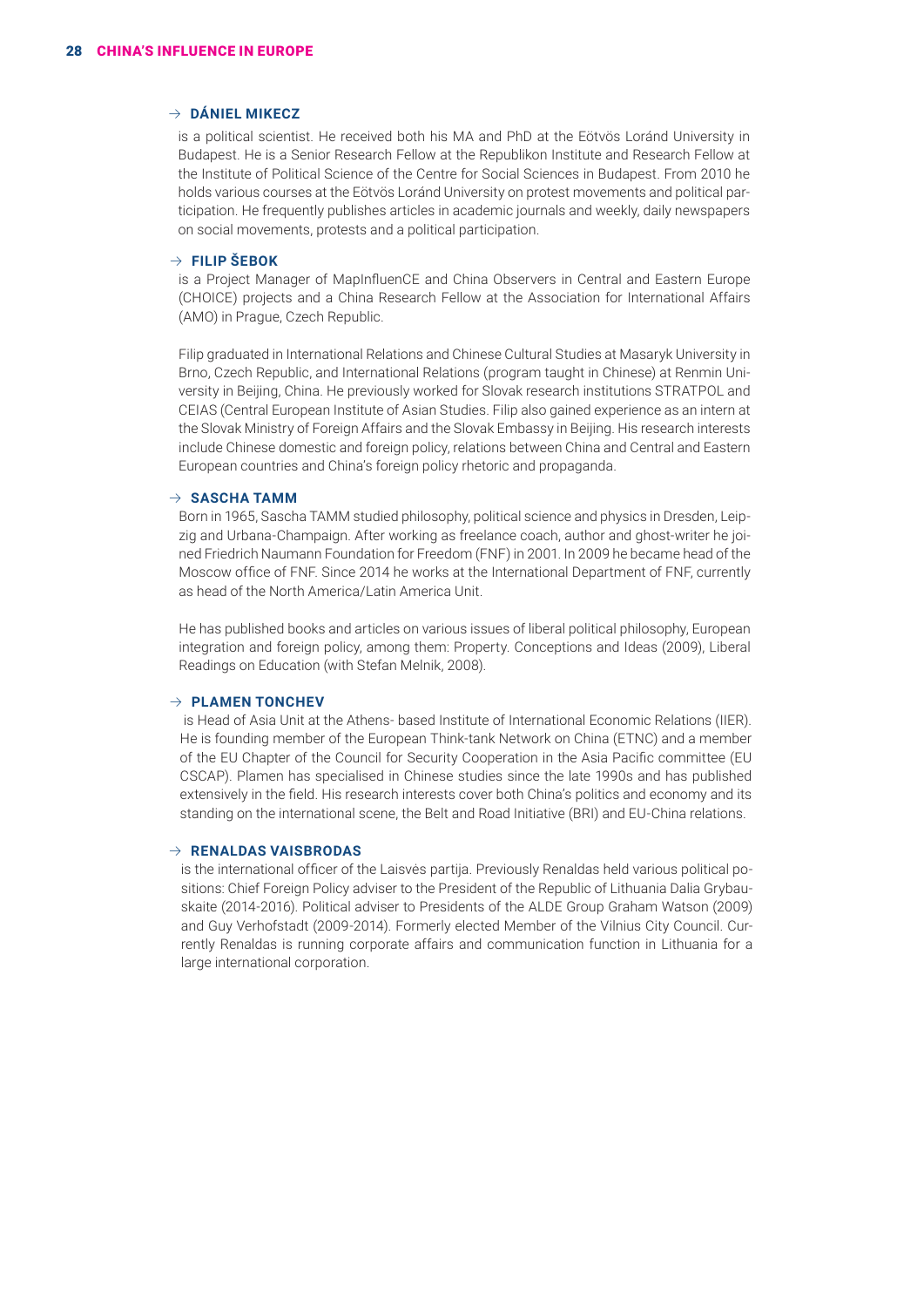#### $\rightarrow$  JAN WEIDENFELD

is Director Policy and Advisory. He oversees MERICS's advisory portfolio and manages relations with key public and private sector stakeholders. Jan is also heavily invested in MERICS's research activities on Europe-China economic and political relations, German, European and transatlantic approaches to China policy, as well as China's global political influencing activities and security policies.

Prior to joining MERICS, he was a consultant with the RAND Corporation, where he led European foreign and public policy research efforts for EU member states, institutions, and agencies. Previously, he also worked with the NATO Parliamentary Assembly, the OSCE, the EU Delegation to the International Organisations in Vienna, the European Union Institute for Security Studies, and the European Centre for Development Policy Management. Jan holds an MPhil in International Relations from the University of Cambridge as well as BA degrees in European Studies from the University of Maastricht and in International Relations and Politics from the University of Sussex.